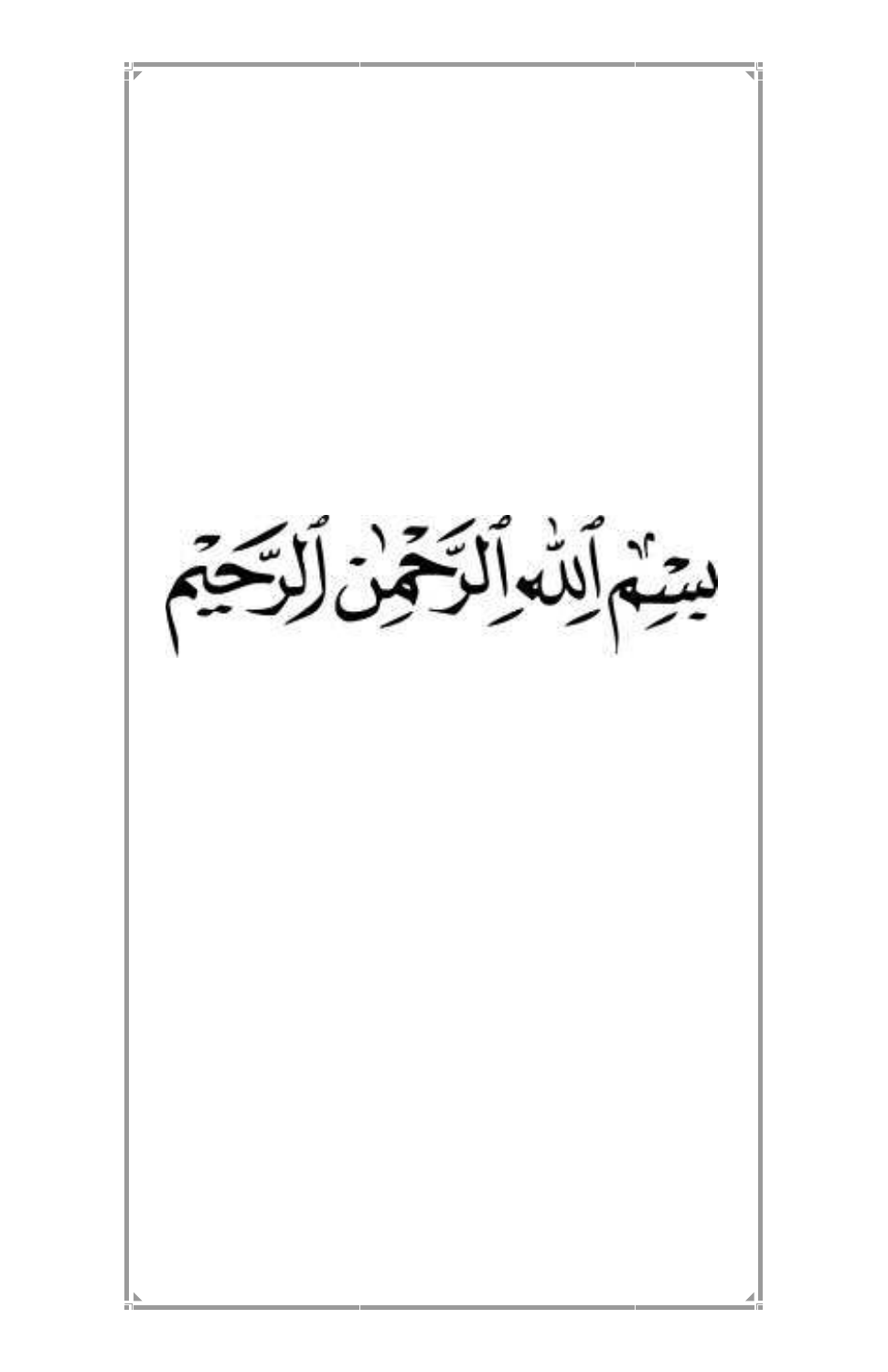اثبات صلاحیت، امضای صلاحیت یا رد صلاحيت ، يك وظيفه است . اگر اين را از مجموعه فعاليت هاي نظام برداريم چيزي برای نظام باقی نمی ماند.

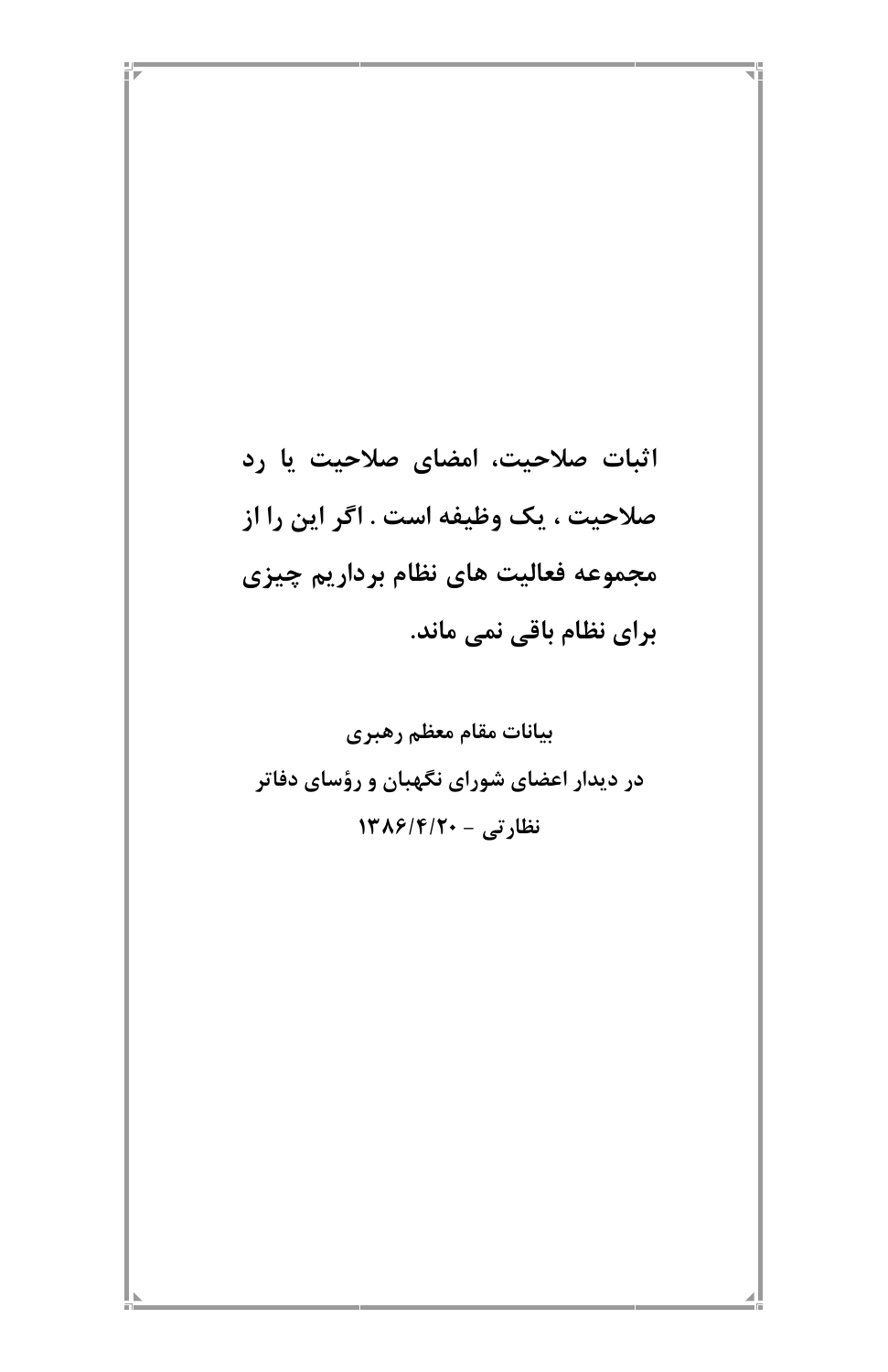# قانون انتخابات مجلس شوراي اسلامي با آخرین اصلاحات

به انضمام:

قانون نظارت شورای نگهبان بر انتخابات مجلس شورای اسلامی و مصوبات مجمع تشخيص مصلحت نظام

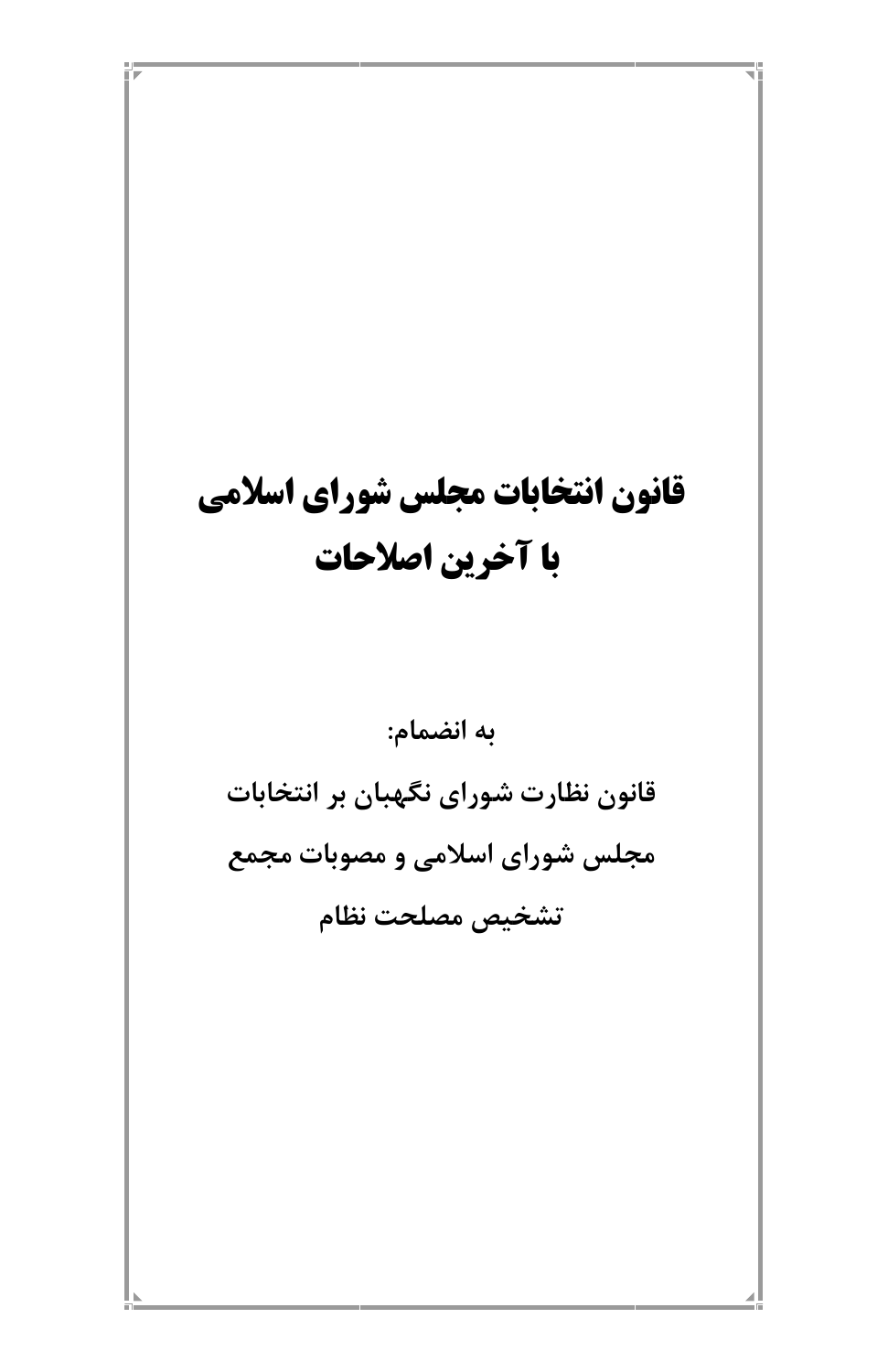

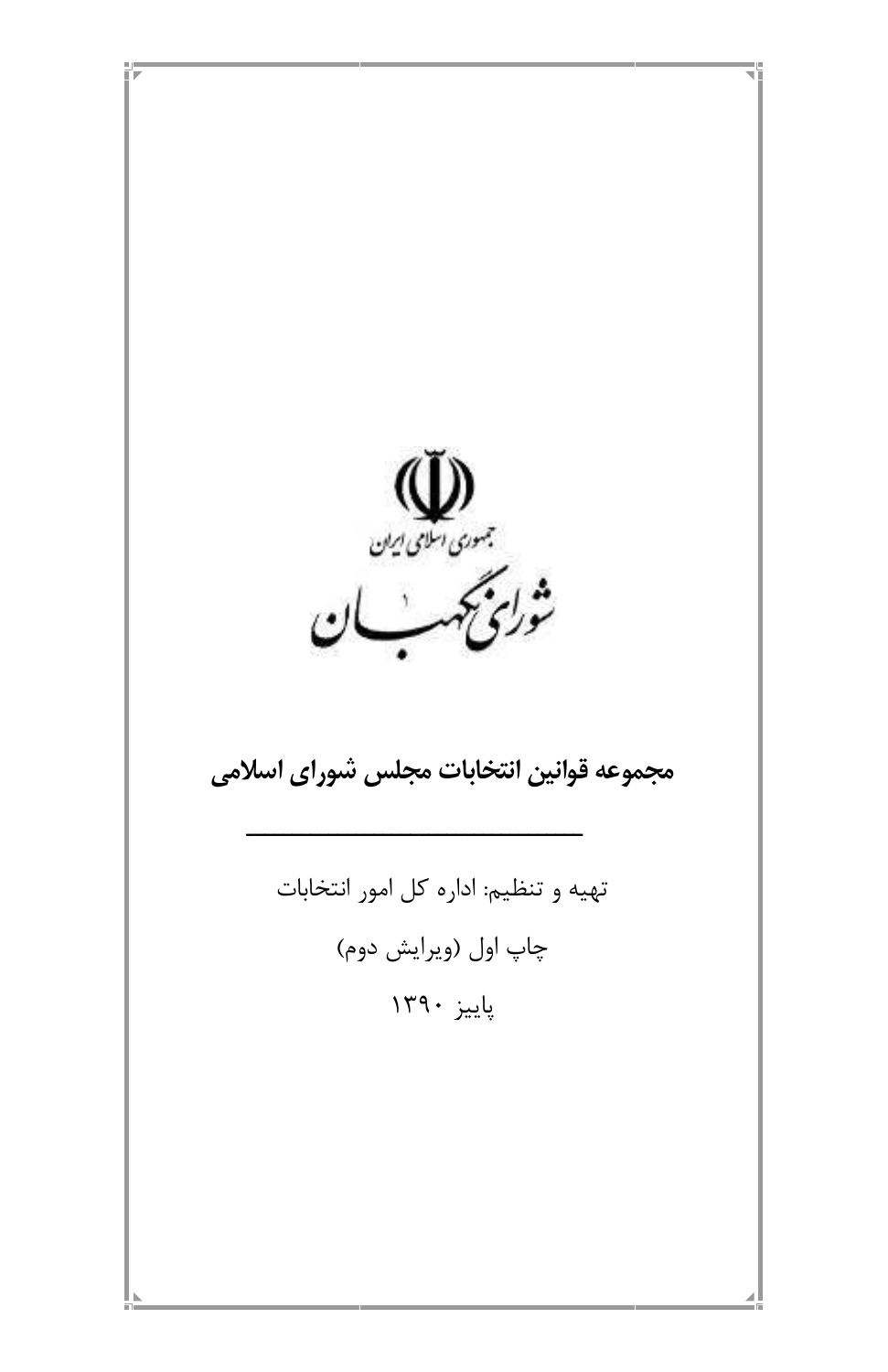مجموعه قوانين انتخابات مجلس شوراي اسلامي  $\lceil \, \circ \, \rceil$ اصول قانون اساسی مرتبط با انتخابات مجلس شورای اسلامی ........ ٦ قانون انتخابـات مجلـس شـوراي اسـلامي مـصوب ١٣٧٨/٩/٧ بـا اعمـال مصوبه مجمع تشخيص مصلحت نظام ، در خصوص "تثبيت تعداد قـانون نظـارت شـوراي نگـهبـان بـر انتخابـات مجلـس شـوراي اسـلامي قانون الحاق چند مـاده بـه قـانون نظـارت شـورای نگـهبـان بـر انتخابـات مجلس شورای اسلامی ً مصوب ١٣٦٥/٥/٩ و الحاق یک تبصره به مـادهٔ (۲۰) قبانون انتخابــات مجلــس شــوراي اســلامي مــصوب ۱۳۷۸/۹/۷ قانون استفساریه مواد ( ۱۱ ) و ( ۱۳ ) قانون نظـارت شـورای نگـهبـان بـر انتخابات ریاست جمهوری و مجلس شورای اسلامی و ماده ( ۱۹ ) قانون انتخابات رياست جمهوري مصوب ١٣٨٠/٣/٩..................... ٨٧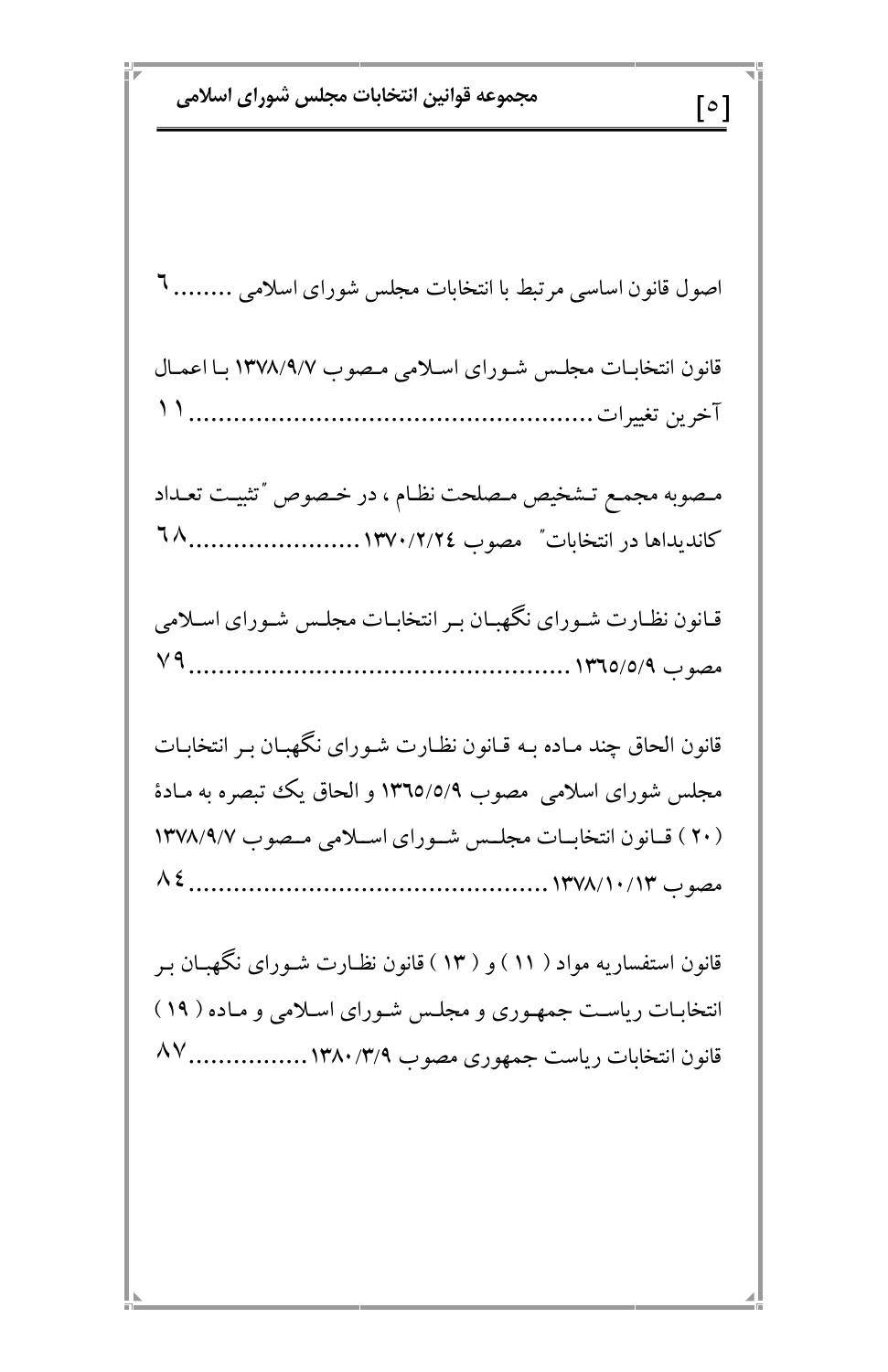مجموعه قوانين انتخابات مجلس شوراي اسلامي  $\lceil 7 \rceil$ اصول قانون اساسي مرتبط با انتخابات مجلس شورای اسلامی اصل ششم در جمهوری اسلامی ایران امور کشور باید به اتکاء آرای عمومی اداره شود، از راه انتخابات: انتخاب رئیسجمهور، نمایندگان مجلس شورای اسلامی، اعضای شوراها و نظایر اینها، یا از راه همهپرسی در مواردی که دراصول دیگر این قانون معین می گردد. اصل شصت و دوم مجلس شورای اسلامی از نمایندگان ملت که به طور مستقیم و با رأى مخفى انتخاب مىشوند تشكيل مى گردد. شرایط انتخاب کنندگان و انتخاب شوندگان و کیفیت انتخابات را قانون معين خواهد كرد.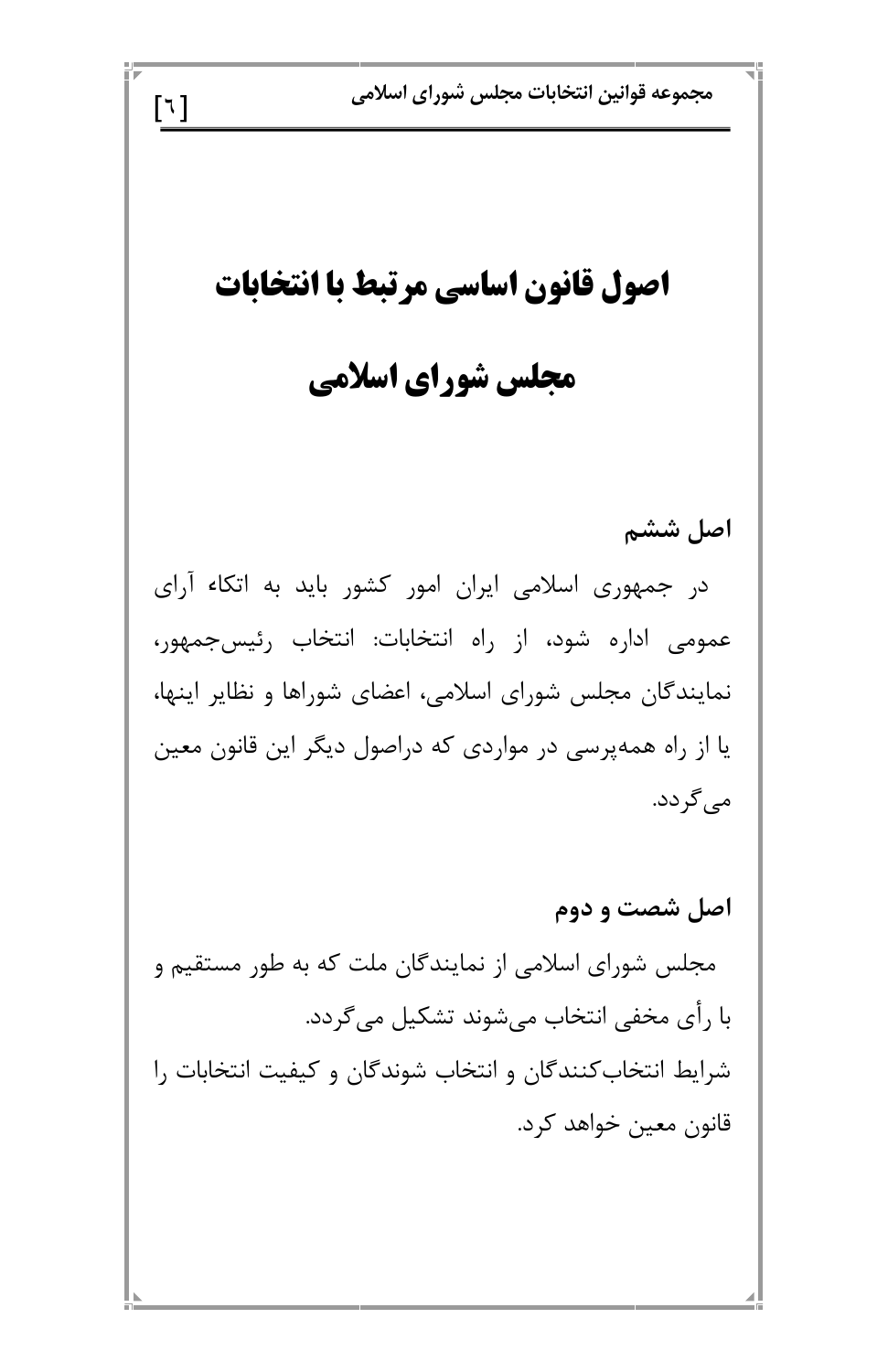مجموعه قوانين انتخابات مجلس شوراي اسلامي  $\lceil \vee \rceil$ اصل شصت و سوم دورهٔ نمایندگی مجلس شورای اسلامی چهار سال است. انتخابات هر دوره باید پیش از پایان دورهٔ قبل برگزار شود به طوری که کشور در هیچ زمان بدون مجلس نباشد. اصل شصت و هفتم نمایندگان باید در نخستین جلسه مجلس به ترتیب زیر سوگند یاد کنند و متن قسم نامه را امضاء نمایند. بسم|لله الرحمن|لرحيم « من در برابر قرآن مجید، به خدای قادر متعال سوگند یاد می کنم و با تکیه بر شرف انسانی خویش تعهد مینمایم که یاسدار حریم اسلام و نگاهبان دستاوردهای انقلاب اسلامی ملت ایران و مبانی جمهوری اسلامی باشم، ودیعهای را که ملت به ما سپرده به عنوان امینی عادل پاسداری کنم و در انجام وظایف وکالت، امانت و تقوا را رعایت نمایم و همواره به استقلال و

اعتلای کشور و حفظ حقوق ملت و خدمات به مردم پایبند باشم، از قانون اساسی دفاع کنم و در گفتهها و نوشتهها و اظهارنظرها، استقلال کشور و آزادی مردم و تأمین مصالح آنها را مدنظر داشته باشم.»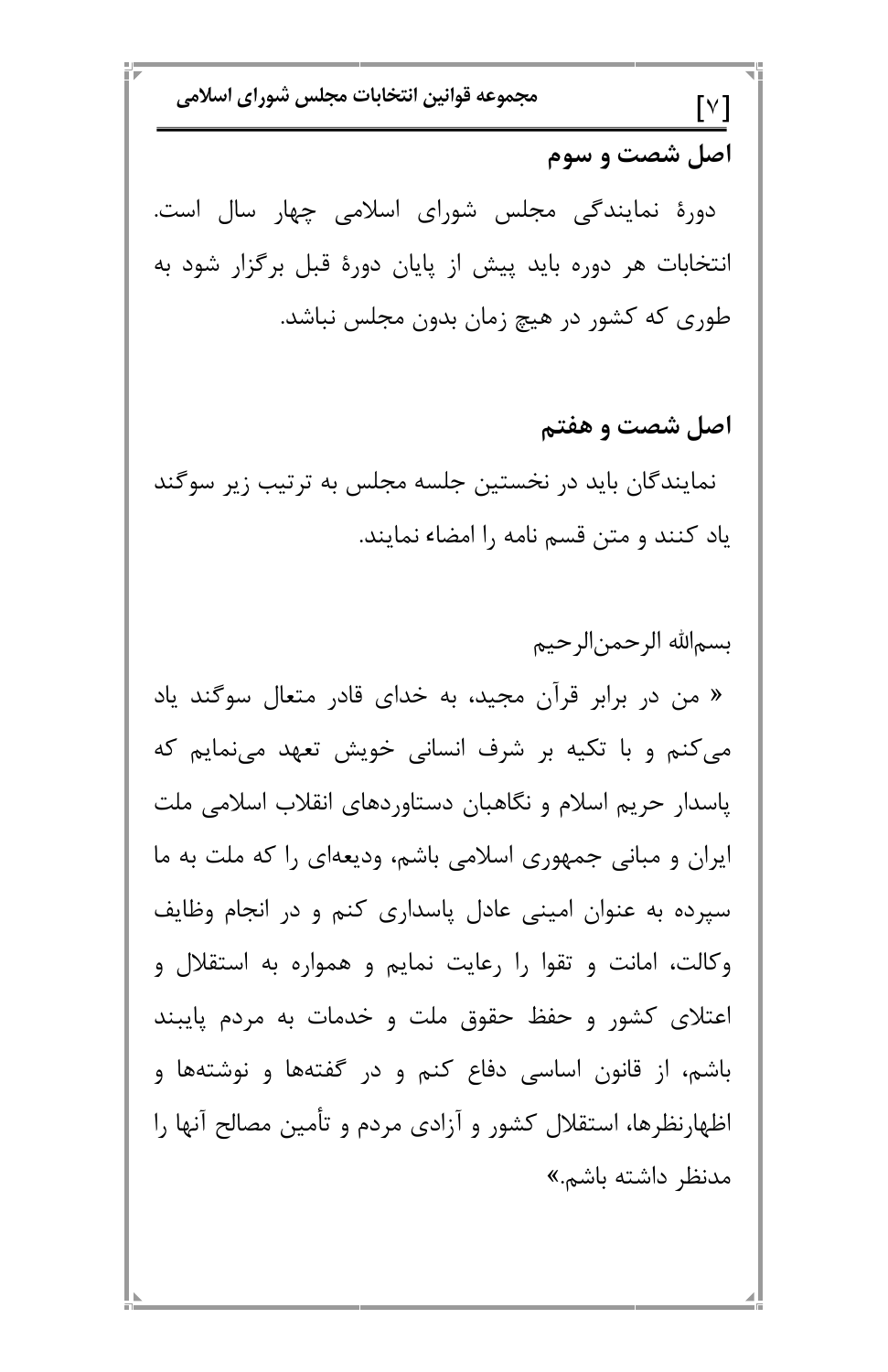مجموعه قوانين انتخابات مجلس شوراي اسلامي  $[\wedge]$ نمایندگان اقلیت های دینی این سوگند را با ذکر کتاب آسمانی خود ياد خواهند كرد. نمایندگانی که در جلسه نخست شرکت ندارند باید در اولین جلسهای که حضور پیدا می کنند مراسم سوگند را به جایآورند. اصل شصت و هشتم در زمان جنگ و اشغال نظامی کشور، به پیشنهاد رئیس جمهور و تصویب سه چهارم مجموع نمایندگان و تأیید شورای نگهبان، انتخابات نقاط اشغال شده یا تمامی مملکت برای مدت معینی متوقف میشود و در صورت عدم تشکیل مجلس جدید، مجلس سابق همچنان به کار خود ادامه خواهد داد. اصل نود و نهم شورای نگهبان نظارت بر انتخابات مجلس خبرگان رهبری،

ریاست جمهوری ،مجلس شورایاسلامی و مراجعه به آرای عمومی و همهپرسی را برعهده دارد.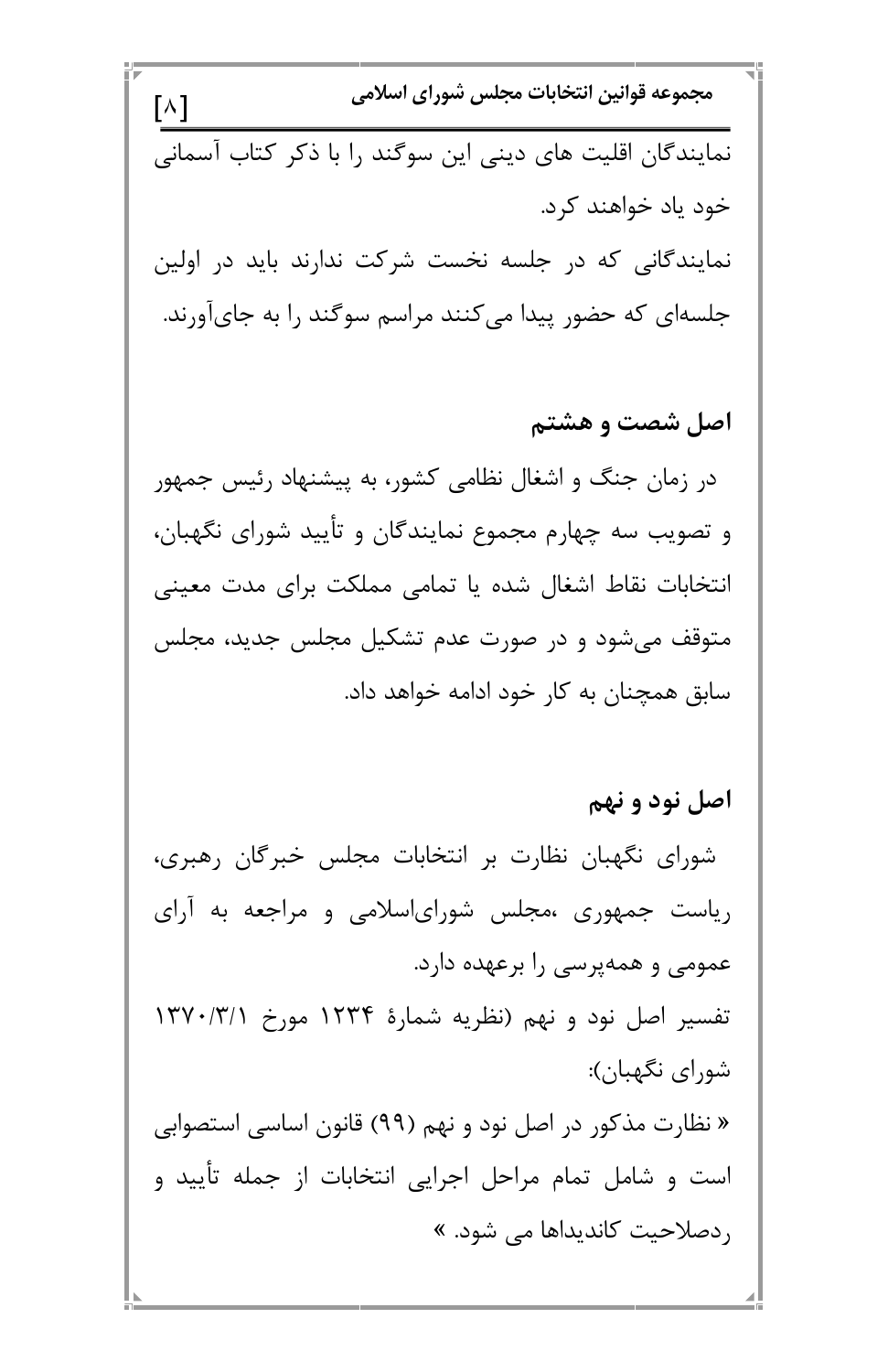مجموعه قوانين انتخابات مجلس شوراي اسلامي

### اصلاحات وارد بر قانون انتخابات

#### مجلس شورای اسامی مصوب ۱۳۷۸/۹/۷

 $14V\lambda/1.14V - 1$ 

 $1449 \cdot \lambda/70$   $\Gamma$ 

 $Y^{\prime\prime} \wedge Y^{\prime} \cdot Y^{\prime} \cdot Y = Y$ 

 $14\pi\Lambda\gamma\cdot\gamma/\Delta = \Delta$ 

 $14717/17/75 = 5$ 

 $Y^*$ 

 $14\lambda\Delta/1.14$ 

 $1419/·179$   $-9$ 

 $[9]$ 

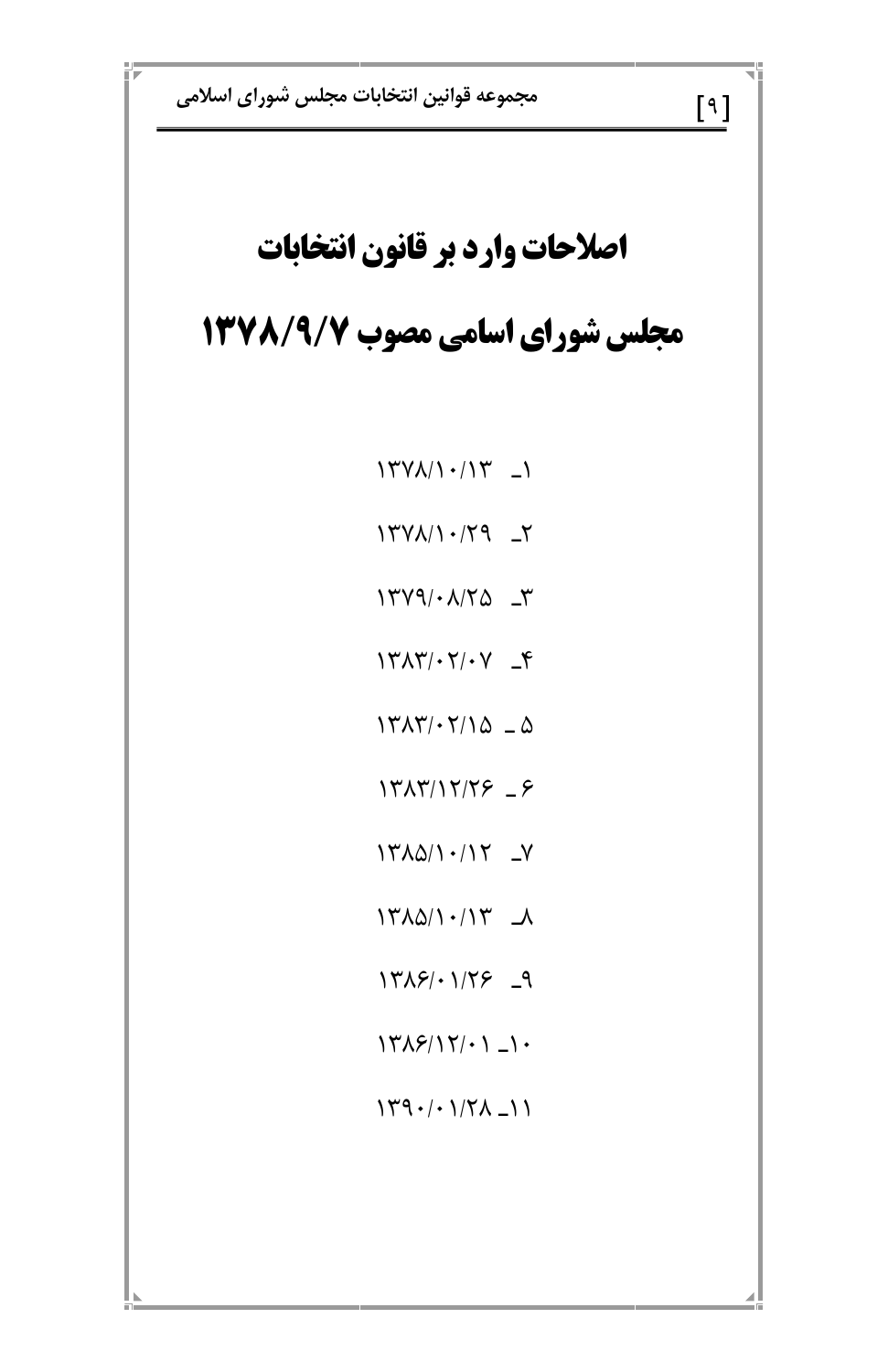مجموعه قوانين انتخابات مجلس شوراى اسلامى  $[\;\rangle\;\cdot\;]$ مورس انتهابر<br>فوامبره بالمحاما وستجورا كالرامحل

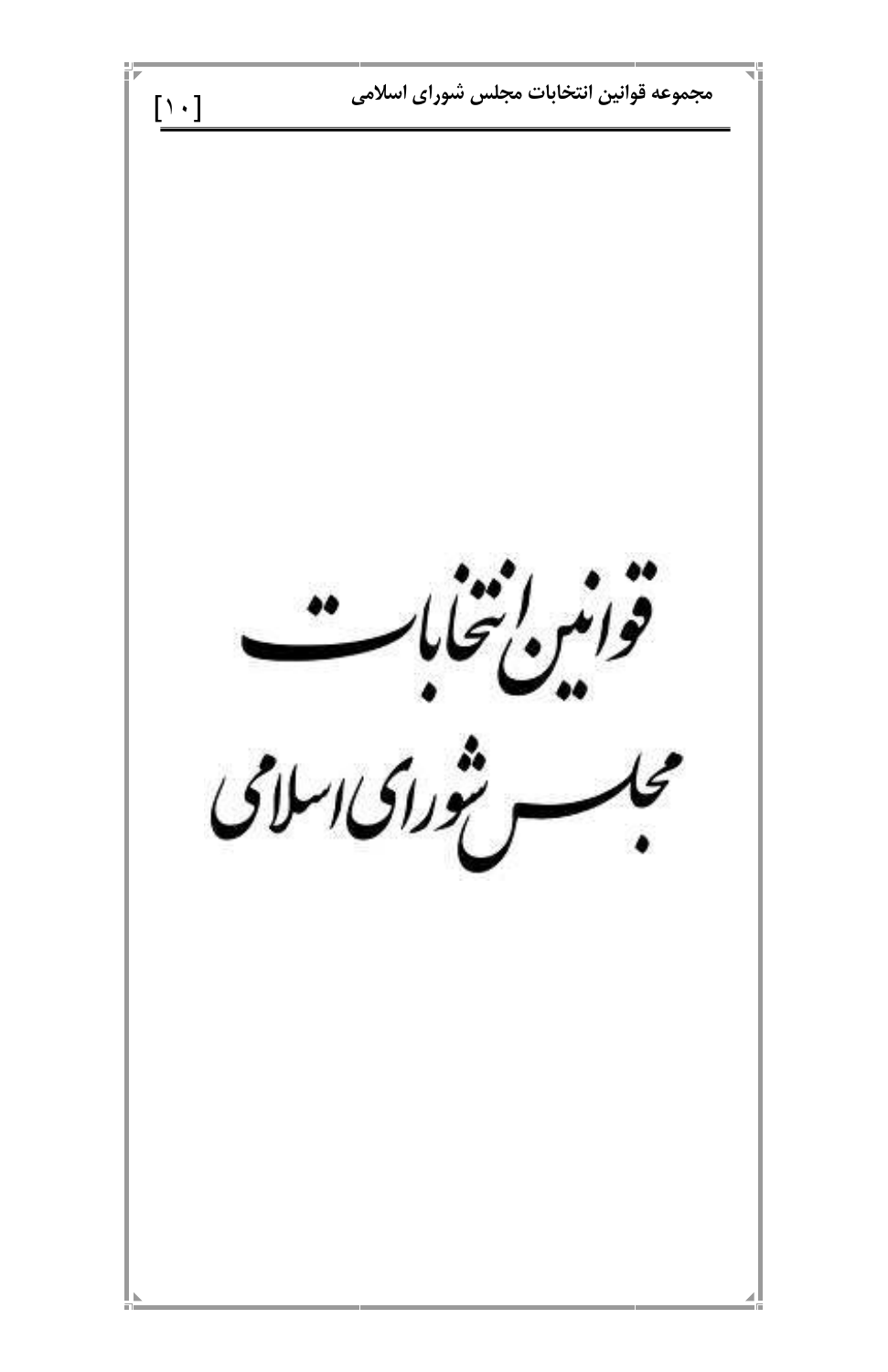## قانون انتخابات مجلس شوراي اسلامي مصوب 13778/4 با اعمال آخرین تغییرات فصل اول: كليات

ماده ۱ – انتخابات مجلس شورای اسلامی برطبق مقررات این قانون انجام میگیرد و دولت موظف است در برگزاری انتخابات ترتیبی اتخاذ نمایدکه پیش از پایان دوره قبل، انتخابات را برگزار نماید به طوری که کشور در هیچ زمان بدون مجلس نباشد. تبصره - مقصود از کلمه "مجلس" در این قانون، مجلس شورای اسلامی میباشد.

ماده ۲ – عده نمایندگان مجلس شورای اسلامی دویست و نود نفر میباشد و افزایش تعداد آن براساس اصل شصت و چهارم (۶۴) قانون اساسیخواهد بود.

تبصره – از تعداد کل نمایندگان پنج نفر به ترتیب ذیل مربوط به اقلیت های دینی میباشد:

زرتشتیان و کلیمیان هرکدام یک نماینده، مسیحیان آشوری و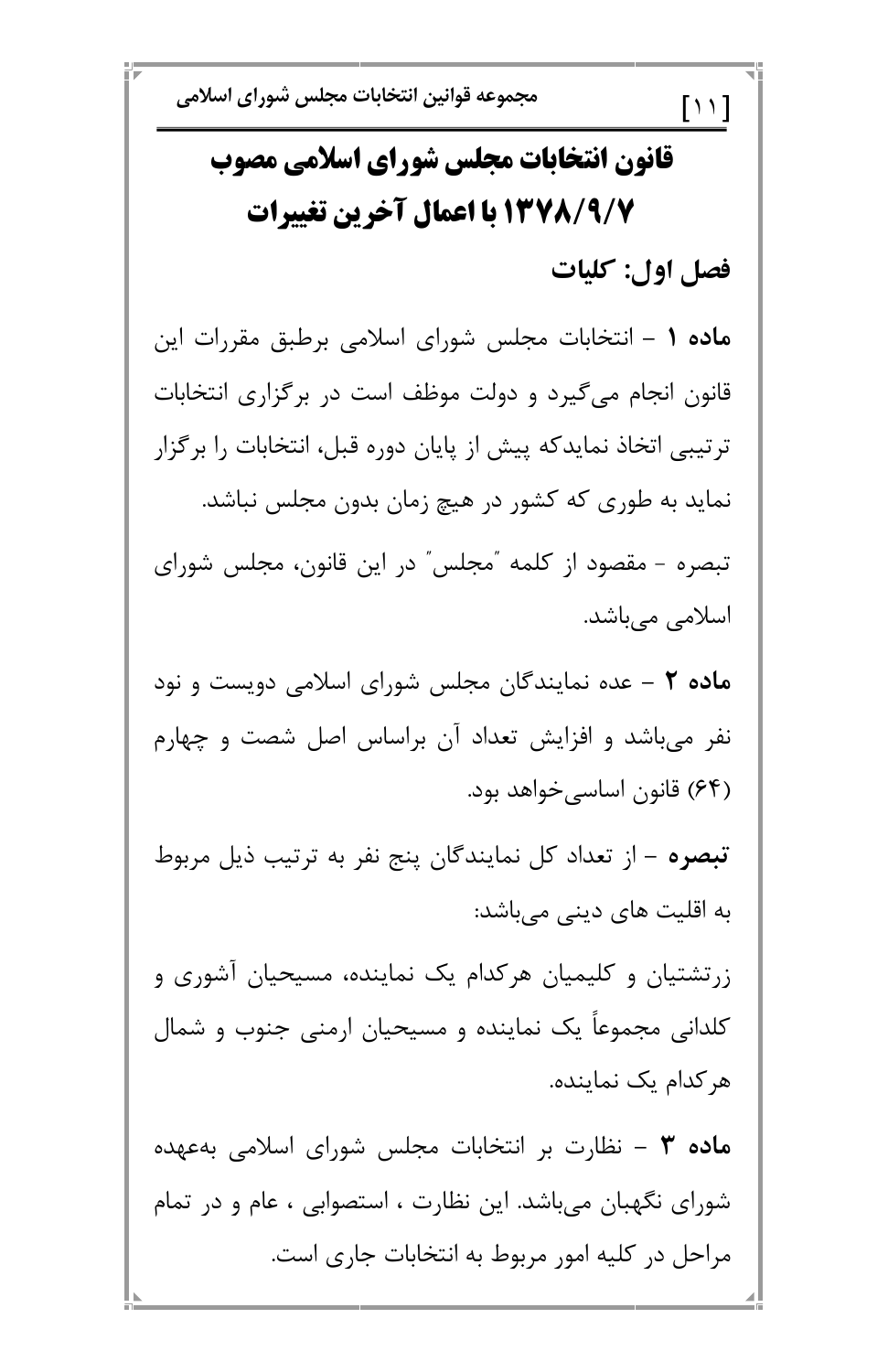مجموعه قوانين انتخابات مجلس شوراي اسلامي  $[\n\prime \n\prime]$ ماده ۴ – انتخابات میان دورهای مجلس شورای اسلامی در حوزههای فاقد نماینده هم زمان با یکی از انتخابات مذکور در اصل ششم قانون اساسی جمهوری اسلامی ایران انجام خواهد شد. چنانچه تعداد نمایندگان مجلس کمتر از چهار پنجم مجموع نمایندگان گردد و بیشتر از یکسال به پایان دورهٔ نمایندگی باقی باشد و یا در مدت باقی مانده هیچ یک از انتخابات مذکور برگزار نگردد، انتخابات میان دوره ای انجام خواهد شد. ۱ م**اده ۵ –** سرپرستان وزارت کشور، استانداری، فرمانداری و بخشداری در اجرای این قانون به جای وزیر کشور، استاندار، فرماندار و بخشدار خواهند بود. ماده ۶ – سنوات نمایندگی مستخدمین رسمی دولت اعم از لشکری ، کشوری ، سازمان ها ، شرکت ها ، مؤسسات دولتی و وابسته به دولت، نهادهای عمومی و شهرداری ها پس از انتخاب شدن و صدور اعتبارنامه با اعطای گروه و افزایش سنواتی مربوطه جزو سنوات خدمتی آنان محسوب خواهد شد و در دوران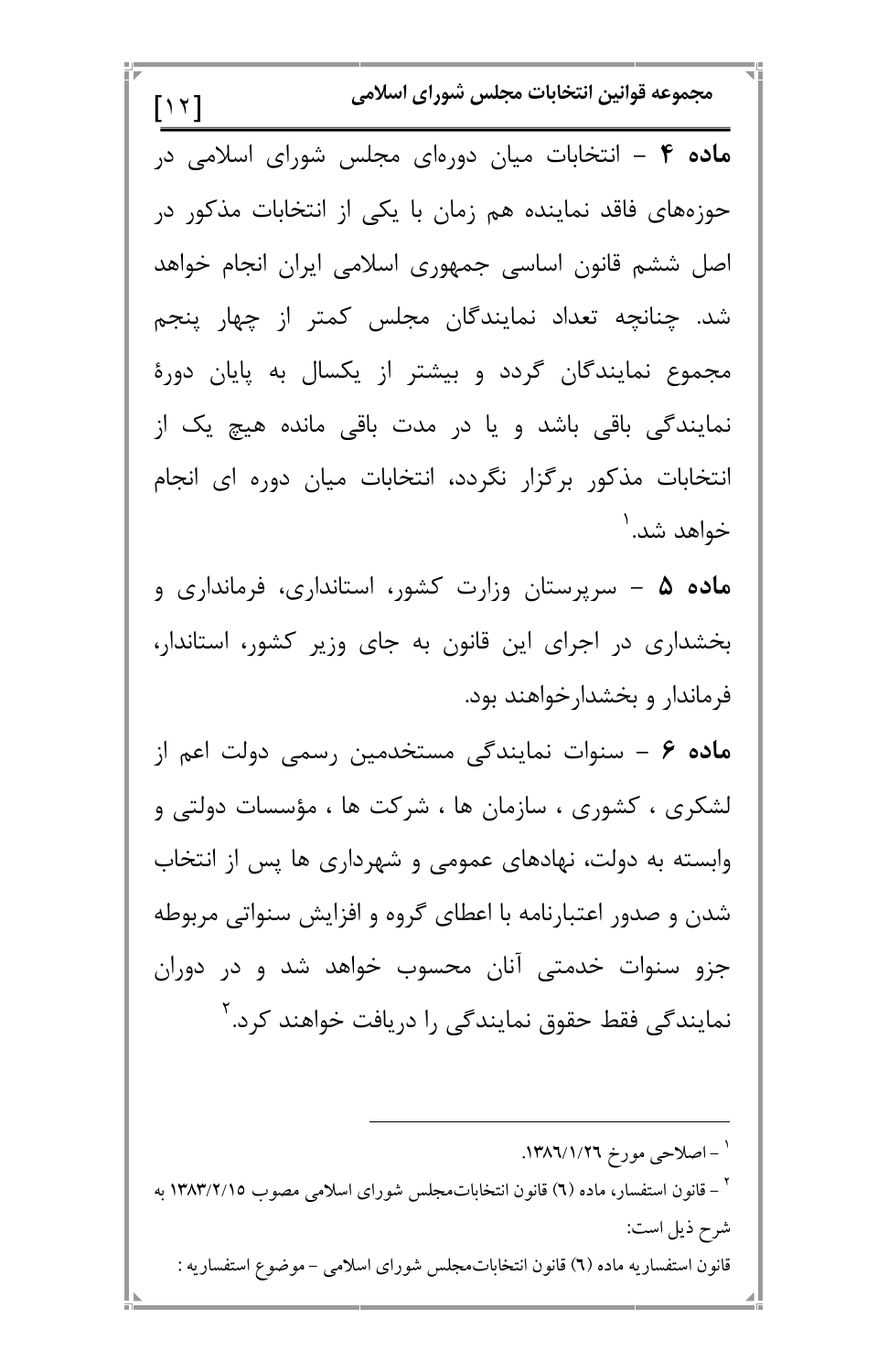مجموعه قوانين انتخابات مجلس شوراي اسلامي  $[\gamma \tau]$ تبصره – سالهای دوره نمایندگی مجلس جزء سنوات خدمت آن تعداد از نمایندگانی هم که در طول دوره نمایندگی و یا پس از آن به استخدام دستگاههای دولتی و وابسته به دولت در می|یند محسوب میگردد. ماده واحده – با عنایت به مفاد ماده (٦) قانون انتخابات مجلس شورای اسلامی– مصوب ۱۳۷۸/۹/۷ – به ویژه تبصره آن، «سنوات نمایندگی در مجلس شورای اسلامی» در كداميك از صور ذيل جزو سابقه خدمت دولتي قابل احتساب ميباشد؟ الف – صرفاً سنوات نمایندگی بعد از تاریخ ۱۳۷۸/۹/۷. ب – سنوات نمایندگی اعم از قبل یا بعد از تاریخ فوق، فارغ از تاریخ استخدام دردستگاه دولتي.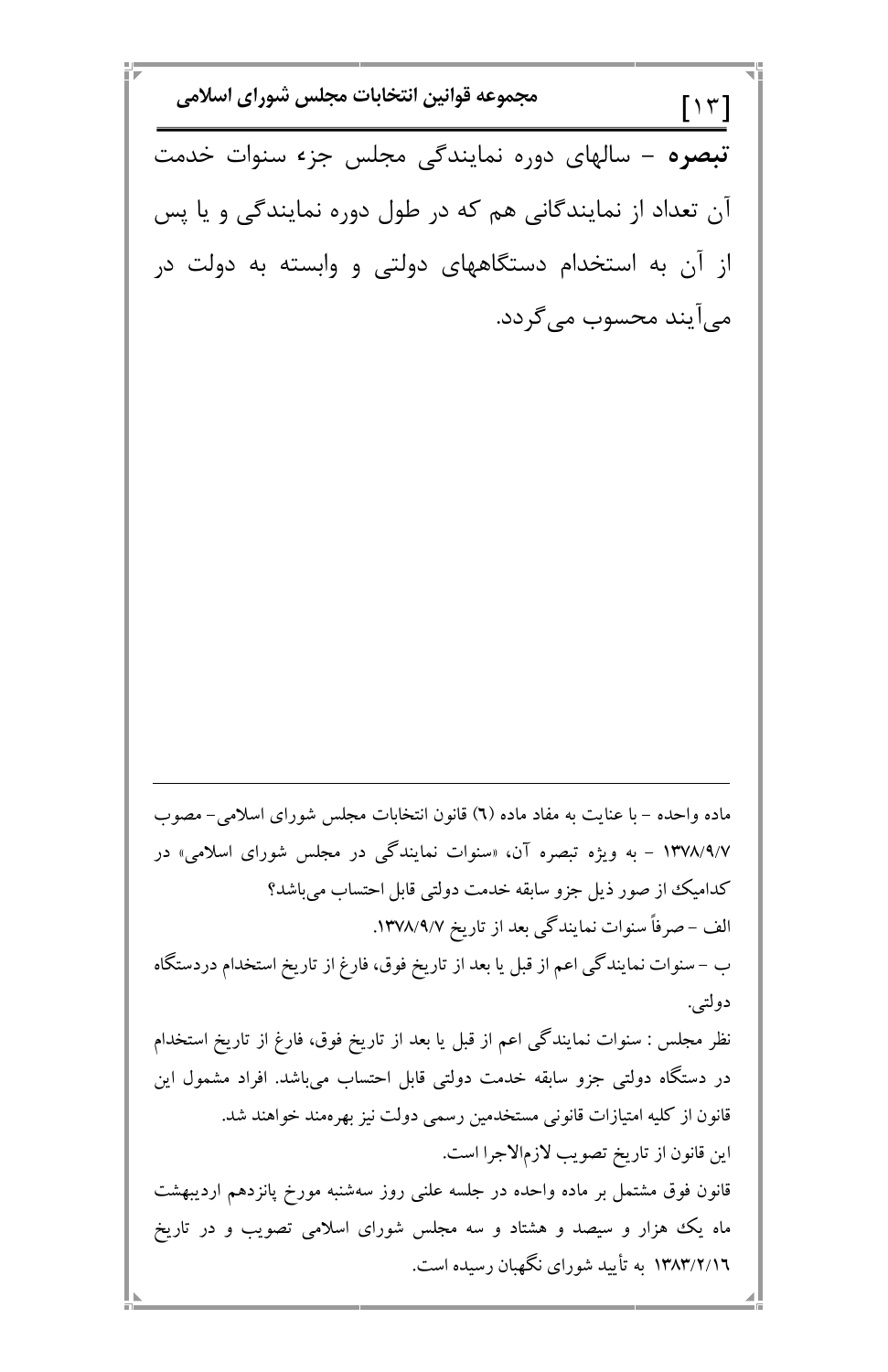$[ \; ]$ مجموعه قوانين انتخابات مجلس شوراى اسلا فصل دوم: کیفیت انتخابات **ماده ۷** – انتخابات به صورت مستقیم و عمومی و با رأی مخفی خواهد بود. ه**اده ۸** – انتخاب نماینده در مرحله اول منوط به کسب اکثریت حداقل یک چهارم کل آراء و در مرحله دوم و همچنین انتخابات میان دورهای با کسب اکثریت نسبی به هر میزان است. ' **تبصره ۱** – درصورتی که آراء دو یا چند نفر از نامزدها مساوی باشد، ملاک انتخاب یک یا چند نفر از آنان قرعه میباشد که در جلسه مشترک هیأت های اجرائی و نظارت مرکز حوزه انتخابیه انجام خواهد گرفت. نامزدهای مذکور و یا نمایندگان آنان میتوانند در مراسم قرعهکشی حضور داشته باشند. **تبصره ٢** – چنانچه انتخابات یک یا چند حوزه انتخابیه متوقف یا باطل گردد و یا اعتبارنامه منتخبین مورد تأیید مجلس واقع نشود، وزارت کشور مکلف است با هماهنگی شورای نگهبان، حداکثر ظرف مدت هفت ماه ، انتخابات مجدد را همزمان در حوزههای انتخابیه مذکور برگزار نماید. مهلت هفت ماه ، از تاریخ

 )@6T B 6T B N2 GE BE .8, P.v " ."#\$/"@/"# S R <sup>&</sup>gt; ."#!/\$/>C T S R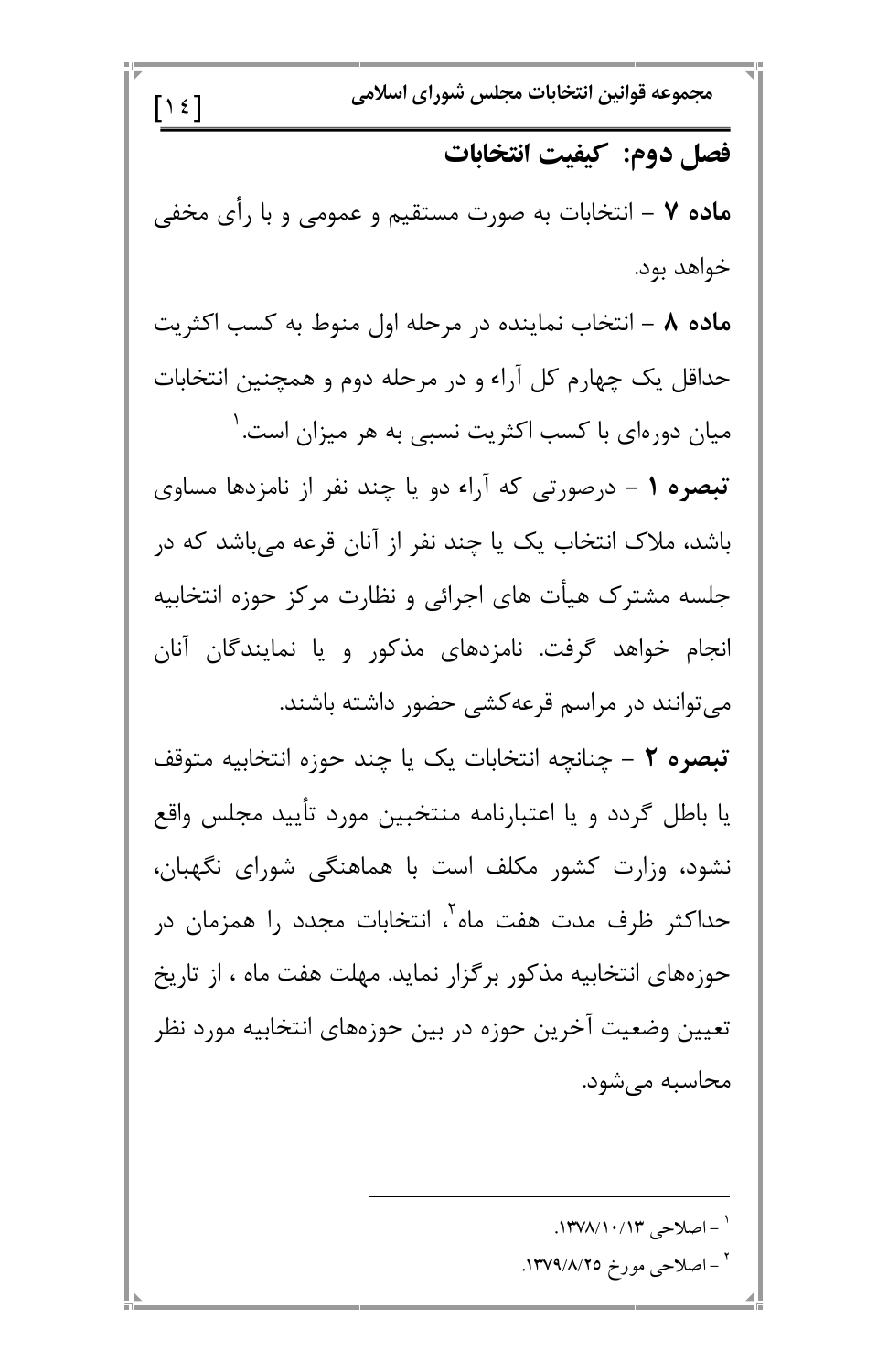مجموعه قوانين انتخابات مجلس شوراي اسلامي  $\lceil \cdot \circ \rceil$ تبصره ٣ - چنانچه به علت فوت، استعفا و يا هر علت ديگر حوزه انتخابیهای یک یا چند نماینده خود را از دست بدهد، وزارت كشور مكلف است ظرف مدت هفت ماه پس از تاريخ اعلام آن توسط مجلس شورای اسلامی با هماهنگی شورای نگهبان انتخابات را در حوزه مربوطه برگزار نماید. ' تبصره ۴- پس از تأييد صحت انتخابات توسط شوراي نگهبان ، وزارت کشور موظف است اعتبارنامه کلیه منتخبین را صادر و به مجلس شورای اسلامی ارسال نماید. پذیرش انصراف هر یک از منتخبین پس از تأیید صحت انتخابات و قبل از تصویب اعتبارنامه نیز می بایست به تصویب مجلس شورای اسلامی برسد.۲ **تبصره ۵** – منتخبین حوزههای انتخابیه که اعتبارنامه آنان به علت عدم صلاحیت شخص در مجلس شورای اسلامی رد می شود نمی توانند درانتخابات همان دوره مجلس شورای اسلامی شركت نمايند.<sup>۳</sup> م**اده ۹** – چنانچه در مرحله اول برای یک یا چند نفر از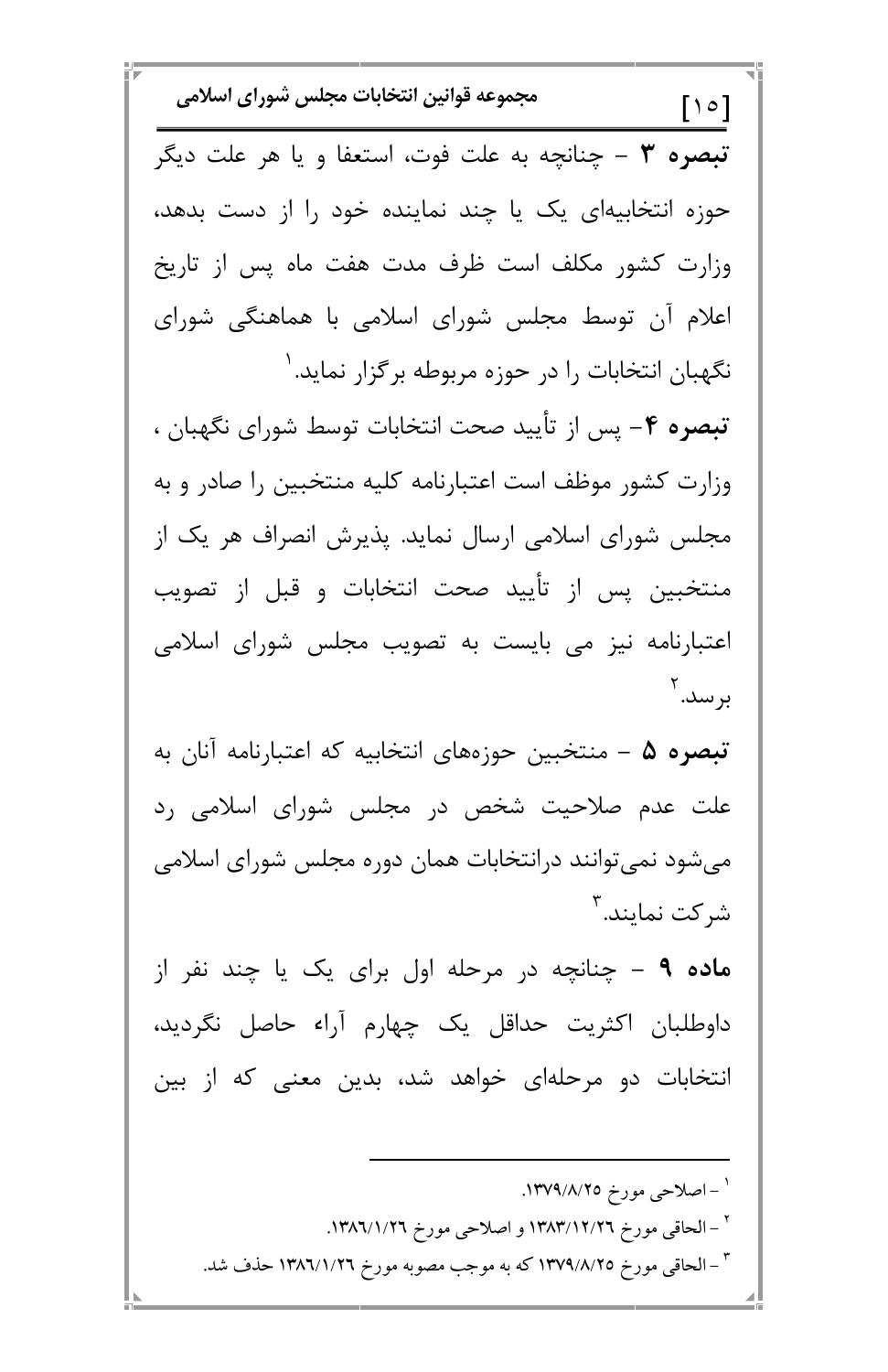مجموعه قوانين انتخابات مجلس شوراي اسلامي  $[\n\backslash \n\backslash]$ نامزدهایی که اکثریت حداقل یک چهارم آراء را در مرحله اول بدست نیاوردهاند، فقط به تعداد دو برابر نمایندگان مورد نیاز از بین کسانی که بیشترین آراء را در مرحله اول داشتهاند، در انتخابات مرحله دوم شرکت میکنند و در صورتی که تعداد نامزدهای باقیمانده، کمتر از دو برابر باشد، تمام آنان در مرحله دوم انتخابات شركت خواهند نمود. ' تبصره ۱ – اگر تعداد نامزدهای باقیمانده مساوی یا کمتر از نمايندگان مورد نياز باشد، انتخابات مرحله دوم انجام نخواهد شد و نامزدی که حداقل یک چهارم مجموع آراء را کسب کرده باشد به مجلس راه می یابد. **تبصره ۲** – هیچ یک از داوطلبان نمایندگی نمیتوانند در بیش از یک حوزه انتخابیه خود را نامزد نمایند، در غیر این صورت نامزدی آنها کلاً باطل و از شرکت در انتخابات آن دوره مجلس محروم میگردند. تبصره ٣ - وزارت كشور با هماهنگي شوراي نگهبان زمان انجام مرحله دوم انتخابات ,ا ظرف یک ماه پس از اعلام نتیجه مرحله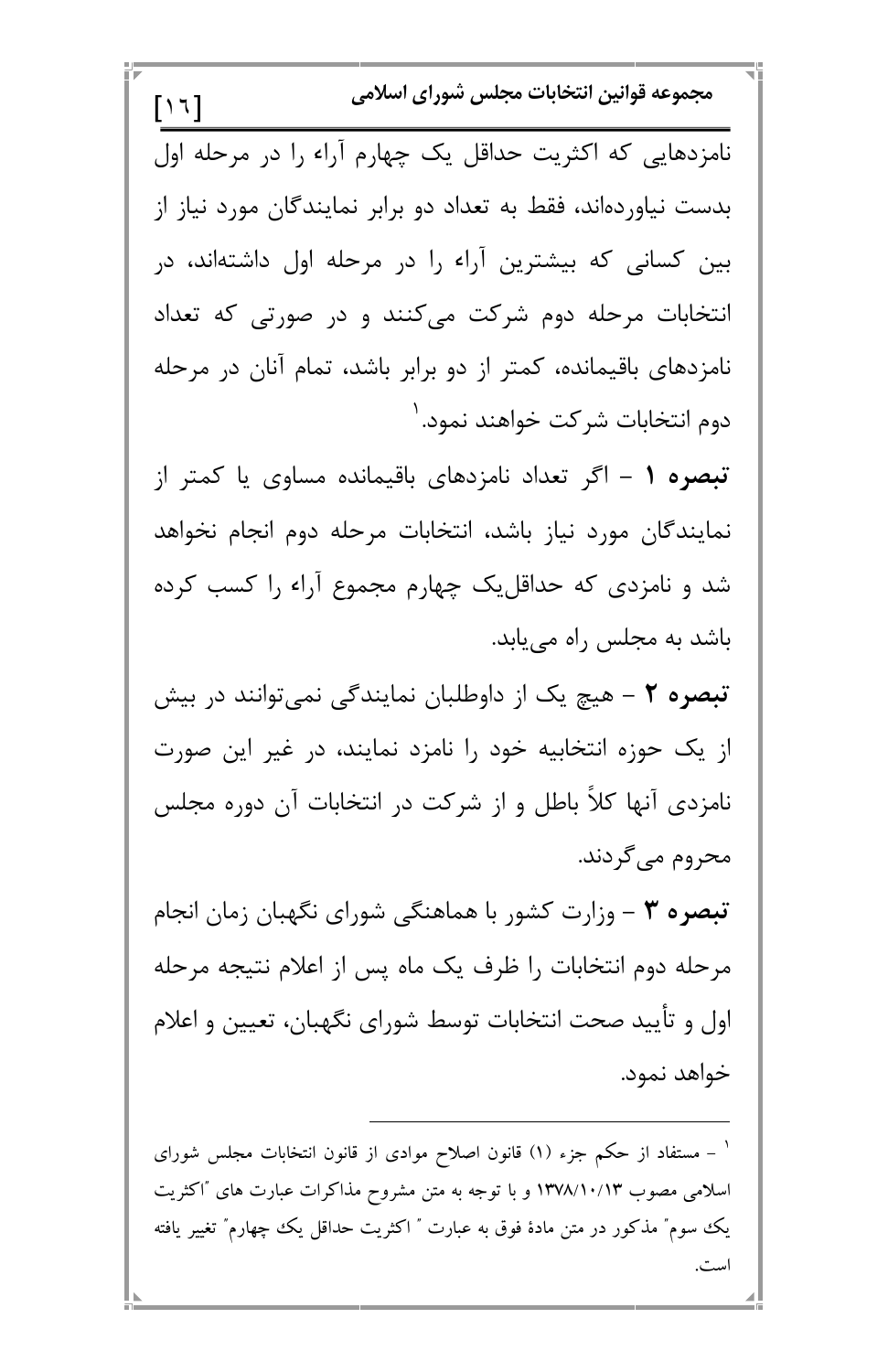مجموعه قوانين انتخابات مجلس شوراي اسلامي  $\lceil \ \vee \ \vee \rceil$ تبصره ۴ – کلیه رأیدهندگان مرحله دوم منحصراً در حوزه انتخابیهای که در مرحله اول انتخابات رأی دادهاند شرکت خواهند نمود و کسانی که درمرحله اول در هیچ یک از حوزههای انتخاباتی رأی نداده باشند در مرحله دوم انتخابات میتوانند شر کت نمایند. **تبصره ۵** – در انتخابات میان دورهای حوزههای انتخابیه هر دوره مجلس، کسانی حق رأی دارند که در انتخابات قبلی آن دوره در همان حوزه رأی داده باشند و یا در هیچ یک از حوزههای انتخابیه شرکت نکرده و رأی نداده باشند. تبصره ۶ – انتخابات مرحله دوم حوزهٔ انتخابیه تهران ، ری، شمیرانات و اسلامشهر در هفتمین دورهٔ مجلس شورای اسلامی همزمان با انتخابات نهمين دوره انتخابات رياست جمهوري انجام خواهد پذيرفت. <sup>'</sup> تبصره ٧ – وزارت كشور موظف است ظرف شش ماه از زمان تصویب این قانون نسبت به نوین سازی شیوه های اخذ رأی و شمارش آراء به منظور دقت، سلامت و نظارت بهتر در اخذ،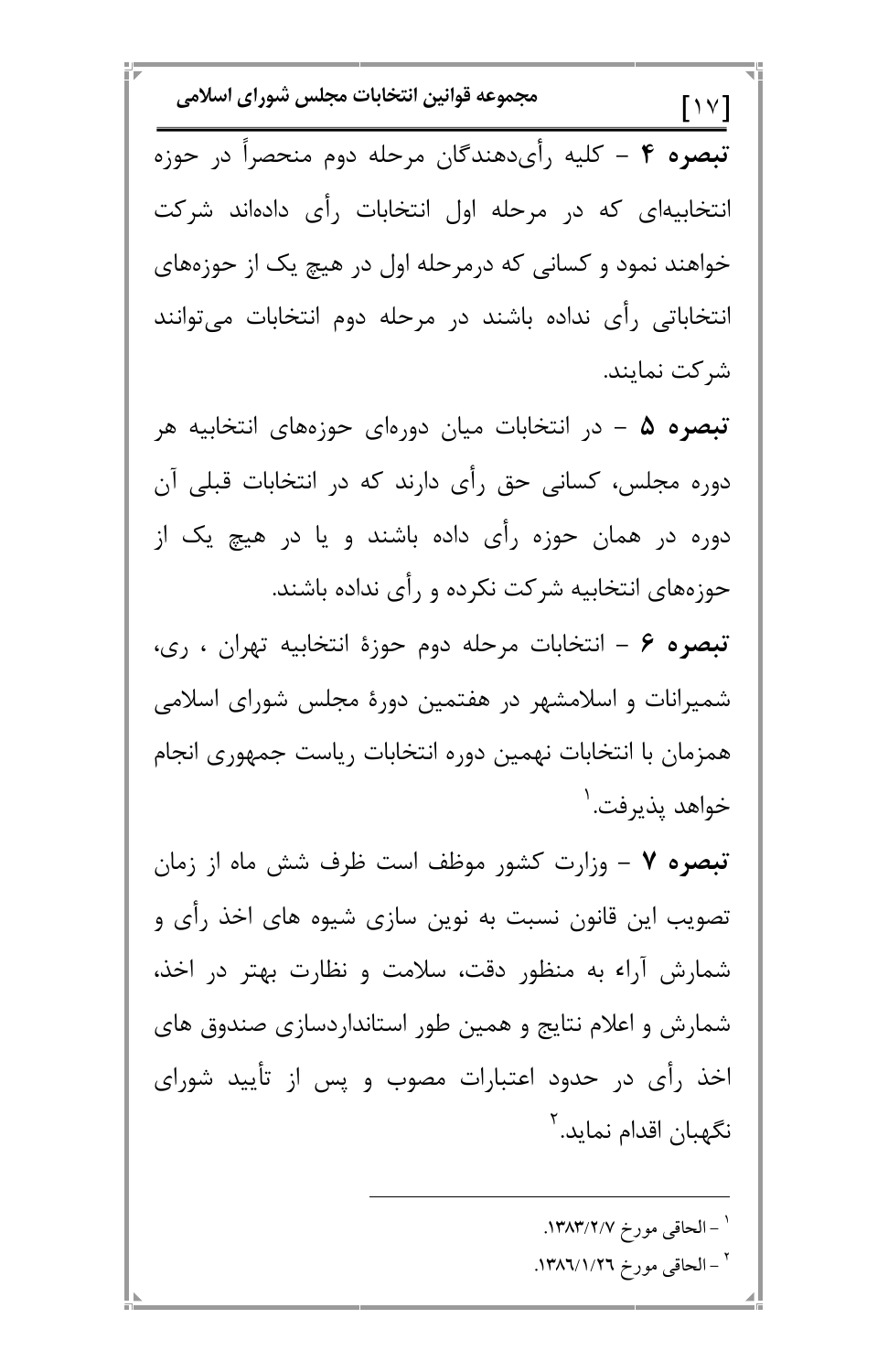$[\wedge \wedge]$ مجموعه قوانين انتخابات مجلس شوراى اسلا **ماده ۱۰ –** در هر مرحله انتخاباتی هر شخص واجد شرایط فقط میتواند یک بار با ارائه شناسنامه رأی دهد. **تبصره ۱** – اخذ رأى در زندان ها ، پادگان ها و بيمارستان ها نیز فقط با ارائه شناسنامه میباشد. **تبصره ۲** – شناسنامه رأى دهنده ممهور مىگردد. ' تبصره ۳ – اخذ رأى در كليه حوزههاى انتخابيه كشور در يك روز انجام میشود و مدت آن حداقل ده ساعت است و در صورت ضرورت قابل تمديد م<sub>ى ب</sub>اشد.<sup>٢</sup> **تبصره ۴** – تشخیص ضرورت و مدت تمدید اخذ رأی در یک حوزه یا سراسر کشور به عهده وزیر کشور است. **تبصره ۵** – اخذ رأى بايد در يكى از روزهاى تعطيل رسمى ىاشد. )@ 7 7 @ /6. 7@
6 = **7 << K**  قانونی و مؤسسات دولتی و وابسته به دولت ، شهرداری ها و مؤسسات عمومی موظفند حسب درخواست وزارت کشور، استانداران، فرمانداران، بخشداران، کارکنان و سایر امکانات خود

0 G.,0 .0 @ D /2 N \*N 9Iv /< P G
\_ ! 3#+ n / )
4\*@ .08 0@N " ."#!/\$/>C T S R <sup>&</sup>gt; ."#!/\$/>C T S R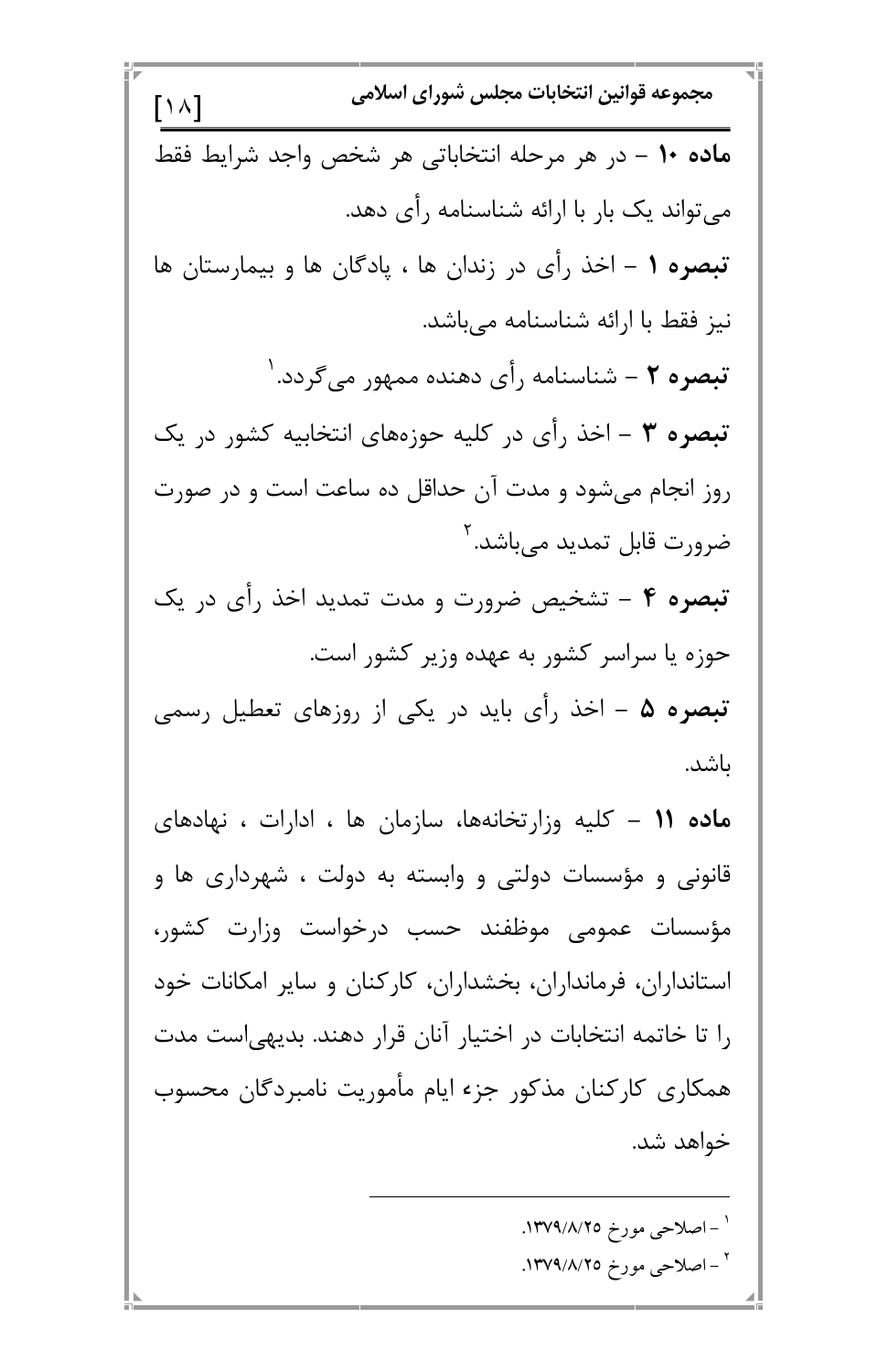مجموعه قوانين انتخابات مجلس شوراي اسلامي  $[19]$ تبصره ١ - در جهت اعمال نظارت بر انتخابات، كليه نهادها و ارگان های فوق|لذکر موظفند حسب درخواست شورای نگهبان و هیأتهای منصوب از جانب آن، کارکنان خود را در اختیار آنان قرار دهند و همچنین وزارت کشور، استانداران، فرمانداران و بخشداران موظفند امكانات لازم را در اختيار آنان قرار دهند. تبصره ٢ - حق مأموريت كاركنان مذكور از محل اعتبارات سازمان متبوع آنان تأمين و پرداخت مي گردد. ماده ۱۲ – انتخابات اقلیتهای دینی زرتشتی، کلیمی، آشوری، کلدانی و ارامنه شمال به مرکزیت حوزه انتخابیه فرمانداری تهران و ارامنه جنوب به مرکزیت حوزه انتخابیه فرمانداری اصفهان توسط فرمانداران و بخشدارانی که اقلیتهای مزبور در آن جا سكونت دارند انجام خواهد شد. ماده ۱۳ – در صورتی که همزمان با برگزاری انتخابات مجلس، انتخابات دیگری نیز برگزار گردد، به دستور وزارت کشور، یک شعبه ثبتنام و اخذرأى با اعضاء واحد و با صندوق هاى مجزا برای هر دو انتخابات در نظر گرفته خواهد شد.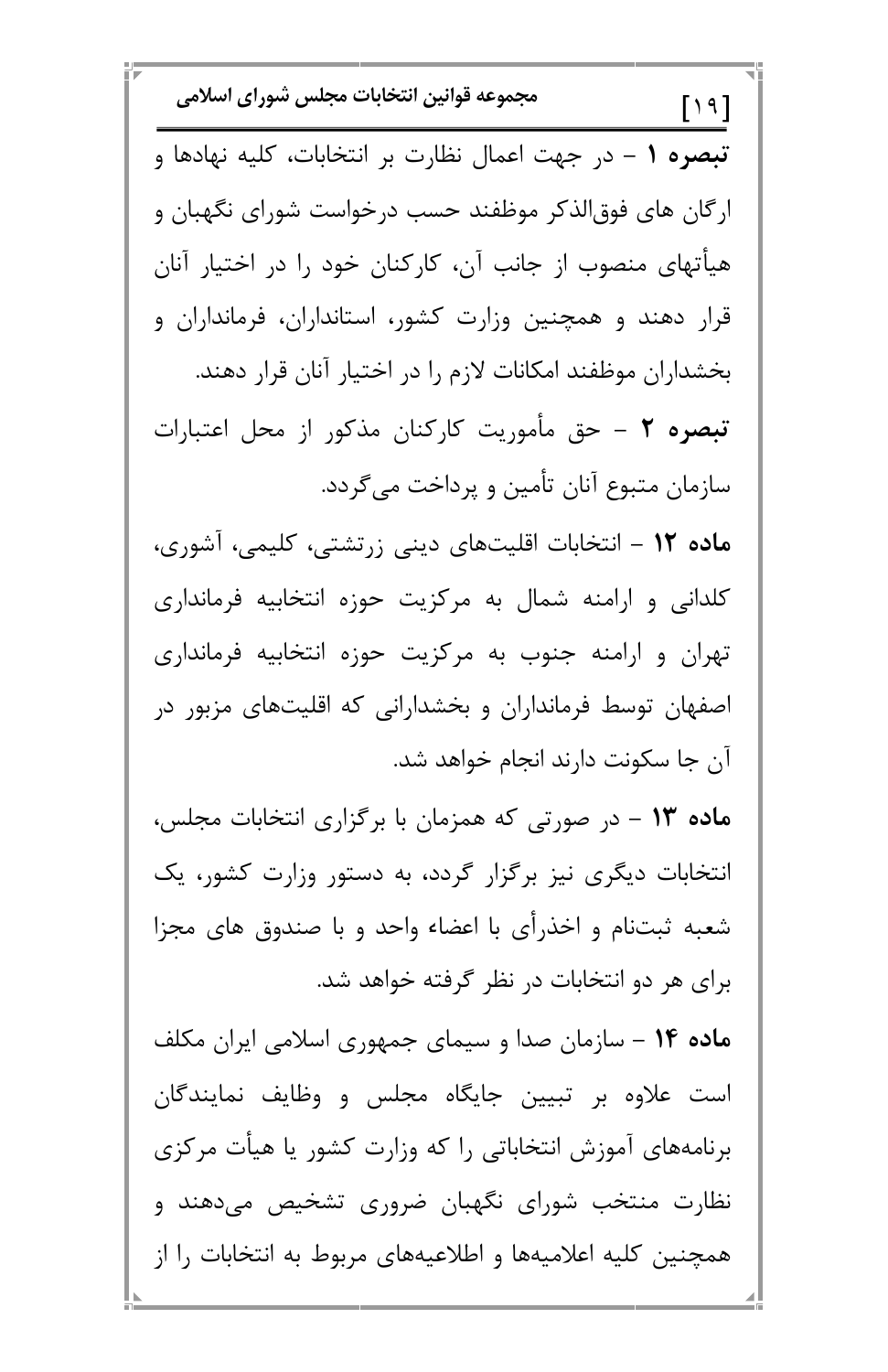مجموعه قوانين انتخابات مجلس شوراي اسلامي  $[\cdot \rangle]$ شبکه سراسری یا محلی صدا و سیمای جمهوری اسلامی ایران يخش نمايد. م**اده ۱۵ –** انتخابات مجلس در حوزههای انتخابیهای که دچار حوادثی از قبیل سیل، زلزله، جنگ و غیره شوند، با تشخیص و ییشنهاد وزارت کشور و موافقت شورای نگهبان در شهرهای محل استقرار مهاجرین و در صورت امکان در حوزههای مذکور نیز بر گزار خواهد گردید و مراتب به اطلاع عموم خواهد رسید. تبصره – شعب ثبت نام و اخذ رأى مخصوص حوزههاى انتخابيه مناطق مذکور، در شهرستان هائی دایر میشود که حداقل دو هزار و پانصد مهاجر ناشی از وضعیت مزبور از آن حوزه انتخابیه، در محدوده شهرستان مهاجر بوده و اسکان یافته باشند و امکان بازگشت به حوزه انتخابیه خود را نداشته باشند. ماده ۱۶ – مأموران انتظامی در حدود قانون موظف به ایجاد نظم و جلوگیری از هرگونه بینظمی در جریان انتخابات و حفاظت صندوق ها بوده و حق دخالت در امور اجرائی و نظارت را ندارند.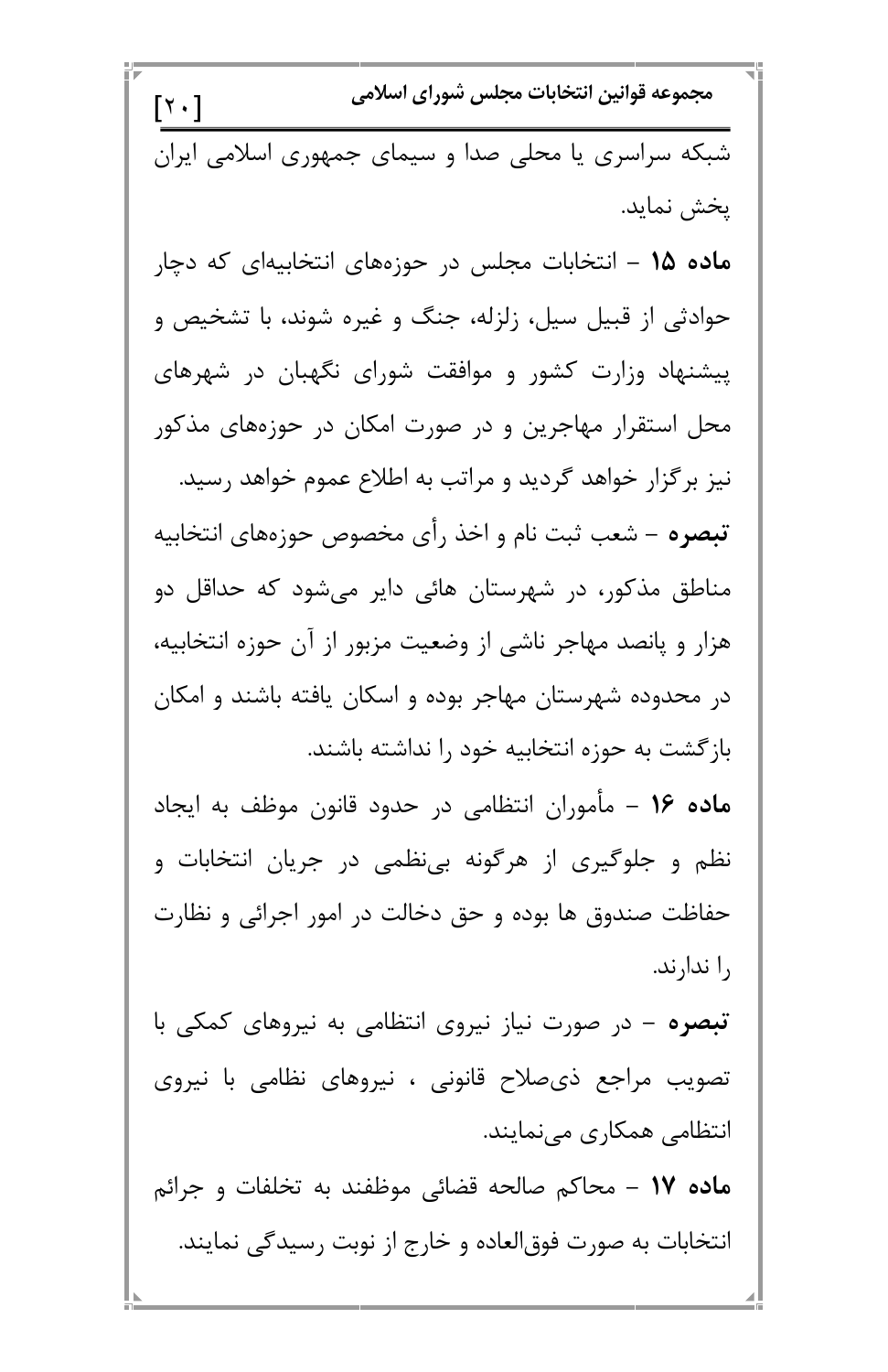مجموعه قوانين انتخابات مجلس شوراي اسلامي  $[\uparrow \uparrow]$ م**اده ۱۸ –** حذف شد.<sup>۱</sup> **ماده ۱۹** – در موارد ذیل با تأیید هیأت نظارت حوزه انتخابیه مربوطه، برگ های رأی باطل و مراتب در صورتجلسه قید و آراء مذكور ضميمه صورتجلسه خواهد شد: `` الف) در موارد ذیل برگه های رأی باطل و جزء آراء مأخوذه محسوب مي گردد: - آراء ناخوانا باشد. - آرائی که کلاً حاوی اسامی غیر از نامزدهای تأیید شده باشد. - آرائی که سفید به صندوق ریخته شده باشد. ب) در موارد ذیل برگه های رأی باطل و جزء آراء مأخوذه محسوب نمي گردد: ۱) صندوق فاقد لاک و مهر انتخاباتی باشد. ٢) آراء زائد بر تعداد تعرفه باشد. ۳) آراء کسانی که به سن قانونی رأی نرسیده باشند. ۴) آرائی که با شناسنامه افراد فوت شده یا غیر ایرانی داده شده باشد.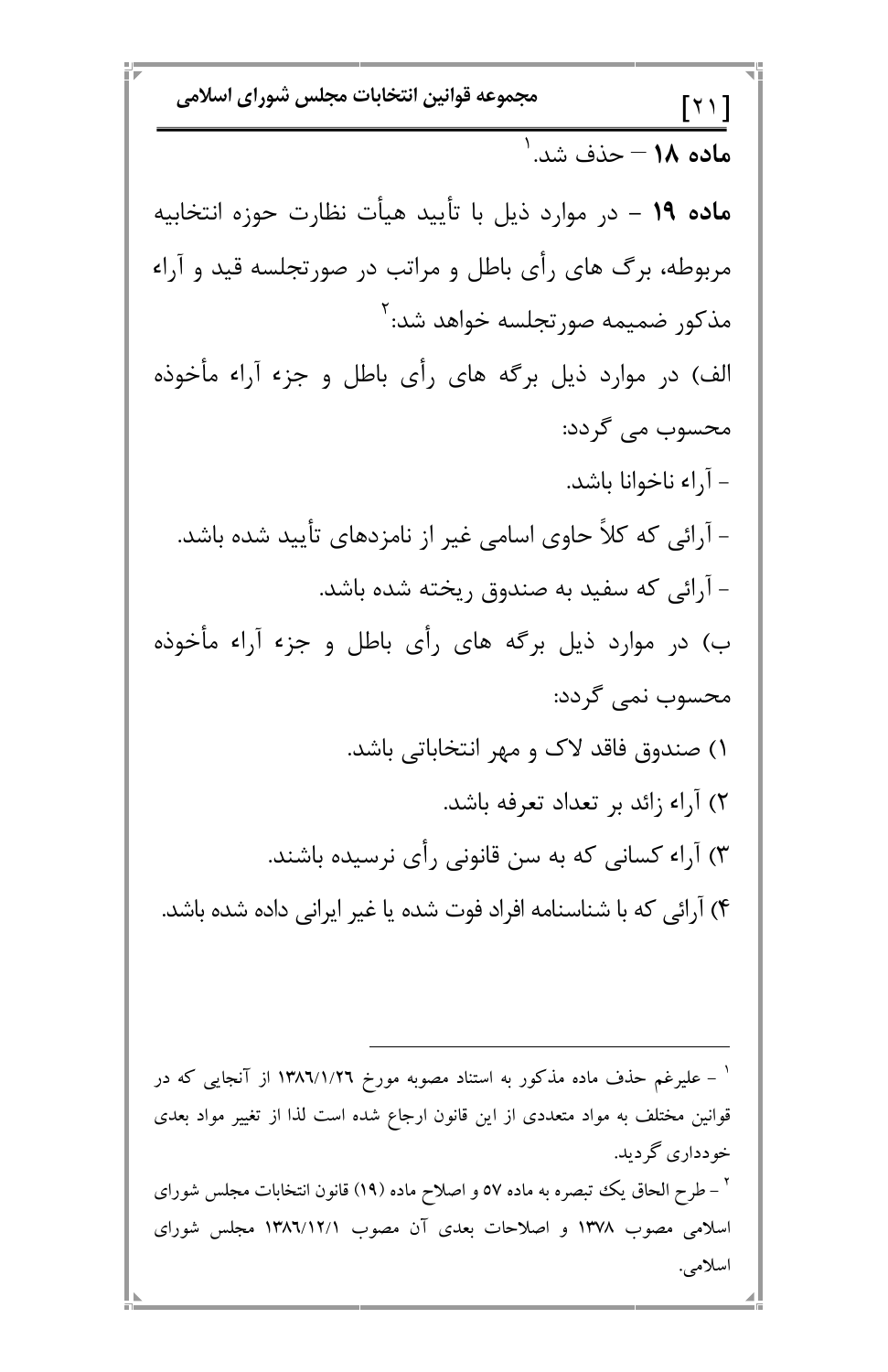مجموعه قوانين انتخابات مجلس شوراي اسلامي  $[\forall \forall]$ ۵) آرائی که با تقلب و تزویر (در تعرفه ها، آراء، صورت جلسات، شمارش) به دست آمده باشد. ۶) آرائی که با شناسنامه غیر یا جعلی اخذ شده باشد. ۷) آ,اء تکراری. ۸) آرائی که با شناسنامه کسانی که حضور ندارند اخذ شده باشد. ۹) آرائی که فاقد مهر انتخاباتی باشد. ۱۰) آرائی که از طریق تهدید بدست آمده باشد. ۱۱) آرائی که روی ورقهای غیر از برگ رأی نوشته شده باشد. ۱۲) آرائی که از طریق خرید و فرش به دست آمده باشد. تبصره ۱ – کل آراء مندرج در صورتجلسهای که صندوق اخذ رأى آن فاقد اوراق رأى يا برگه هاى تعرفه باشد، باطل و جزو آراء مأخوذه محسوب نخواهد شد. تبصره ٢ – آراء زائد مذکور در جزء (٢) بند "ب" به قید قرعه از کل برگه های رأی کسر میشود. تبصره ٣ – آراء باطل مأخوذه در حد نصاب انتخاب نماينده موضوع ماده (٨) این قانون محاسبه نمی گردد.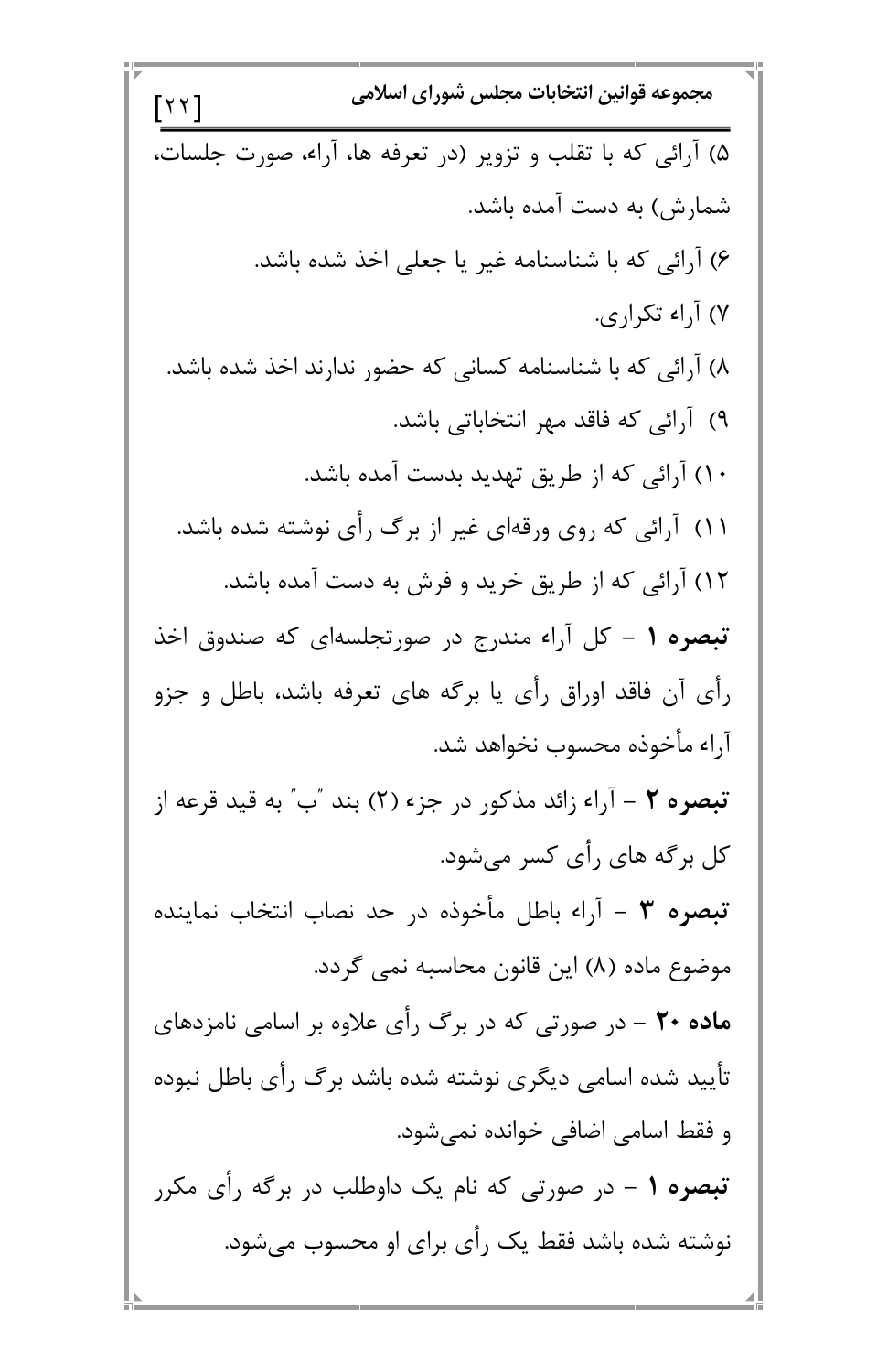مجموعه قوانين انتخابات مجلس شوراي اسلامي  $[\forall \forall]$ تبصره ٢ - چنانچه آرای ریخته شده به صندوق به علت تشابه اسمی نامزدهای انتخاباتی به هیچ وجه قابل تشخیص و تفکیک نباشد به نسبت آراء نامزدهای دارای تشابه اسمی در آن صندوق میان آنان تقسیم میشود و در مورد رأی یا آراء باقیمانده غیرقابل تقسیم، به حکم قرعه عمل خواهد شد. تبصره ۳ – به منظور تسهیل امر نظارت و حفظ آرای واقعی مردم و جلوگیری از تضییع حقوق داوطلبان نمایندگی ، چنانچه نامزدی در حوزهٔ انتخابیه به تشخیص هیأت اجرایی یا نظارت برای عامهٔ مردم ناشناخته و گمنام باشد ولی نام خانوادگی یا نام و نام خانوادگی او مشابه نام خانوادگی یا نام و نام خانوادگی یکی از داوطلبان سرشناس و معروف آن حوزه باشد باید مشخصه مانند شماره (کد)، شغل ، محل سکونت ، نام پدر و غیره برای او تعیین و در آگهی انتشار اسامی نامزدهای انتخاباتی درج گردد. آرای فاقد آن مشخصه برای او منظور نخواهد شد. فرد مذکور می تواند در تبلیغات انتخاباتی خود مشخصهٔ تعیین شده را قید نماید و چنانچه در ایام تبلیغات انتخاباتی اعلام انصراف نماید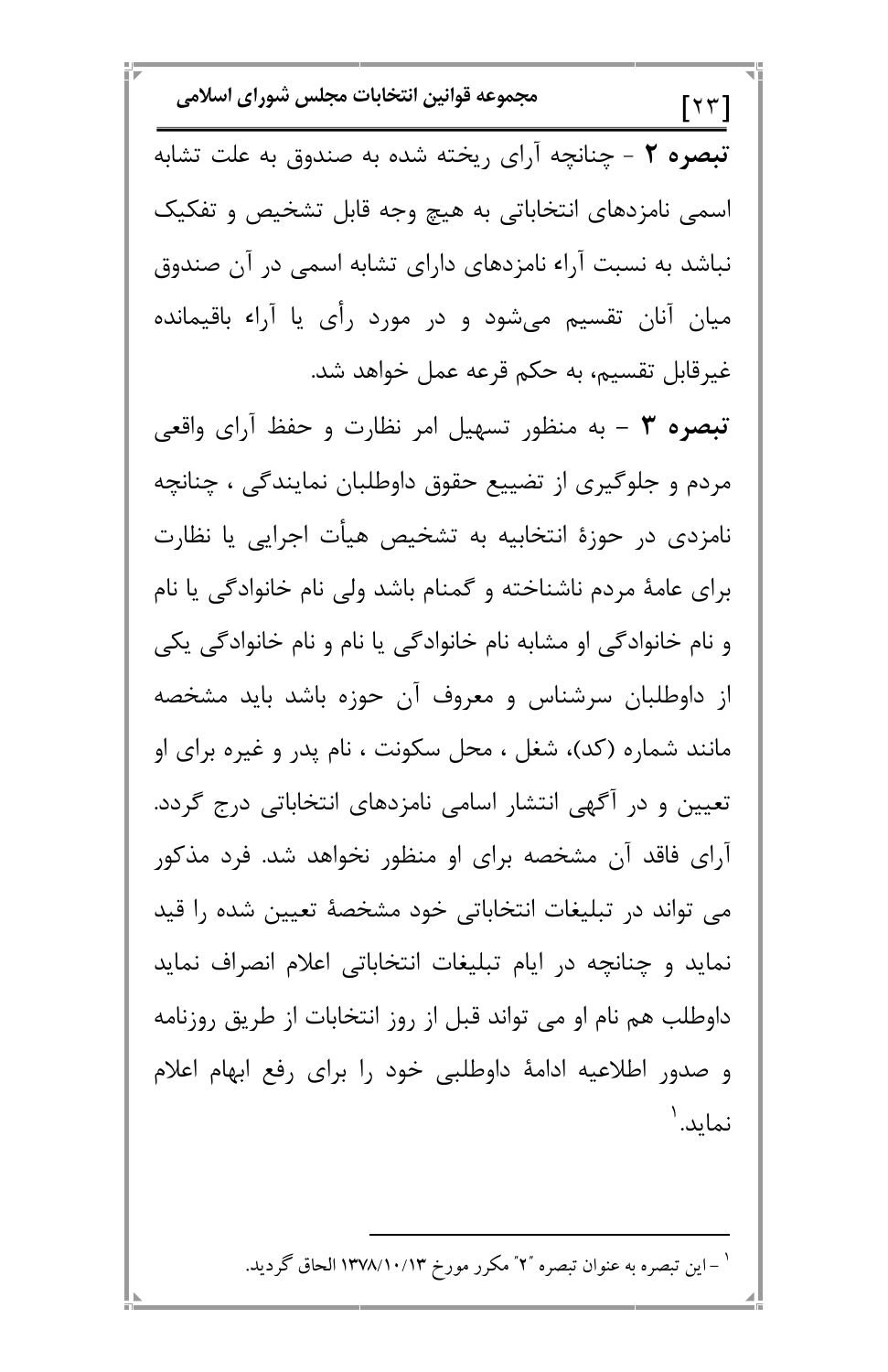مجموعه قوانین انتخابات مجلس شورای اسلامی  
\n
$$
\boxed{Y\xi}
$$
\n
$$
\boxed{2\xi}
$$
\n
$$
\frac{1}{\pi} \left( \frac{1}{\pi} \right)
$$
\n
$$
\frac{1}{\pi} \left( \frac{1}{\pi} \right)
$$
\n
$$
\frac{1}{\pi} \left( \frac{1}{\pi} \right)
$$
\n
$$
\frac{1}{\pi} \left( \frac{1}{\pi} \right)
$$
\n
$$
\frac{1}{\pi} \left( \frac{1}{\pi} \right)
$$
\n
$$
\frac{1}{\pi} \left( \frac{1}{\pi} \right)
$$
\n
$$
\frac{1}{\pi} \left( \frac{1}{\pi} \right)
$$
\n
$$
\frac{1}{\pi} \left( \frac{1}{\pi} \right)
$$
\n
$$
\frac{1}{\pi} \left( \frac{1}{\pi} \right)
$$
\n
$$
\frac{1}{\pi} \left( \frac{1}{\pi} \right)
$$
\n
$$
\frac{1}{\pi} \left( \frac{1}{\pi} \right)
$$
\n
$$
\frac{1}{\pi} \left( \frac{1}{\pi} \right)
$$
\n
$$
\frac{1}{\pi} \left( \frac{1}{\pi} \right)
$$
\n
$$
\frac{1}{\pi} \left( \frac{1}{\pi} \right)
$$
\n
$$
\frac{1}{\pi} \left( \frac{1}{\pi} \right)
$$
\n
$$
\frac{1}{\pi} \left( \frac{1}{\pi} \right)
$$
\n
$$
\frac{1}{\pi} \left( \frac{1}{\pi} \right)
$$
\n
$$
\frac{1}{\pi} \left( \frac{1}{\pi} \right)
$$
\n
$$
\frac{1}{\pi} \left( \frac{1}{\pi} \right)
$$
\n
$$
\frac{1}{\pi} \left( \frac{1}{\pi} \right)
$$
\n
$$
\frac{1}{\pi} \left( \frac{1}{\pi} \right)
$$
\n
$$
\frac{1}{\pi} \left( \frac{1}{\pi} \right)
$$
\n
$$
\frac{1}{\pi} \left( \frac{1}{\pi} \right)
$$
\n
$$
\frac{1}{\pi} \left( \frac{1}{
$$

П

Ū)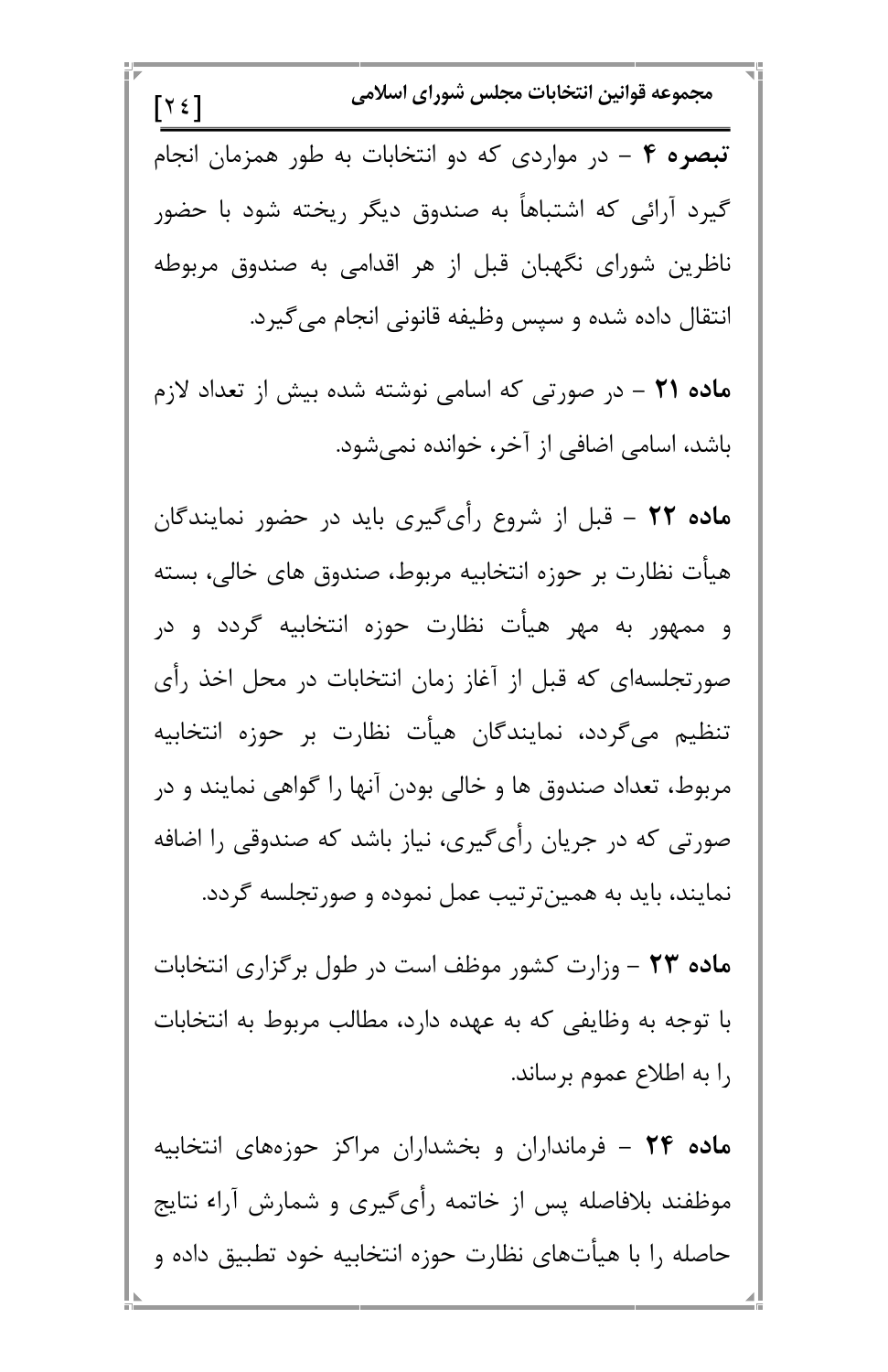مجموعه قوانين انتخابات مجلس شوراي اسلامي  $[\times$ طی صورتجلسهای به وزارت کشور و شورای نگهبان ارسال و سیس از رسانههای گروهی اعلام نمایند.

م**اده ۲۵** – وزارت کشور مأمور اجرای قانون انتخابات مجلس شورای اسلامی بوده و مسئول حسن جریان انتخابات است. بدین منظور میتواند مأمورینی جهت بازرسی و کنترل جریان انتخابات به حوزههای انتخابیه و شعب ثبتنام و اخذ رأی اعزام دار د.

تبصره – هیچ سازمان یا دستگاهی جز وزارت کشور و شورای نگهبان تحت عنوان اجرای قانون انتخابات یا نظارت ، مجاز نیست در امر انتخابات دخالت کند و یا مأموران و بازرسانی اعزام نماید.

م**اده ۲۶** – پس از پایان انتخابات، بلافاصله صورتجلسه نتیجه انتخابات با امضاء هيأت اجرائى مركز حوزه انتخابيه و هيات نظارت بر انتخاباتحوزه مربوطه در پنج نسخه تهیه می شود که

یک نسخه نزد هیأت اجرائی مرکز حوزه انتخابیه میماند و بقیه برای هیأت نظارت بر انتخابات مزبور و وزارت کشور (دونسخه) و هیأت مرکزی نظارت بر انتخابات ارسال میشود.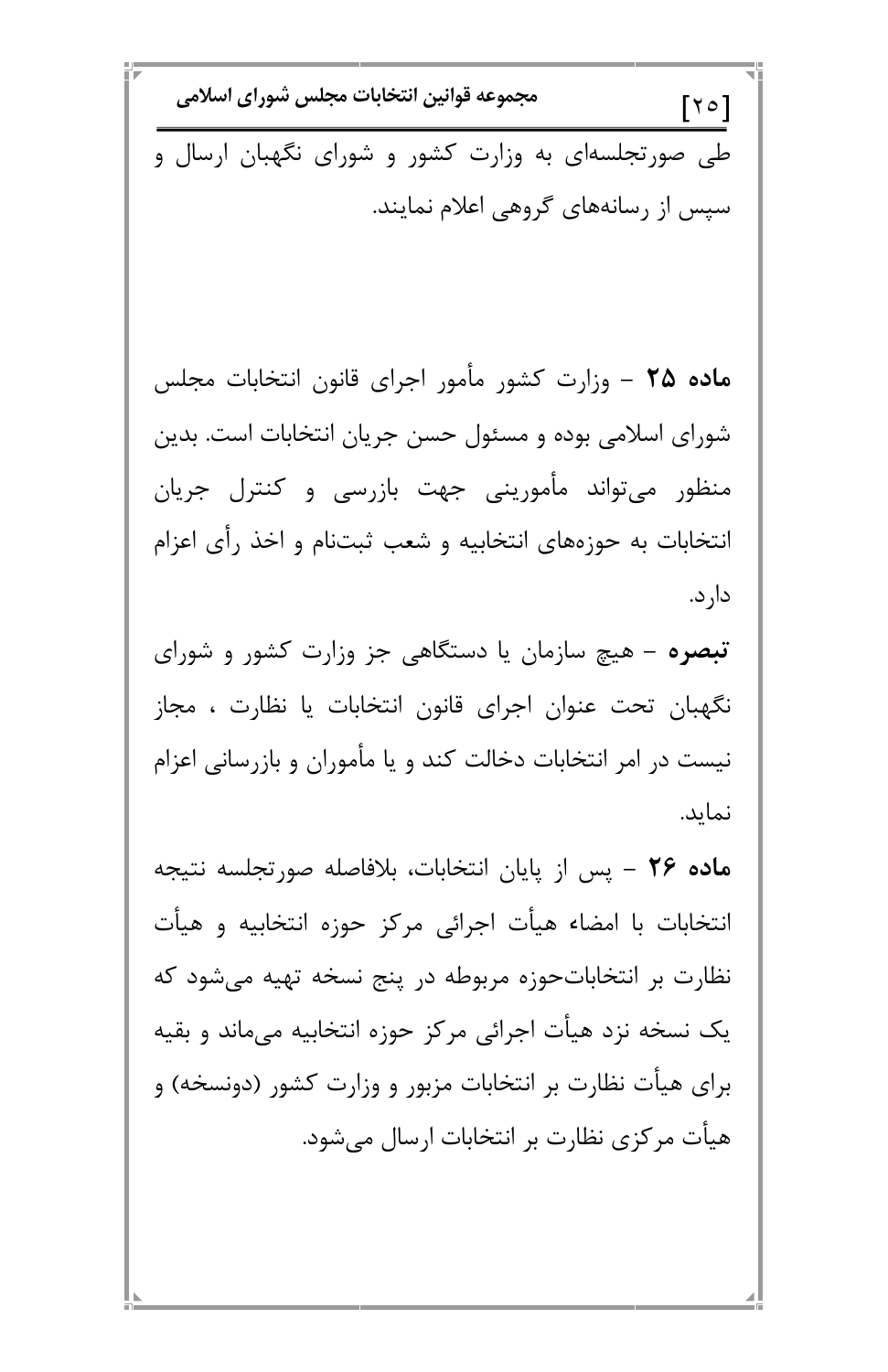| \n $\begin{bmatrix}\n 1 & 1 \\  1 & 1\n \end{bmatrix}$ \n | \n $\begin{bmatrix}\n 1 \\  1 \\  1\n \end{bmatrix}$ \n | \n $\begin{bmatrix}\n 1 \\  1 \\  1\n \end{bmatrix}$ \n | \n $\begin{bmatrix}\n 1 \\  1 \\  1\n \end{bmatrix}$ \n | \n $\begin{bmatrix}\n 1 \\  1 \\  1\n \end{bmatrix}$ \n | \n $\begin{bmatrix}\n 1 \\  1 \\  1\n \end{bmatrix}$ \n | \n $\begin{bmatrix}\n 1 \\  1 \\  1\n \end{bmatrix}$ \n | \n $\begin{bmatrix}\n 1 \\  1 \\  1\n \end{bmatrix}$ \n | \n $\begin{bmatrix}\n 1 \\  1 \\  1\n \end{bmatrix}$ \n | \n $\begin{bmatrix}\n 1 \\  1 \\  1\n \end{bmatrix}$ \n | \n $\begin{bmatrix}\n 1 \\  1 \\  1\n \end{bmatrix}$ \n | \n $\begin{bmatrix}\n 1 \\  1 \\  1\n \end{bmatrix}$ \n | \n $\begin{bmatrix}\n 1 \\  1 \\  1\n \end{bmatrix}$ \n | \n $\begin{bmatrix}\n 1 \\  1 \\  1\n \end{bmatrix}$ \n | \n $\begin{bmatrix}\n 1 \\  1 \\  1\n \end{bmatrix}$ \n | \n $\begin{bmatrix}\n 1 \\  1 \\  1\n \end{bmatrix}$ \n | \n $\begin{bmatrix}\n 1 \\  1 \\  1\n \end{bmatrix}$ \n | \n $\begin{bmatrix}\n 1 \\  1 \\  1\n \end{bmatrix}$ \n | \n $\begin{bmatrix}\n 1 \\  1 \\  1\n \end{bmatrix}$ \n | \n $\begin{bmatrix}\n 1 \\  1 \\  1\n \end{bmatrix}$ \n | \n<math display="block</td> |
|-----------------------------------------------------------|---------------------------------------------------------|---------------------------------------------------------|---------------------------------------------------------|---------------------------------------------------------|---------------------------------------------------------|---------------------------------------------------------|---------------------------------------------------------|---------------------------------------------------------|---------------------------------------------------------|---------------------------------------------------------|---------------------------------------------------------|---------------------------------------------------------|---------------------------------------------------------|---------------------------------------------------------|---------------------------------------------------------|---------------------------------------------------------|---------------------------------------------------------|---------------------------------------------------------|---------------------------------------------------------|-----------------------------|
|-----------------------------------------------------------|---------------------------------------------------------|---------------------------------------------------------|---------------------------------------------------------|---------------------------------------------------------|---------------------------------------------------------|---------------------------------------------------------|---------------------------------------------------------|---------------------------------------------------------|---------------------------------------------------------|---------------------------------------------------------|---------------------------------------------------------|---------------------------------------------------------|---------------------------------------------------------|---------------------------------------------------------|---------------------------------------------------------|---------------------------------------------------------|---------------------------------------------------------|---------------------------------------------------------|---------------------------------------------------------|-----------------------------|

ΞI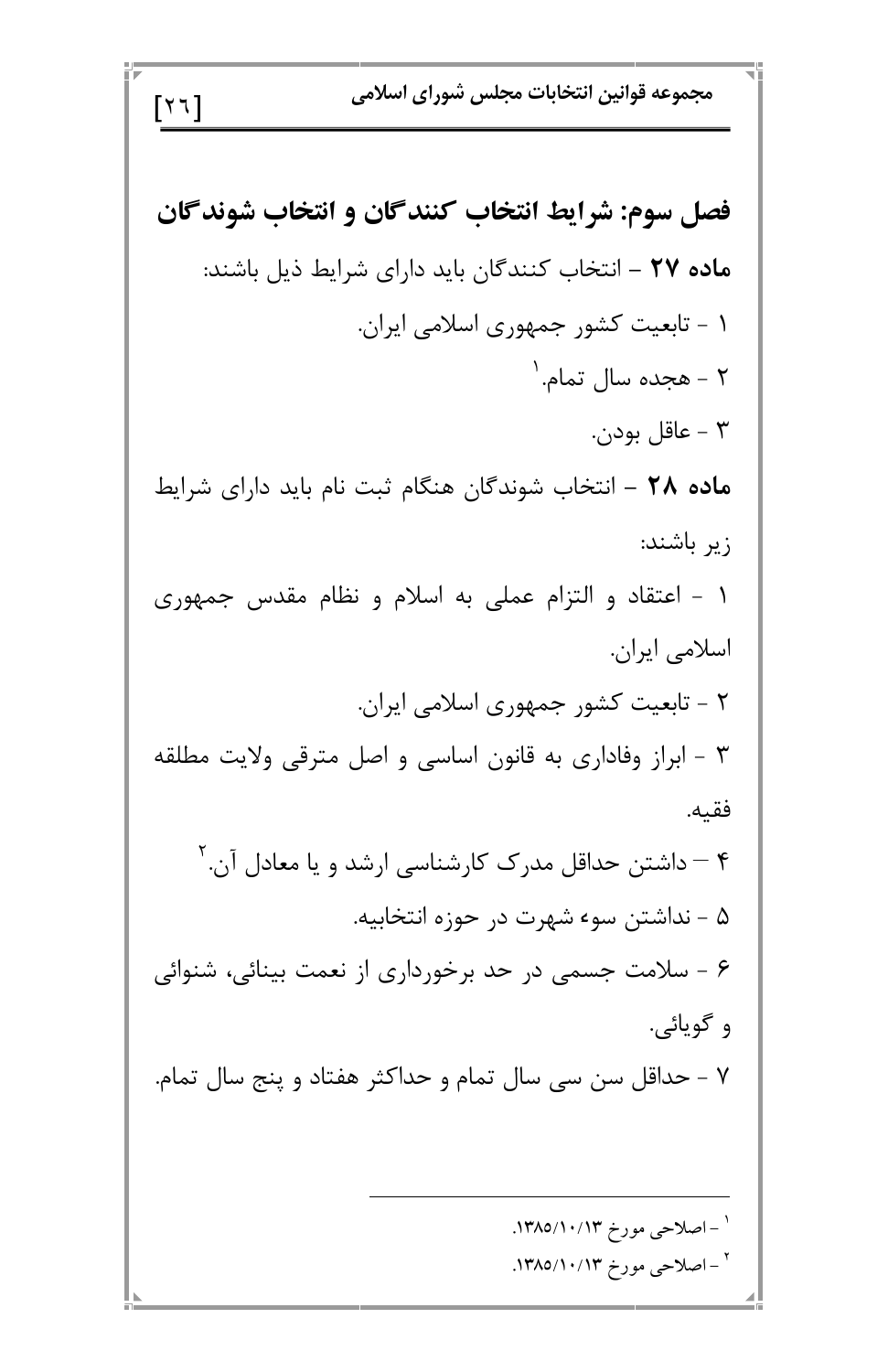$$
F = \frac{1}{2}
$$

ī -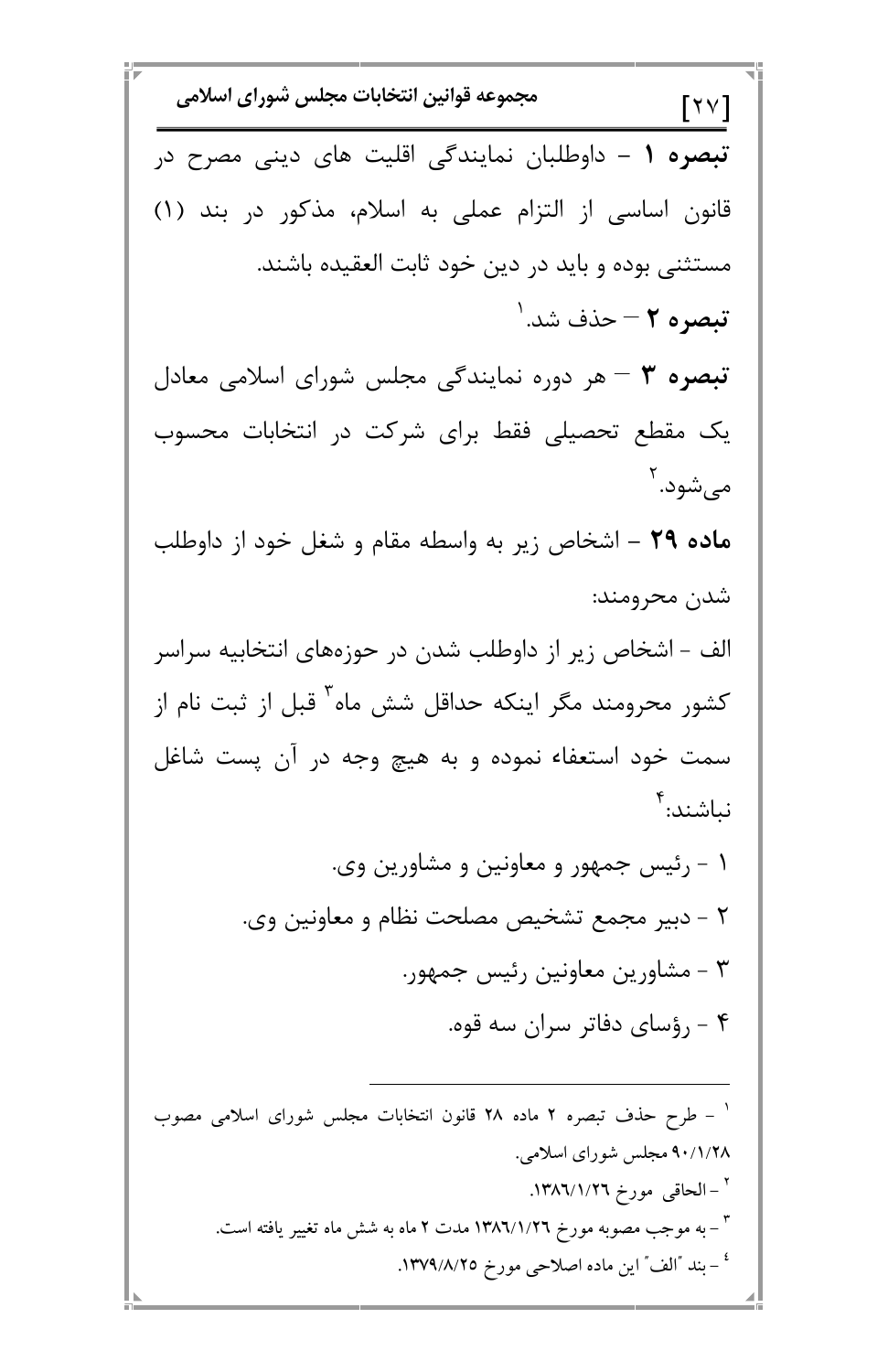مجموعه قوانين انتخابات مجلس شوراي اسلامي  $\lceil \nmid \wedge \wedge \rceil$ ۵ - وزرا و سرپرستان وزارتخانهها. ۶ - معاونین و مشاورین وزرا. ۷ - مدیران کل و سرپرستان ادارات کل وزارتخانهها و مدیران کل حوزه وزارتی و رؤسای دفاتر وزرا. ۸ - اعضای شورای نگهبان و هیأت مرکزی نظارت بر انتخابات. ۹ - رئیس قوه قضائیه و معاونین و مشاورین وی. ۱۰ - رئیس دیوان عالی کشور و معاونین و مشاورین وی. ۱۱ - دادستان کل کشور و معاونین و مشاورین وی. ۱۲ - رئیس دیوان عدالت اداری و معاونین و مشاورین وی. ۱۳ - رئیس سازمان بازرسی کل کشور و معاونین و مشاورین وي. ۱۴ - رؤسا و سرپرستان سازمان ها ، ادارات کل ، ادارات عقیدتی سیاسی نیروهای مسلح جمهوری اسلامی ایران ، جانشینان و معاونین آنان در سراسرکشور. ۱۵ - رئیس سازمان صدا و سیمای جمهوری اسلامی ایران و معاونين وي.  $\sim$   $\sim$   $\sim$   $\sim$ 

 $\cdot$   $\begin{array}{ccc} \cdot & \cdot & \cdot & \cdot \\ \cdot & \cdot & \cdot & \cdot \end{array}$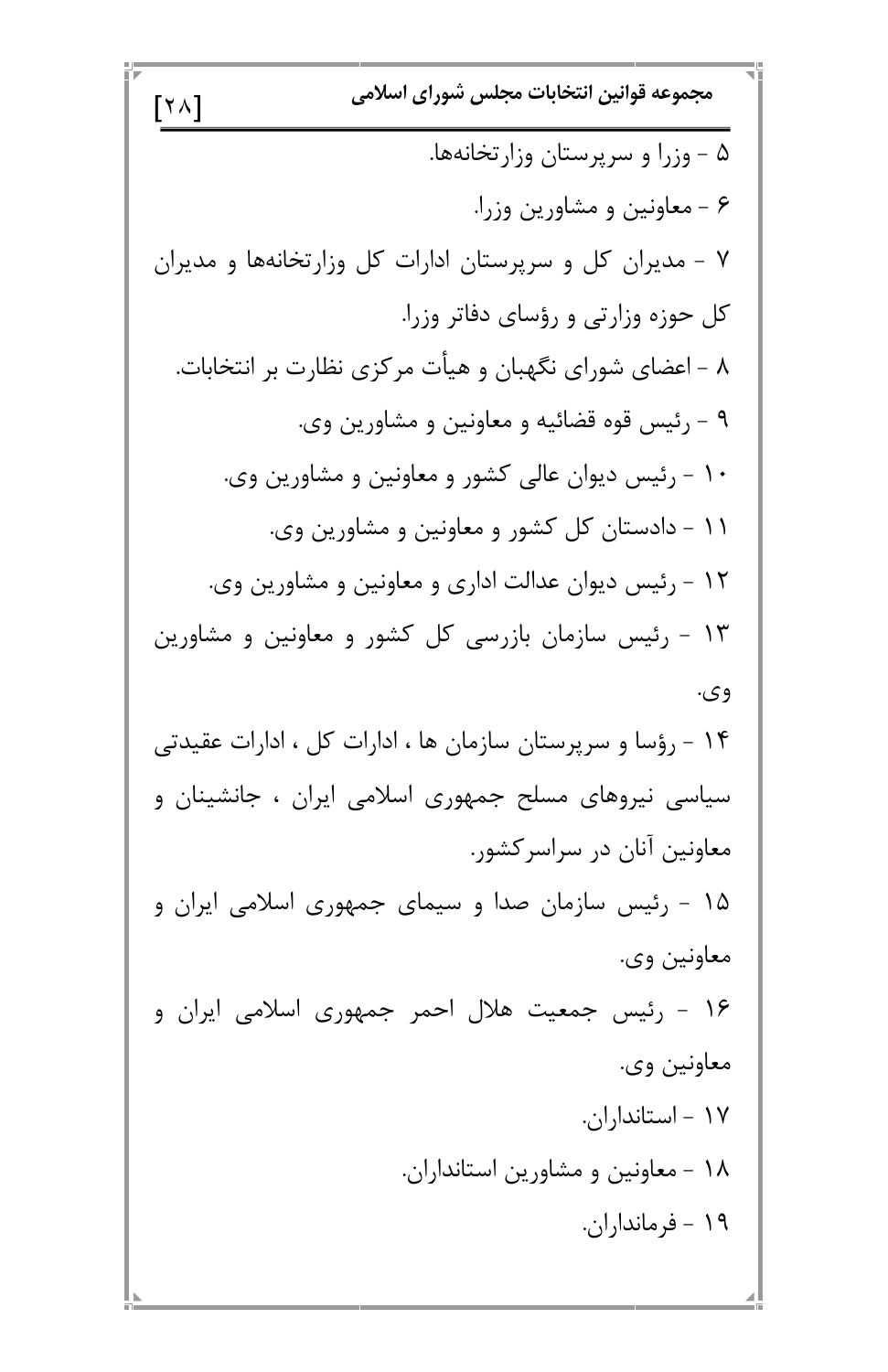مجموعه قوانين انتخابات مجلس شوراي اسلامي  $[19]$  $\cdot$  ۲ - بخشداران ۲۱ - شهرداران و رؤسای مناطق شهرداری. ۲۲ - رؤسا و سرپرستان سازمان های دولتی. ۲۳ - رئیس دانشگاه آزاد اسلامی. ۲۴ – اعضای هیأت مدیره و مدیران عامل بانک ها. ۲۵ - اعضای هیأت مدیره ، مدیران عامل شرکت های دولتی و وابسته به دولت که حیطه وظایف و اختیارات آنها به کل کشور تسرى دارد. ۲۶ - رئیس کل بانک مرکزی ایران و معاونین و مشاورین وی. ۲۷ - رؤسا و سرپرستان بنیادهای (مستضعفان، شهید، ۱۵ خرداد، مسكن)، كميته امداد امام خميني(ره)، نهضت سواداموزي، سازمان تبليغات اسلامي،دفتر تبليغات حوزه علميه قم ، رئیس سازمان تعزیرات حکومتی ، رؤسای اتاق های بازرگانی ، صنایع و معادن ، تعاون، معاونین و مشاورین آنان. ۲۸ - شاغلین در نیروهای مسلح و وزارت اطلاعات. ب - اشخاص زیر از داوطلب شدن در حوزههای انتخابیه قلمرو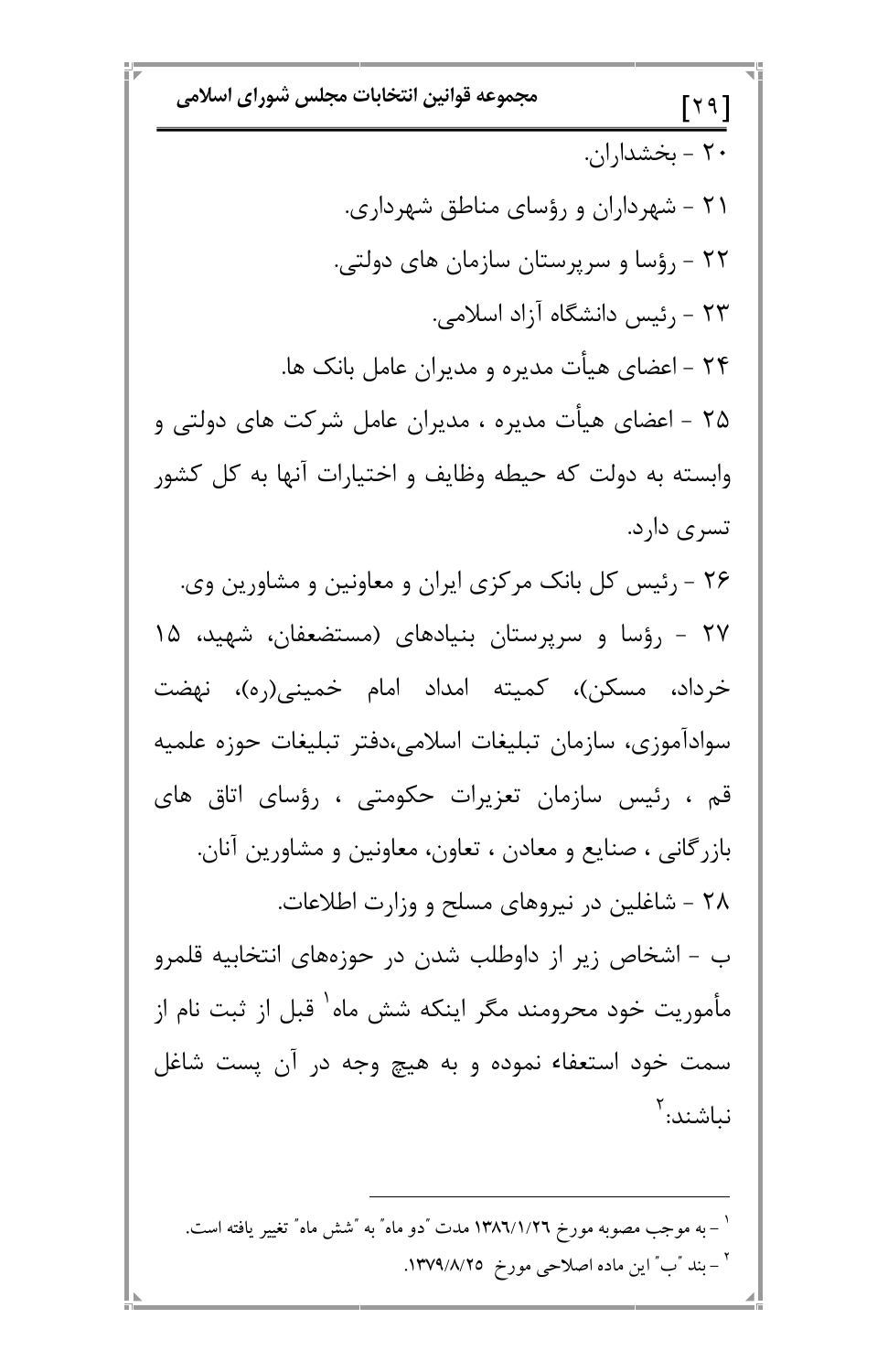مجموعه قوانين انتخابات مجلس شوراي اسلامي  $\lceil \mathbf{r} \cdot \rceil$ ١ - ائمه جمعه دائمي. ۲ – قضات شاغل در امر قضاء و رؤسای دادگستری شهرستان ها و استان ها. <sup>۱</sup> ۳ – مدیران کل و سرپرستان دفاتر و ادارات کل استان ها و معاونين آنان. ۴ - مدیران کل و سرپرستان دفاتر و ادارات کل استانداری ها و معاونين آنان. ۵ – رؤسا و سرپرستان ادارات و سازمان های دولتی و وابسته به دولت و معاونین آنان در استان و شهرستان. ۶ - رؤسا و سرپرستان دانشگاه ها و مؤسسات آموزش عالی اعم از دولتی و غیر دولتی و رؤسا و سرپرستان واحدها و شعب آنها. ۷ - اعضای هیأت مدیره و مدیران عامل شرکت های دولتی و وابسته به دولت در استان و شهرستان. ۸ - سرپرستان مناطق و رؤسای شعب بانک ها در استان و شهرستان. ۹ – سرپرستان دفاتر سازمان تبلیغات اسلامی در مرکز استان و  $\mathbf{1}_{\infty}$  ,  $\mathbf{1}_{\infty}$  ,  $\mathbf{1}_{\infty}$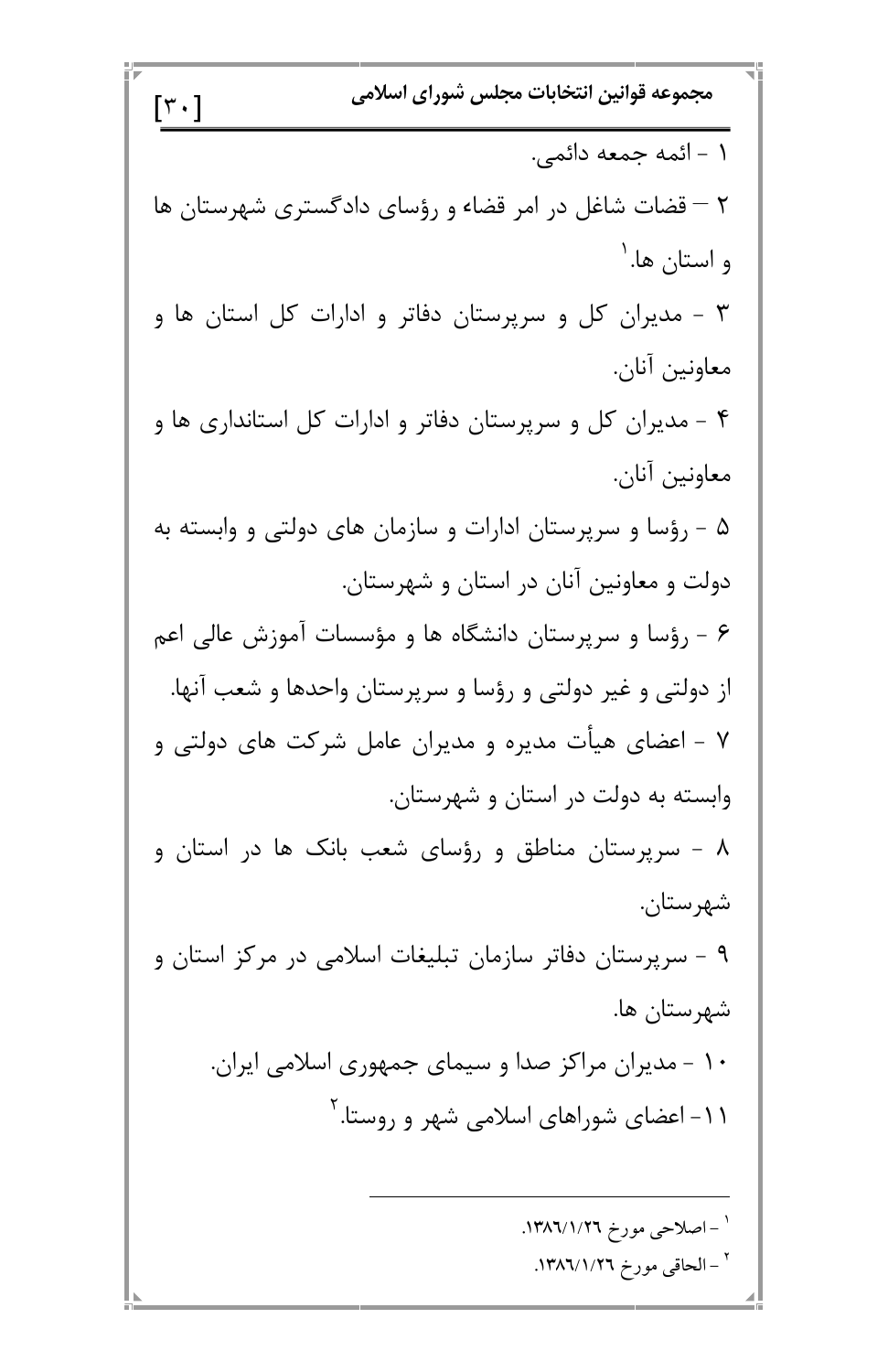مجموعه قوانين انتخابات مجلس شوراي اسلامي  $\lceil \mathbf{r} \cdot \rceil$ ج - اعضای هیأت های اجرائی و ناظرین شورای نگهبان در حوزه انتخابيه تحت مسئوليت خود. تبصره ١ - كليه مقامات داراي عناوين هم طراز با عناوين مذکور در بندهای (الف) و (ب) مشمول این ماده میباشند. تشخیص هم طرازی با سازمان امور اداری و استخدامی کشور <sup>۱</sup> مىباشد. تبصره ٢ – درمورد كساني كه طبق قوانين استخدامي و يا تعهد خدمت، استعفای آنان منوط به پذیرش آن از سوی مسئولین مربوطه باشد، قبول استعفا شرط است. همچنین استعفای پرسنل نیروهای مسلح منوط به قبول فرماندهی کل قوا می باشد. تبصره ٣ - به هنگام ثبتنام، ارائه گواهی رسمی مبنی بر قبول استعفا و عدم اشتغال در پست و مقام و مشاغل یاد شده در بندهای (الف) و (ب) این ماده شش ماه<sup>۲</sup> قبل از ثبت نام الزامی است. ۳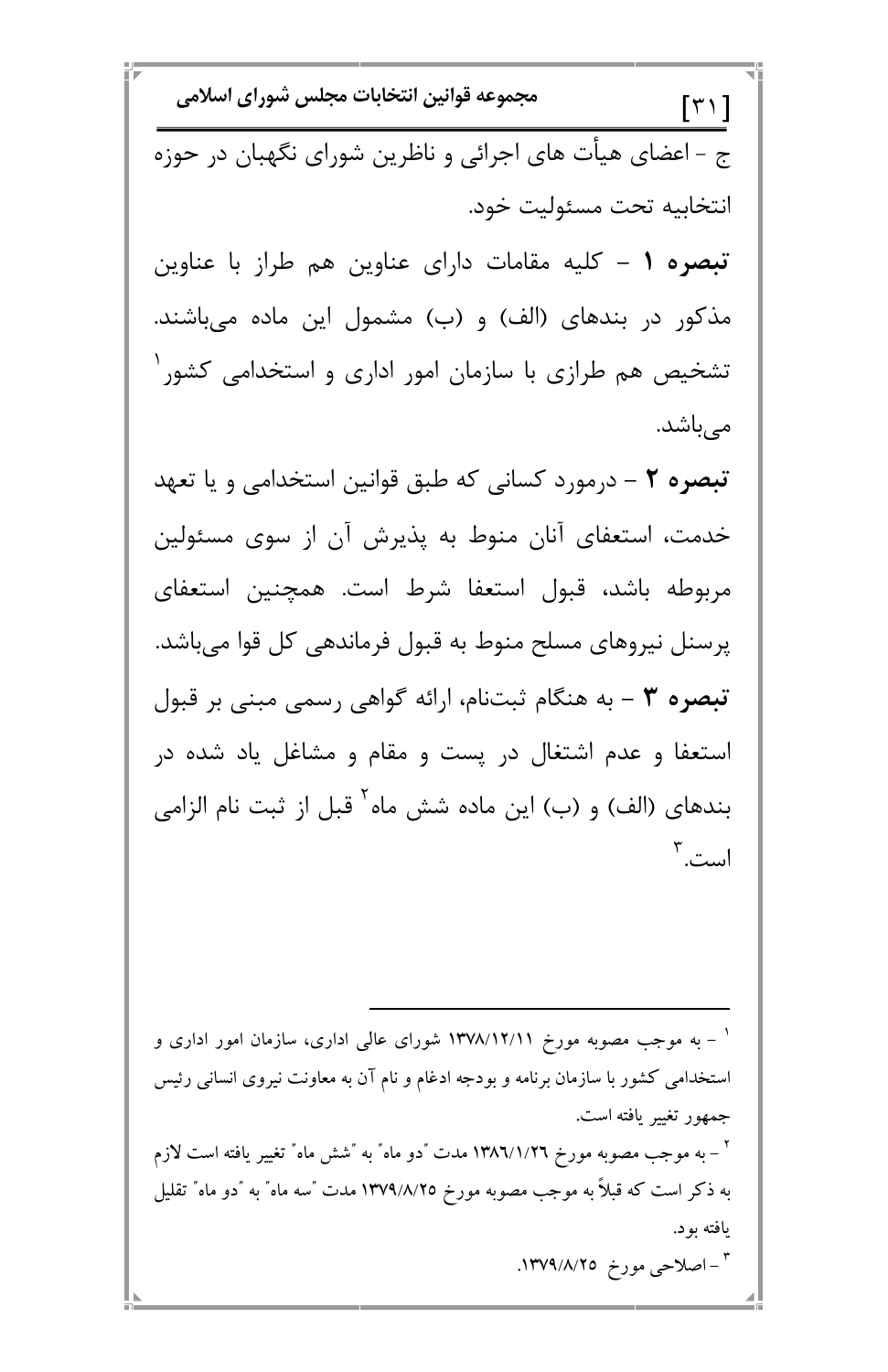مجموعه قوانين انتخابات مجلس شوراي اسلامي  $\lceil \tau \tau \rceil$ تبصره ۴- جایگزین فرد مستعفی باید از سوی مرجع ذی صلاح بالاتر ، حداکثر به مدت یک ماه به طور رسمی معرفی شود و فرد مستعفی در آن حوزه مسئولیتی نداشته باشد. ' تبصره ۵– هر یک از مسئولین استانی و شهرستانی نظیر رئیس ستاد اقامه نماز و رئیس ستاد امر به معروف و نهی از منکر مشمول حکم فوق می گردند.<sup>۲</sup> تبصره ۶– وزارت کشور موظف است حداقل هفت ماه قبل از ثبت نام از داوطلبان ، مراتب را از طریق رسانه های گروهی به آگاه<sub>ی</sub> عموم برساند.<sup>۳</sup> م**اده ۳۰ –** اشخاص زیر از داوطلب شدن نمایندگی مجلس محرومند: ۱- کسانی که در جهت تحکیم مبانی رژیم سابق نقش مؤثر داشته اند. ۲- ملاکیــــن بزرگ که زمین های موات را به نــام خود ثبت داده اند.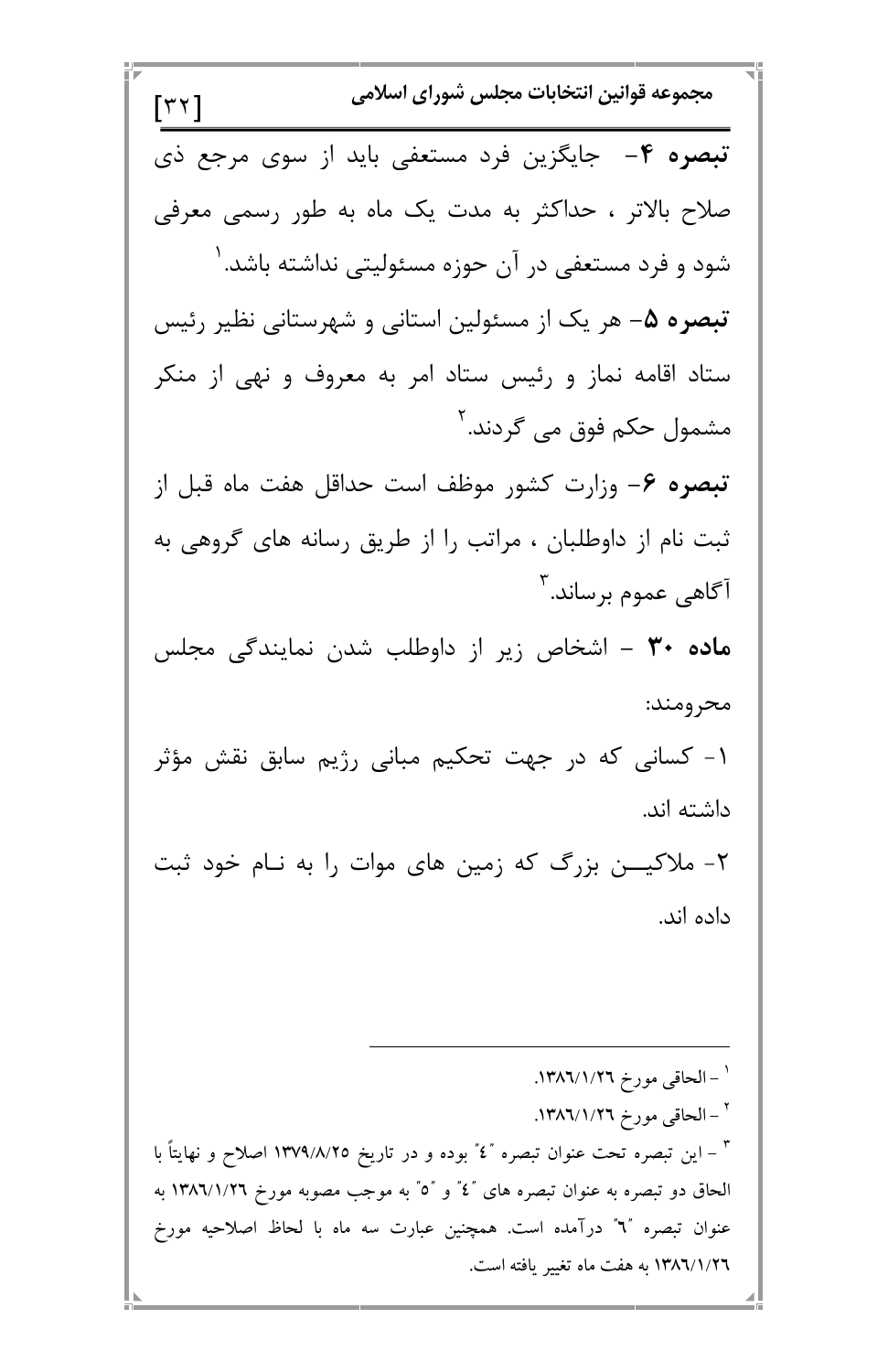Е

E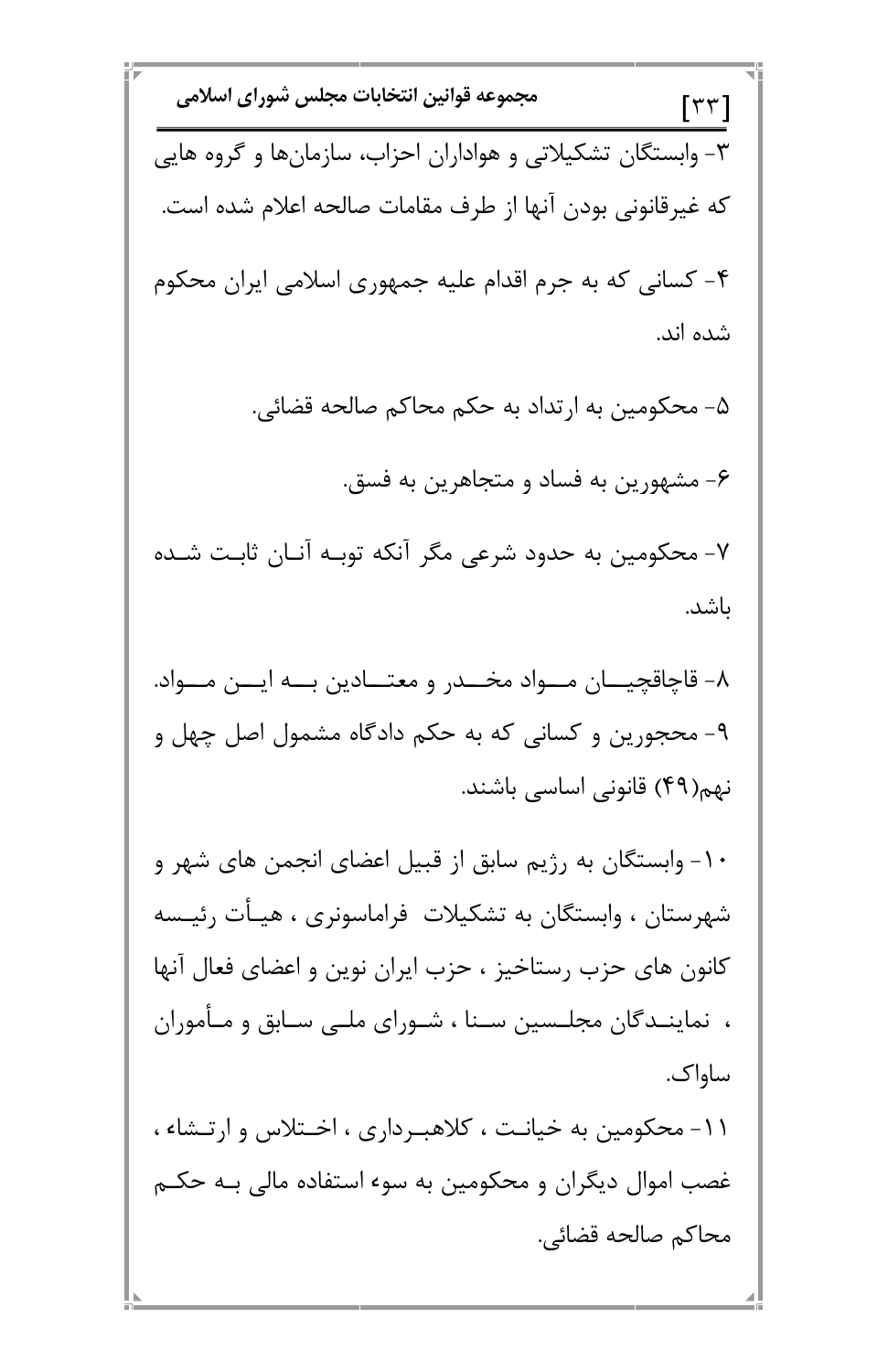مجموعه قوانين انتخابات مجلس شوراي اسلامي

#### فصل چهارم: هيأت اجرائي

م**اده ۳۱** – بلافاصله پس از صدور دستور شروع انتخابات از طرف وزارت کشور ، فرماندار یا بخشدار مرکز حوزه انتخابیه دستور تشکیل هیأت های اجرائی حوزه های فرعی را به فرماندار یا بخشدار حوزه های فرعی ، صادر نموده و خود موظف است ظرف شش روز در مرکز حوزه انتخابیه ، هیأت اجرائی انتخابات را با حضور هیأت نظارت شورای نگهبان به ریاست خود و عضويت رئيس ثبت احوال مركز حوزه انتخابيه و نّه نفر معتمدين موضوع ماده (۳۲) تشکیل دهد.

 $\lceil \tau \epsilon \rceil$ 

**تبصره** – در شهرستان و بخش هاییکه شورای اسلامی شهرستان یا بخش تشکیل شده است ، یک نفر از اعضای شورا و به انتخاب شورا ، یکی از نَه نفر معتمدین مذکور خواهد بود. ماده ۳۲ - فرماندار یا بخشدار مرکز هر حوزه انتخابیه ، جهت انتخاب معتمدين اصلى و على البدل هيأت اجرائى موضوع ماده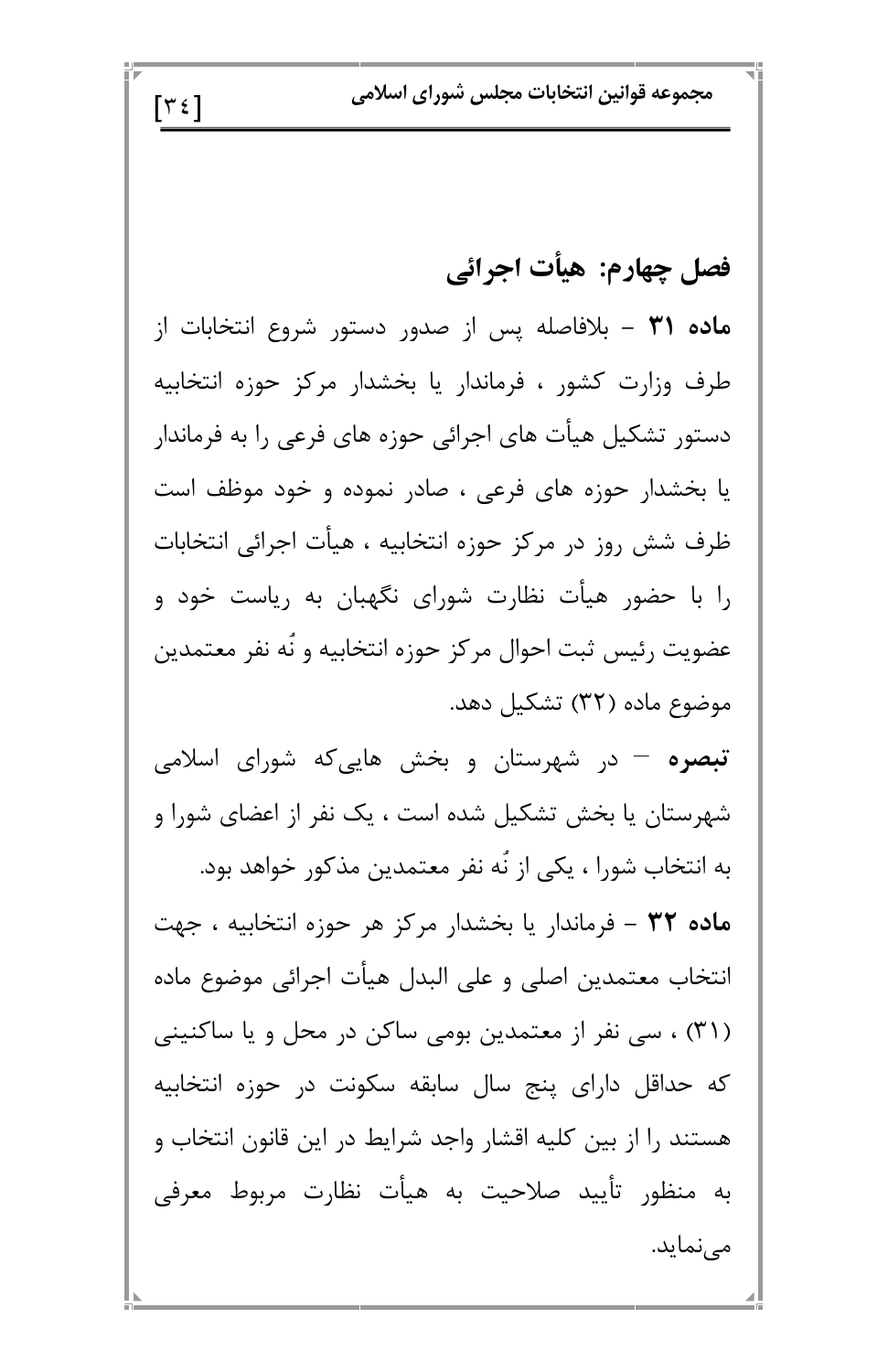مجموعه قوانين انتخابات مجلس شوراي اسلامي  $\lceil r \circ \rceil$ هیأت نظارت مزبور حداکثر ظرف مدت سه روز نسبت به تأیید صلاحیت آنان اظهار نظر کتبی خود را به فرماندار یا بخشدار ارسال می دارد.

فرماندار یا بخشدار مرکز حوزه انتخابیه بلافاصله از سی نفر معتمدین محلی تأیید شده از سوی هیأت نظارت، کتباً دعوت به عمل آورده و مدعوین حداکثر ظرف دو روز از تاریخ دعوت تشکیل جلسه می دهند و پس از حضور حداقل دو سوم مدعوین (بیست نفر) در حضور هیأت نظارت از بین خود ، نَه نفر را به عنوان معتمدین اصلی و پنج نفر را به عنوان معتمدین علی البدل هیأت اجرائی با رأی مخفی و اکثریت نسبی آراء انتخاب می نمایند.

تبصره ١ – چنانچه هیأت نظارت ، معتمدین پیشنهادی فرماندار یا بخشدار مرکز حوزه انتخابیه را تأیید ننمود ، فرماندار یا بخشدار مربوطه موظف است به تعداد دو برابر ، افراد واجد شرایط دیگری را به هیأت نظارت پیشنهاد نماید. هیأت نظارت موظف است حداکثر ظرف بیست و چهار ساعت نظر خود را کتباً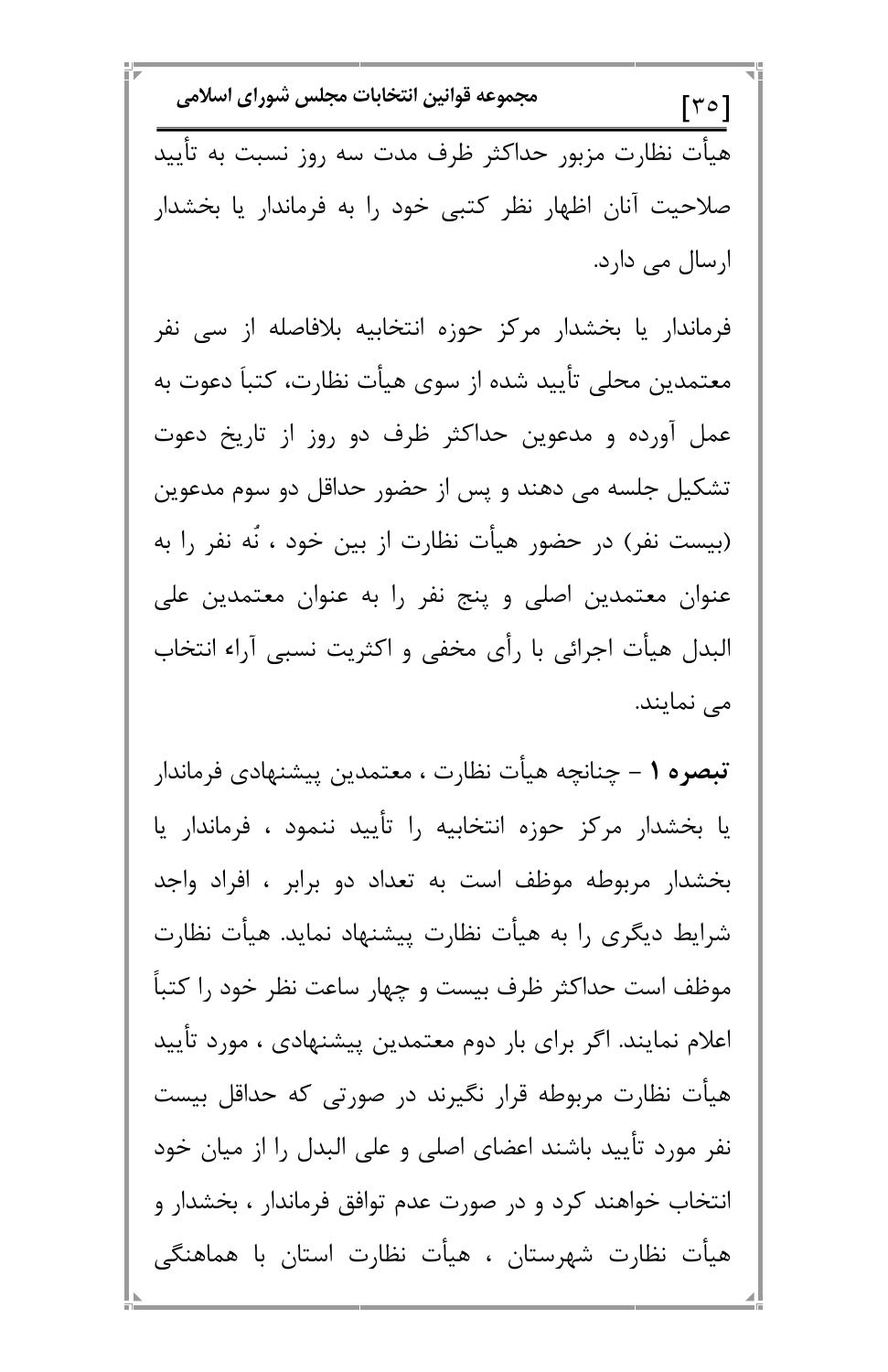مجموعه قوانين انتخابات مجلس شوراي اسلامي  $\lceil r \tau \rceil$ استاندار ظرف بیست و چهار ساعت ، باقیمانده از سے نفر معتمد ,ا انتخاب خواهند کرد. **تبصره ٢** – معتمدين اين ماده بايد داراي ايمان و التزام عملي به اسلام (به جز حوزه های اقلیت دینی) ، قانون اساسی ، حسن شهرت و سواد خواندن و نوشتن بوده و از عوامل مؤثر در تحکیم رژیم سابق و وابسته به گروههای غیر قانونی نباشند. تبصره ٣ – تعداد اعضاى هيأت اجرائى مركز حوزه انتخابيه و حوزه های فرعی و کیفیت و مهلت تشکیل آنها یکسان است. تبصره ۴ – فرمانداران و بخشداران حوزه انتخابیه موظفند از معرفی کسانی که در هیأت های اجرائی و شعب اخذ رأی انتخابات قبل،مرتکب تخلف شده باشند برای عضویت در لیست معتمدین و عضویت شعب اخذ رأی خودداری نمایند. م**اده ۳۳** – هیچ یک از اعضای هیأت اجرایی ، ناظرین شورای نگهبان و اعضای شعب ثبت نام و اخذ رأی نباید در حوزه انتخابیه با داوطلبان انتخابات به ترتیب ذیل خویشاوندی نسبی یا سببی داشته باشند.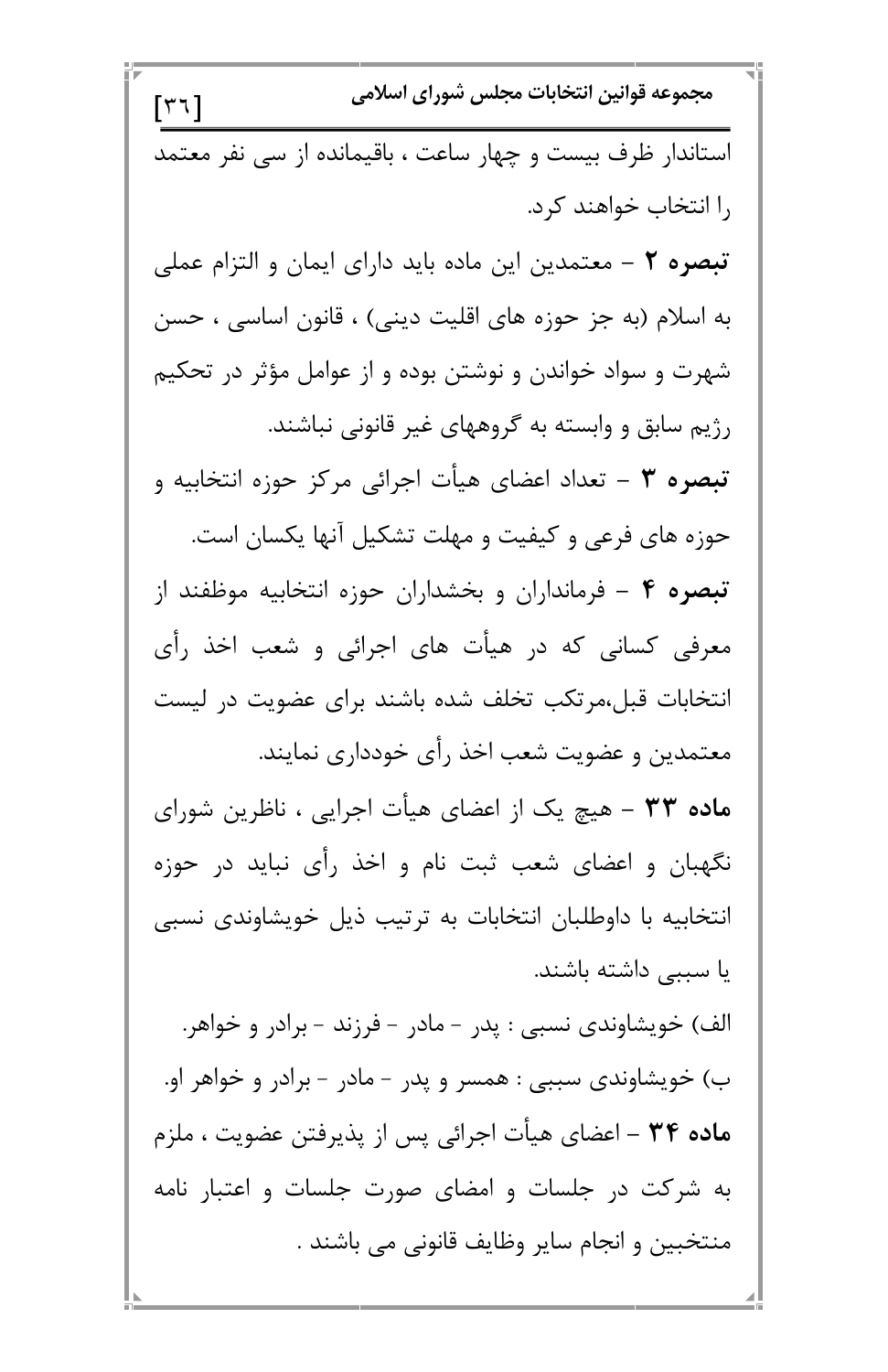مجموعه قوانين انتخابات مجلس شوراي اسلامي  $\lceil \mathsf{r} \vee \rceil$ تبصره ١– در صورت عدم شركت فرماندار يا بخشدار حوزه انتخابیه و یا رئیس ثبت احوال در جلسات ، هیأت اجرائی موظف است مراتب را طی صورتجلسه ای به مقام اجرائی مافوق اعلام داشته ، كسب تكليف نمايد. تبصره ۲ – در صورت غیبت فرماندار یا بخشدار و یا رئیس ثبت احوال حوزه انتخابيه و يا بروز هر نوع اختلاف در هيأت اجرائي كه منجر به توقف انتخابات شود ، هيأت نظارت موظف است مراتب را به فوریت به هیأت نظارت مافوق گزارش دهد. **تبصره ۳** – هیأت اجرائی موظف است در صورت جلسات و گزارش کار خود موارد غیبت اعضاء را با ذکر علت غیبت به وزارت كشور اعلام دارد. م**اده ۳۵ –** هرگاه در جریان انتخابات یک یا چند نفر از معتمدین هیأت اجرائی دو جلسه متوالی یا چهار جلسه متناوب از حضور در جلسات هیأت اجرائی خودداری نمایند یا از سمت خود استعفا دهند و یا هیأت اجرائی را از اکثریت ساقط کنند ، به جای آنان به ترتیب تعداد رأی از معتمدین علی البدل به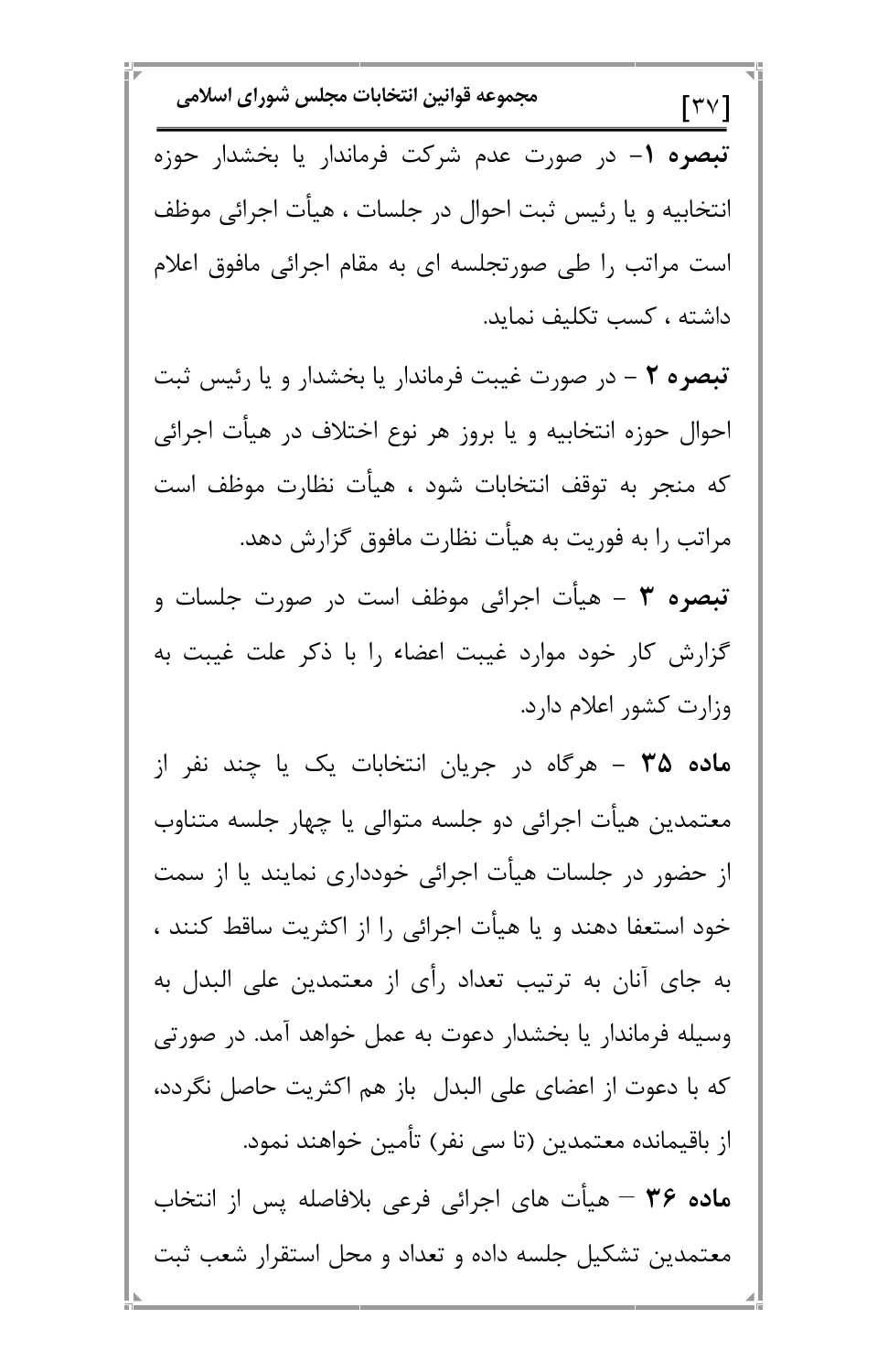مجموعه قوانين انتخابات مجلس شوراي اسلامي  $\lceil r \wedge \rceil$ نام و اخذ رأى را تعيين نموده و به وسيله رئيس هيأت به فرماندار یا بخشدار مرکز حوزه انتخابیه جهت طرح در هیأت اجرائی مرکز حوزه انتخابیه اعلام می دارند. م**اده ۳۷** – جلسات هیأت های اجرائی اصلی و فرعی با حضور دو سوم كليه اعضاء رسميت يافته و اخذ تصميم با اكثريت مطلق حاضرين خواهد بود. **تبصره** – رأى ممتنع در حكم رأى مخالف خواهد بود. ماده ۳۸ – هیأت اجرائی مرکز حوزه انتخابیه پس از تعیین محل های استقرار شعب ثبت نام و اخذ رأی در مرکز حوزه انتخابیه و بررسی و تأیید و تصویب مصوبات هیأت های اجرایی فرعی در مورد تعداد و محل شعب ثبت نام و اخذ رأی نّه روز قبل از روز اخذ رأی مبادرت به انتشار آگهی انتخابات حاوی تاريخ برگزاري انتخابات ، ساعات اخذ رأي ، شرايط انتخاب کنندگان ، جرائم و تخلفات و مقررات جزائی و محل شعب ثبت نام و اخذ رأى در سراسر حوزه انتخابيه مى نمايند.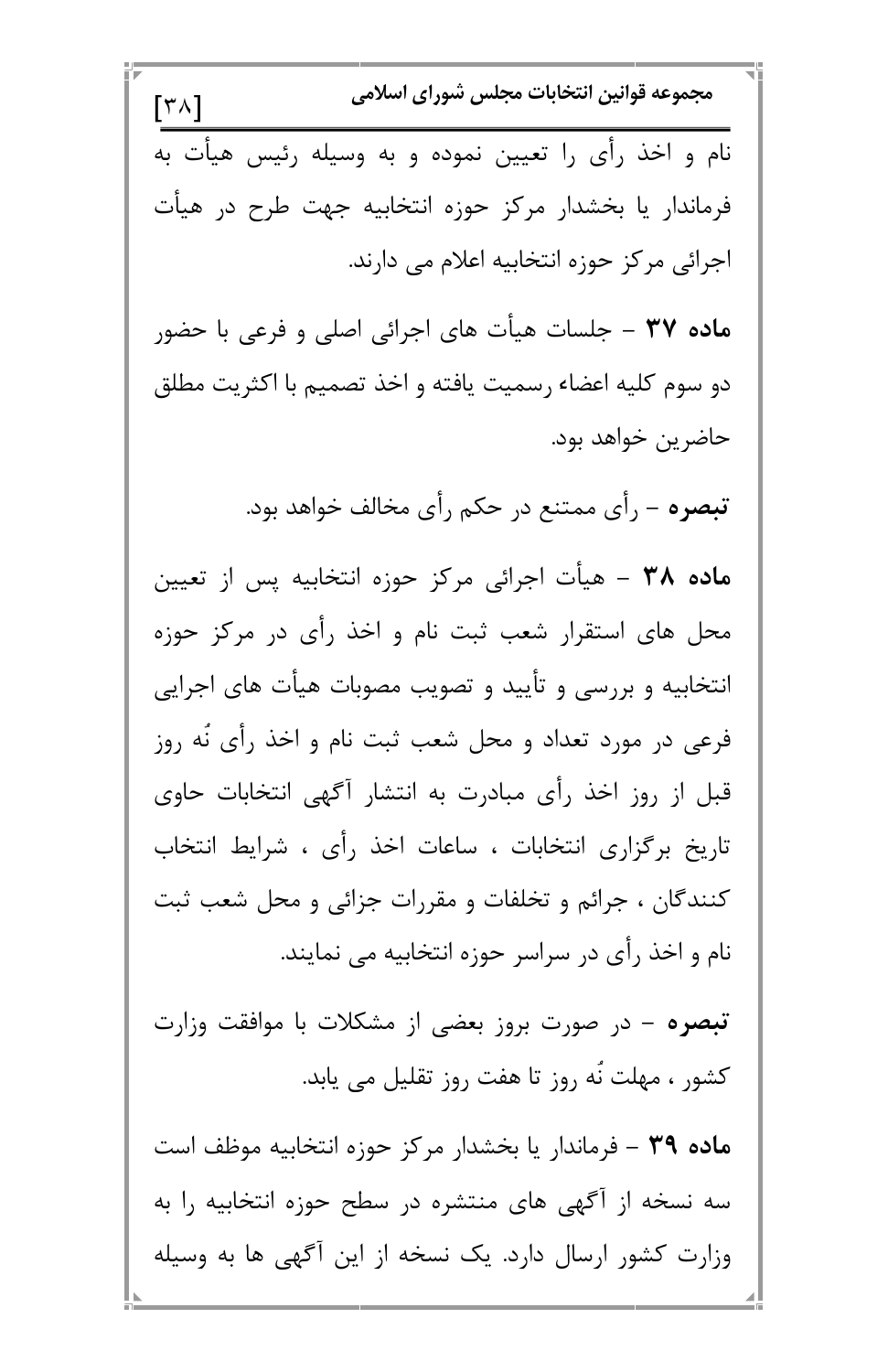مجموعه قوانين انتخابات مجلس شوراي اسلامي  $\lceil \mathbf{r} \mathbf{9} \rceil$ وزارت کشور به هیأت مرکزی نظارت بر انتخابات منتخب شورای نگهبان فرستاده می شود.

م**اده ۴۰** – هیأت اجرائی مرکز حوزه انتخابیه و حوزه های فرعی پس از انتشار آگهی انتخابات برای هر شعبه ثبت نام و اخذ رأی پنج نفر (و در شعب پرتراکم به تشخیص هیأت اجرائی هفت نفر) از معتمدین محل که دارای سواد خواندن و نوشتن باشند ، انتخاب و به فرماندار یا بخشدار جهت صدور حکم معرفی می نمايند.

تبصره ١ - اعضاى شعب ثبت نام و اخذ رأى از بين خود يک نفر رئیس ، یک نفر نایب رئیس و بقیه اعضاء را به عنوان منشی انتخاب می نمایند و بایستی ترتیبی اتخاذ نمایند که یک روز قبل از روز اخذ رأى ، محل شعبه آماده براى اخذ رأى باشد.

تبصره ٢ - محل شعب ثبت نام و اخذ رأى مندرج در أكَهى انتخابات غیر قابل تغییر است مگر اینکه دائر نمودن شعبه و یا ادامه کار آن در محل اعلام شده قبلی ، به علت حوادث غیر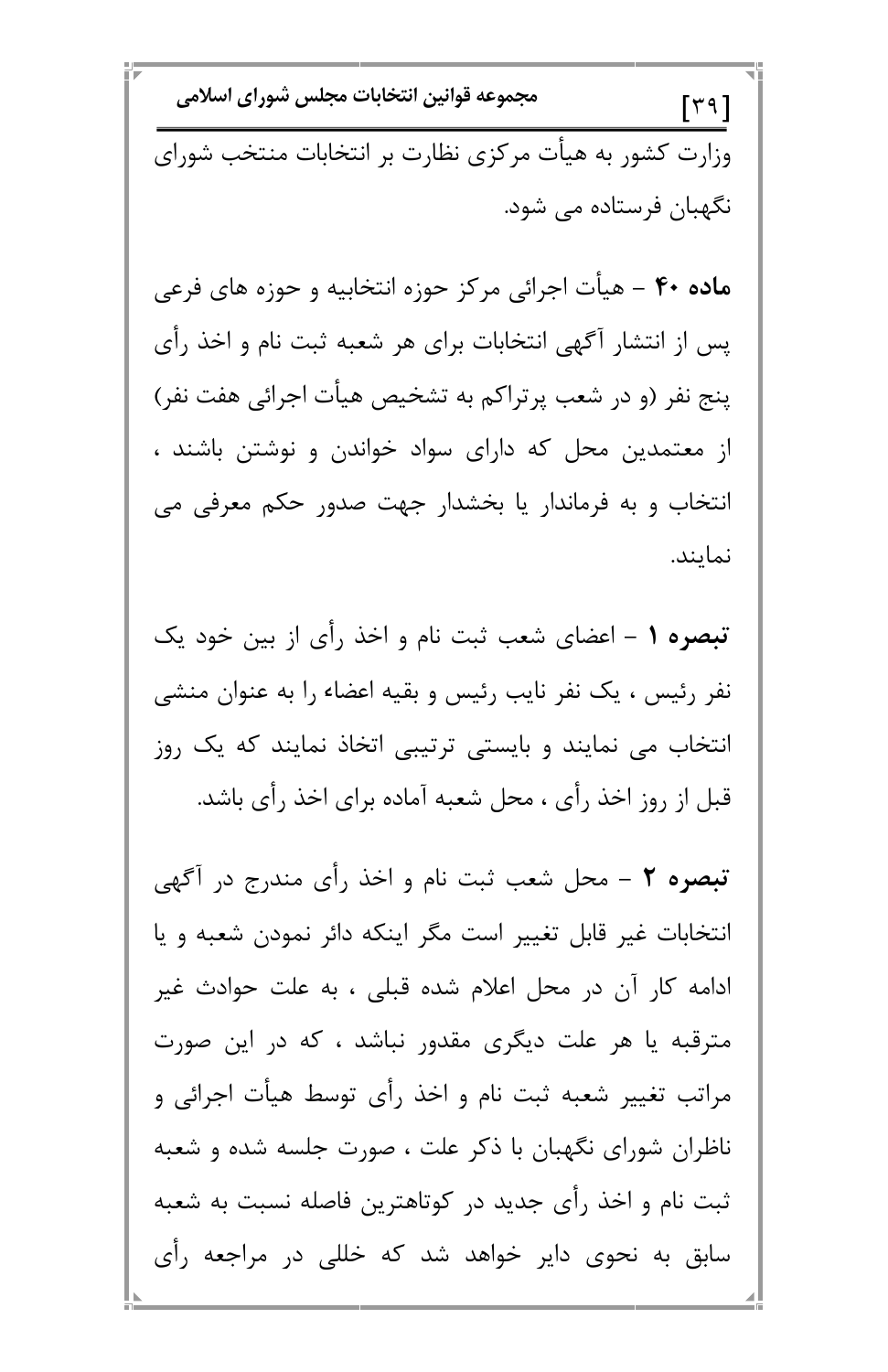مجموعه قوانين انتخابات مجلس شوراي اسلامي  $\lceil \xi \cdot \rceil$ دهندگان و تشخیص محل شعبه ایجاد نشود و تبدیل شعبه باید به اطلاع مردم محل برسد. تبصره ٣ – تشکیل شعب ثبت نام و اخذ رأی در موزه ها ممنوع می باشد. ماده ۴۱ – فرماندار یا بخشدار مرکز حوزه انتخابیه موظف است مستقیماً یا با تفویض اختیار به فرماندار یا بخشدار حوزه های فرعی برای هر یک از شعب ثبت نام و اخذ رأی یک نفر نماینده تعيين نمايد. ماده ۴۲ – هیأت های اجرایی انتخابات مسئول صحت جریان انتخابات در حوزه انتخابیه خود می باشند. **تبصره** – در مواردی که وزارت کشور برای حسن انجام انتخابات در برگزاری مرحله دوم ضروری بداند ، با اطلاع و تأیید هیأت مرکزی نظارت بر انتخابات دستور تجدید انتخاب معتمدین هیأت اجرائی حوزه انتخابیه را صادر خواهد نمود. ماده ۴۳ - کلیه امور انتخابات بخش مرکزی را هیأت اجرائی حوزەانتخابيەشھرستان|نجاممے دھد.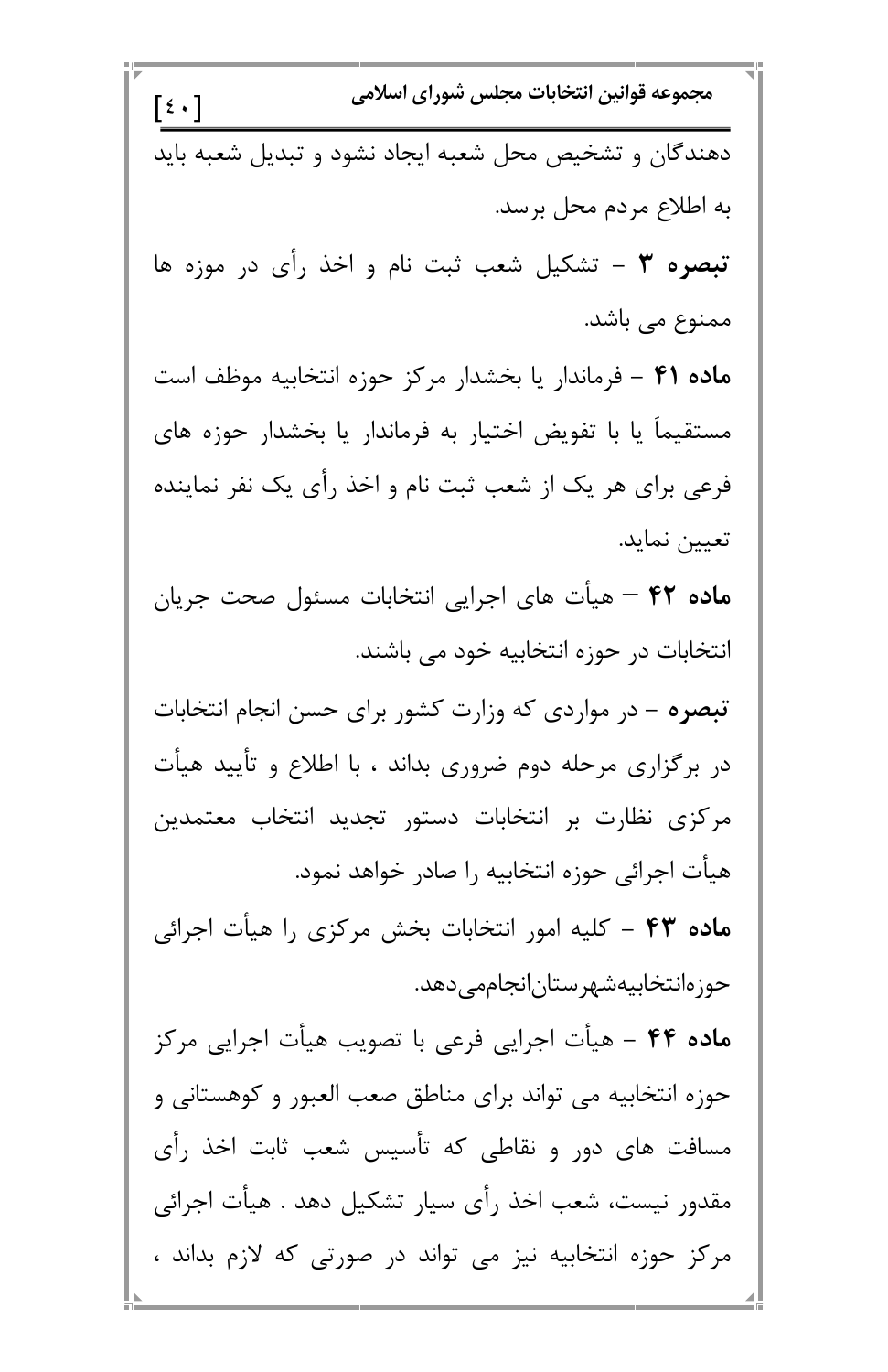مجموعه قوانين انتخابات مجلس شوراي اسلامي  $[\xi \setminus ]$ نسبت به تأسیس شعب اخذ رأی سیار در مرکز حوزه انتخابیه و بخش مرکزی اقدام نماید و در هر دو مورد باید به اطلاع هیأت نظارت برسد و همچنین نماینده ای از هیأت نظارت در معیت صندوق سیار بوده و مسیر گردش صندوق را در صورت جلسه قید و تأیید نماید.

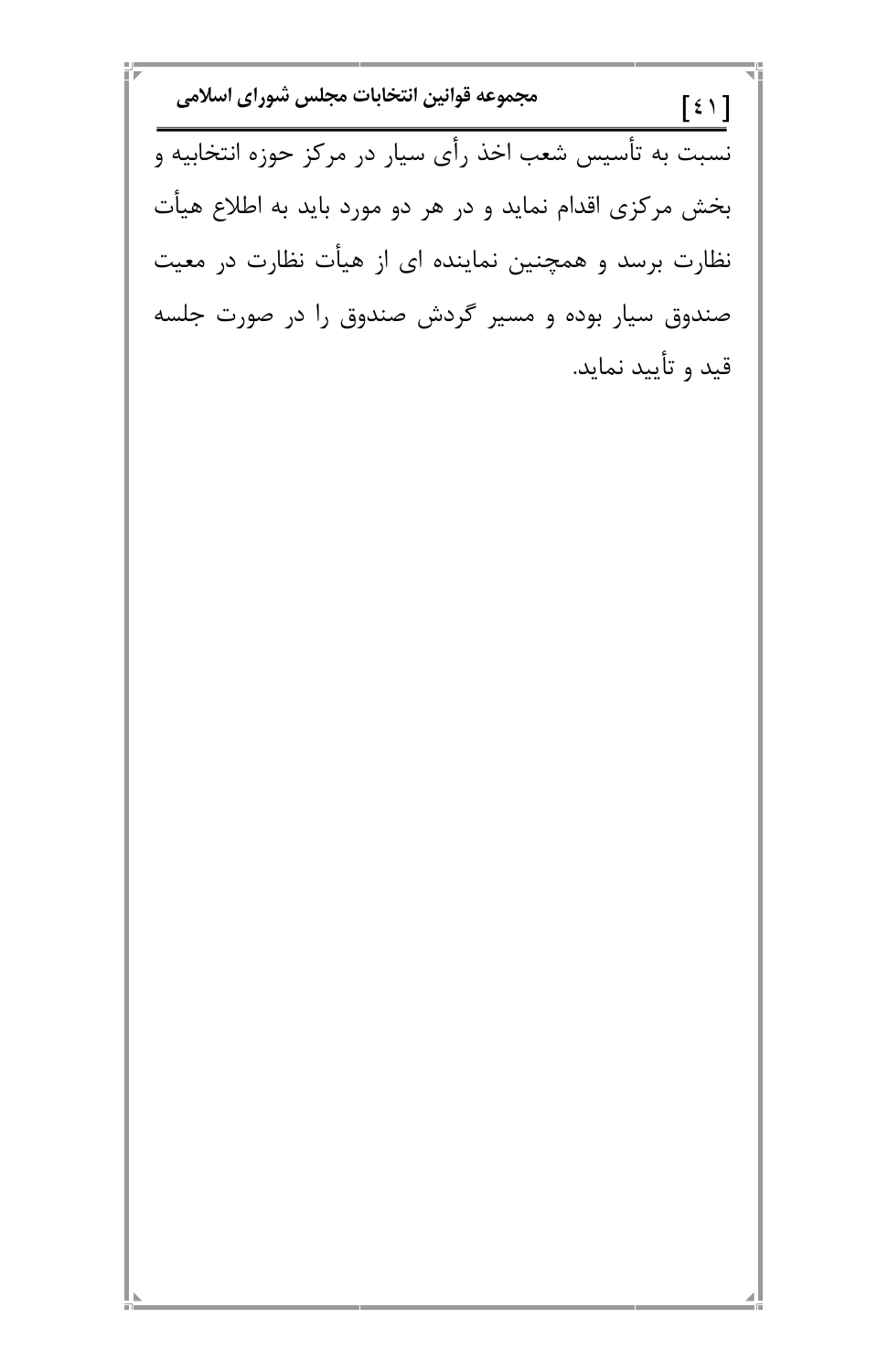مجموعه قوانين انتخابات مجلس شوراي اسلامي  $\lceil$  {  $\mathsf{\check{Y}}$   $\mathsf{\mathsf{T}}$ فصل پنجم: اعلام داوطلبي و رسیدگی به صلاحیت داوطلبان ماده ۴۵ – داوطلبان نمایندگی مجلس باید ظرف هفت روز از تاریخ انتشار دستور شروع انتخابات به وسیله وزارت کشور با مراجعه به فرمانداری یا بخشداری مرکز حوزه انتخابیه پرسشنامه مخصوص اعلام داوطلبي را دريافت و تكميل و تسليم نمايند. مراتب قبلاً به وسیله وزارت کشور از طریق رسانه های گروهی به آگاهی عموم خواهد رسید و فرمانداران و بخشداران مکلفند مراتب را با وسایل مقتضی به اطلاع کلیه اهالی حوزه انتخابیه بر سانند. **تبصره ۱** – داوطلبان نمایندگی مجلس که واجد شرایط بوده و در خارج از کشور بسر می برند ، باید ضمن مراجعه به سفارتخانه یا کنسولگری یا نمایندگی سیاسی مربوط پرسشنامه داوطلبی خود را در حضور مقامات ذي صلاح سفارت يا كنسولگري يا نمایندگی سیاسی تنظیم کرده و سفارتخانه نیز مفاد مندرج در

پرسشنامه و مشخصات کامل داوطلب را به وسیله تلکس یا سریعترین وسیله مخابراتی و از طریق وزارت امور خارجه به وزارت کشور اعلام می نماید تا در مهلت قانونی نسبت به بررسی صلاحیت وی در هیأت اجرائی حوزه انتخابیه اقدام قانونی به عمل آيد.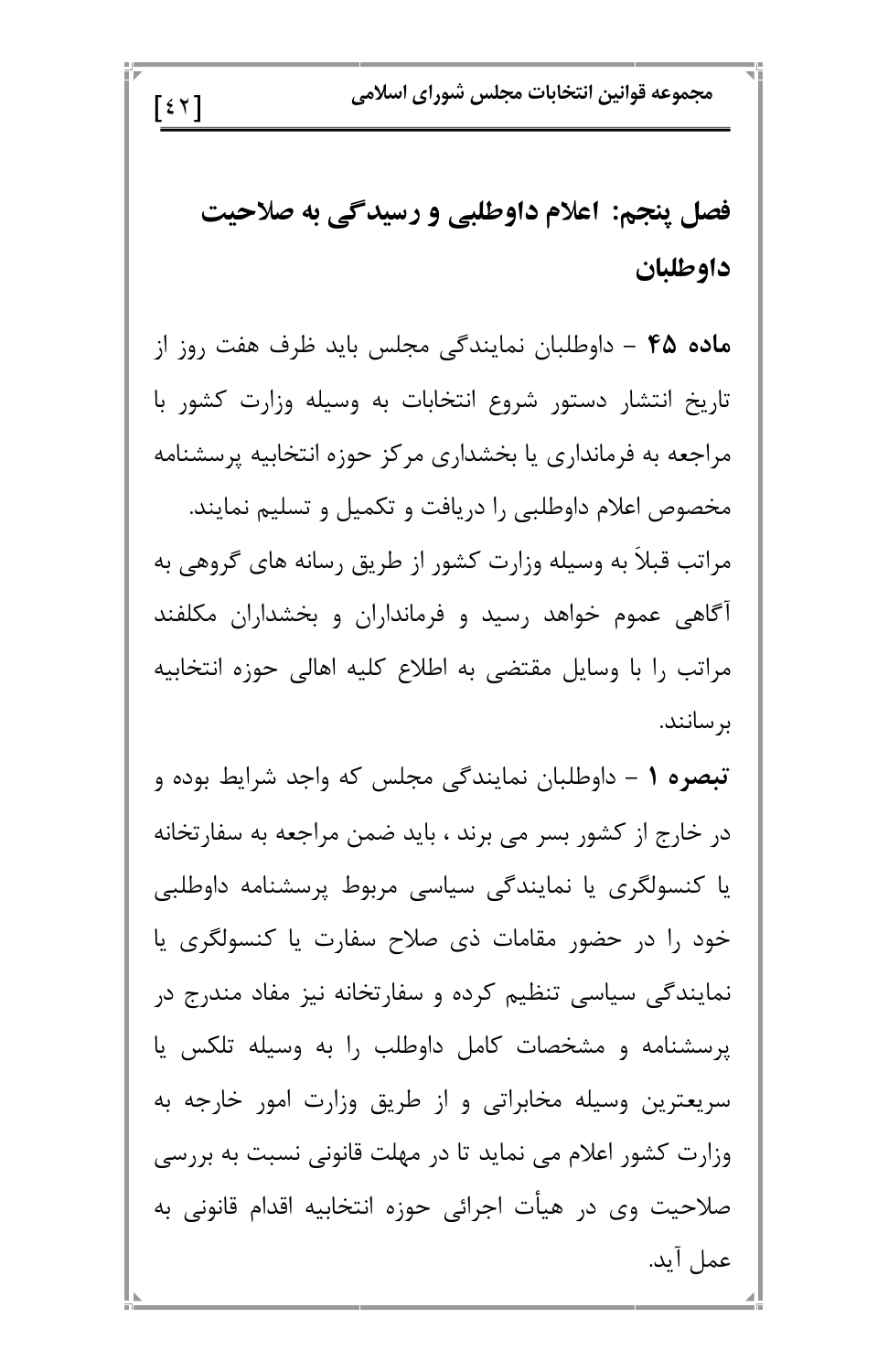مجموعه قوانين انتخابات مجلس شوراى اسلامى  $\lceil \xi \, \tau \rceil$ تبصره ٢ - داوطلبان نمايندگي مي توانند فرم داوطلبي را از وزارت کشور دریافت و پس از تکمیل به وزارت کشور ارجاع نمایند . وزارت کشور موظف است در اسرع وقت مراتب را به فرمانداری یا بخشداری حوزه انتخابیه مربوطه اعلام نماید. تبصره ۳ – تصویری از فرم داوطلبی و تصویر شناسنامه و دو قطعه عکس کلیه داوطلبان ظرف حداکثر سه روز پس از خاتمه ثبت نام توسط وزارت کشور به هیأت مرکزی نظارت ارسال می گردد. ماده ۴۶ - هریک از داوطلبان نمایندگی مجلس شخصاً و به صورت کتبی می توانند انصراف خود را به فرمانداری یا بخشداری مرکز حوزه انتخابیه و یا وزارت کشور اعلام نمایند و مراتب انصراف توسط وزارت كشور فوراً به اطلاع هيأت مركزى نظارت می رسد ، عدول از انصراف پذیرفته نمی شود. ماده ۴۷ – فرماندار یا بخشدار مرکز حوزه انتخابیه موظف است روزانه مشخصات كامل داوطلبان حوزه انتخابيه خود را براساس مفاد مندرج در پرسشنامه با سریعترین وسیله به وزارت کشور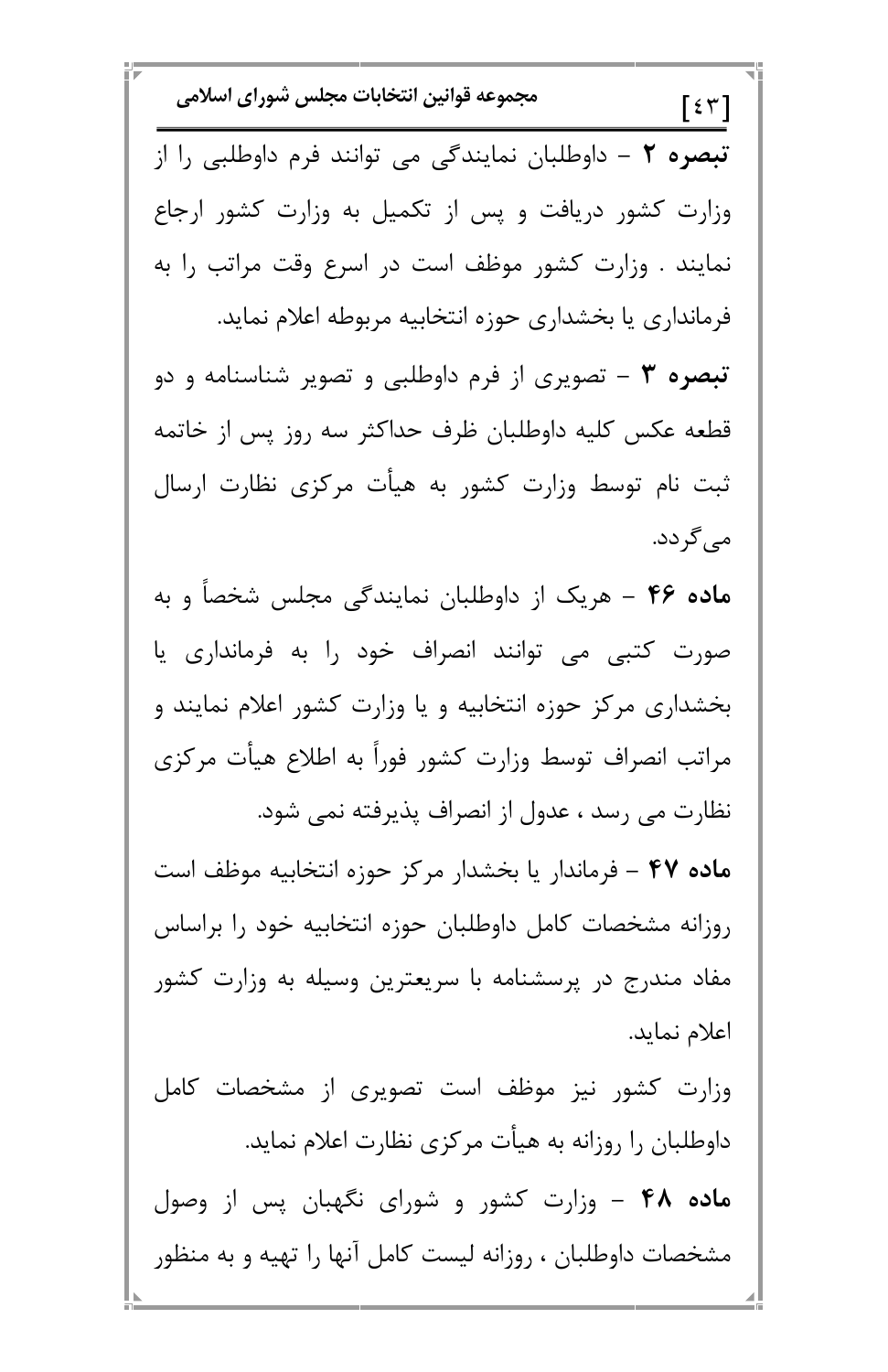| مجموعه قوانين انتخابات مجلس شوراى اسلامى<br>[55]             |
|--------------------------------------------------------------|
| بررسی سوابق آنان در رابطه با صلاحیت های مذکور در این         |
| قانون به وزارت اطلاعات ، دادستانی کل ، سازمان ثبت احوال      |
| کشور و اداره تشخیص هویت و پلیس بین الملل در مرکز ارسال       |
| می دارد . مراکز مزبور موظفند ظرف پنج روز نتیجه بررسی را با   |
| دلیل و سند به وزارت کشور و شورای نگهبان اعلام نمایند.        |
| <b>تبصره</b> – وزارت کشور می تواند در صورت لزوم از داوطلب    |
| نمایندگی مجلس انگشت نگاری به عمل آورد .                      |
| ماده ۴۹ - وزارت کشور موظف است پس از وصول نتایج بررسی         |
| از مراجع مذکور در ماده (۴۸) مراتب را به فرمانداران و         |
| بخشداران مراکز حوزه های انتخابیه به نحو مقتضی اعلام نماید    |
| و فرمانداران و بخشداران مراکز حوزه های انتخابیه موظفند عیناً |
| مدارک و نتایج بررسی را در جلسه مشترک هیأت اجرائی و           |
| هيأت نظارت مركز حوزه انتخابيه مربوطه مطرح نمايند.            |
| ماده ۵۰ – هیأت های اجرایی مراکز حوزه های انتخابیه موظفند     |
| حداکثر ظرف ده روز پس از پایان مهلت ثبت نام با توجه به        |
| نتایج بدست آمده از بررسی های لازم در محل و با استفاده از     |

п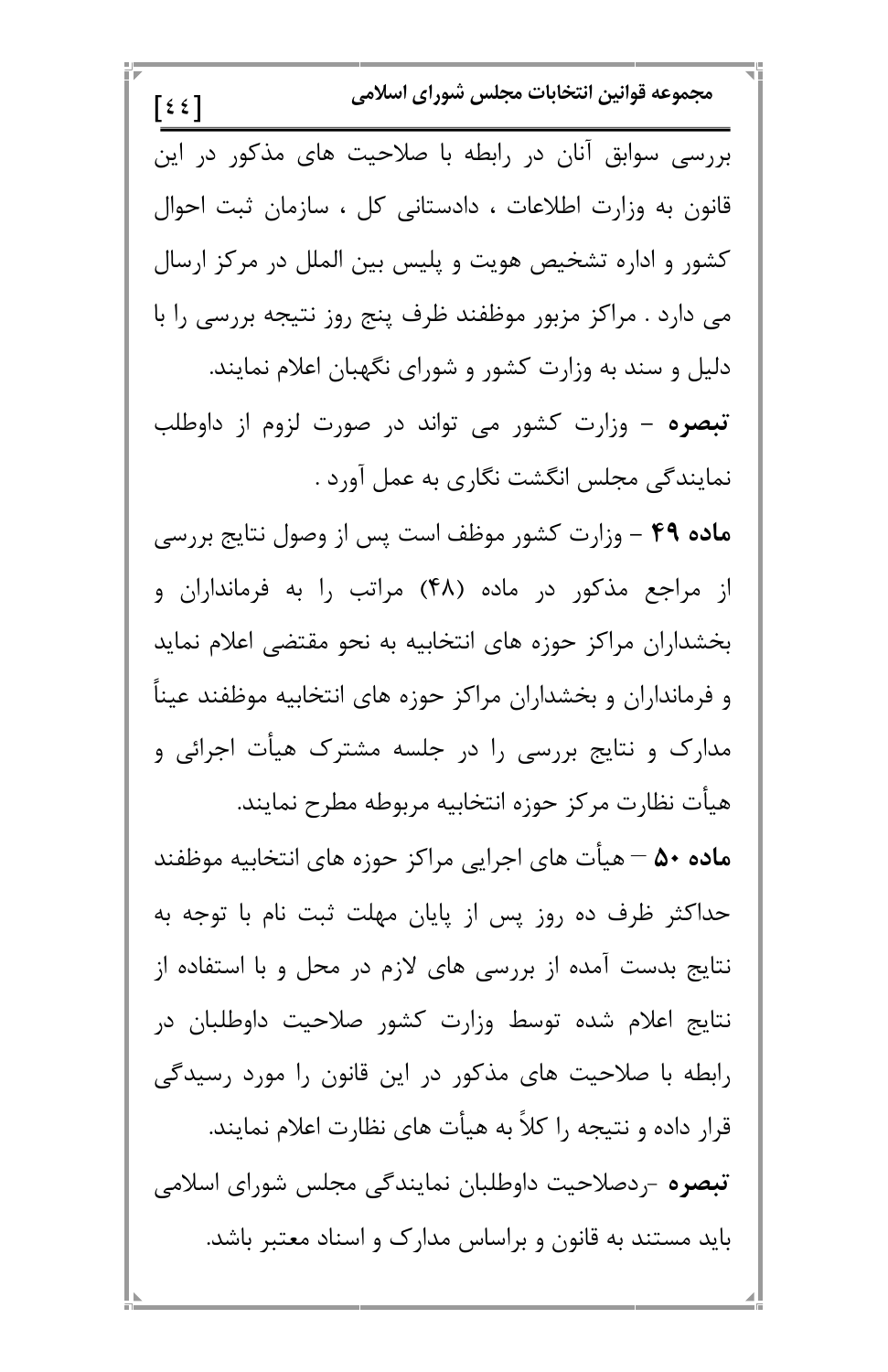مجموعه قوانين انتخابات مجلس شوراي اسلامي  $\lceil$  {  $\circ$   $\rceil$ ماده ۵۱ – فرمانداران و بخشداران مراکز حوزه های انتخابیه مکلفند نظریه رد هیأت اجرائی انتخابات را با ذکر استناد قانونی ظرف یک روز به داوطلبان ابلاغ نموده و با سریعترین وسیله به ضمیمه اسناد و مدارک به اطلاع هیأت نظارت استان برسانند. **تبصره** – كسانى كه صلاحيت آنان مورد تأييد قرار نگرفته حق دارند ظرف چهار روز از تاریخ ابلاغ به داوطلب ، شکایت خود را مستدلاً به هيأت نظارت استان اعلام نمايند. ماده ۵۲ – گزارش ها و شکایات واصله ظرف مدت هفت روز پس از پایان مهلت دریافت شکایت در جلسه هیأت نظارت استان رسیدگی و نتیجه صورت جلسه می شود . چنانچه نظر هيأت اجرائي مبني بر رد صلاحيت داوطلب ، مورد تأييد هيأت نظارت استان نیز باشد، هیأت نظارت مذکور موظف است در این خصوص ، نظر هیأت مرکزی نظارت را نیز کسب نماید. هیأت نظارت استان در مورد صلاحیت سایر داوطلبان نیز نظر خود را به هیأت مرکزی نظارت اعلام می نماید. '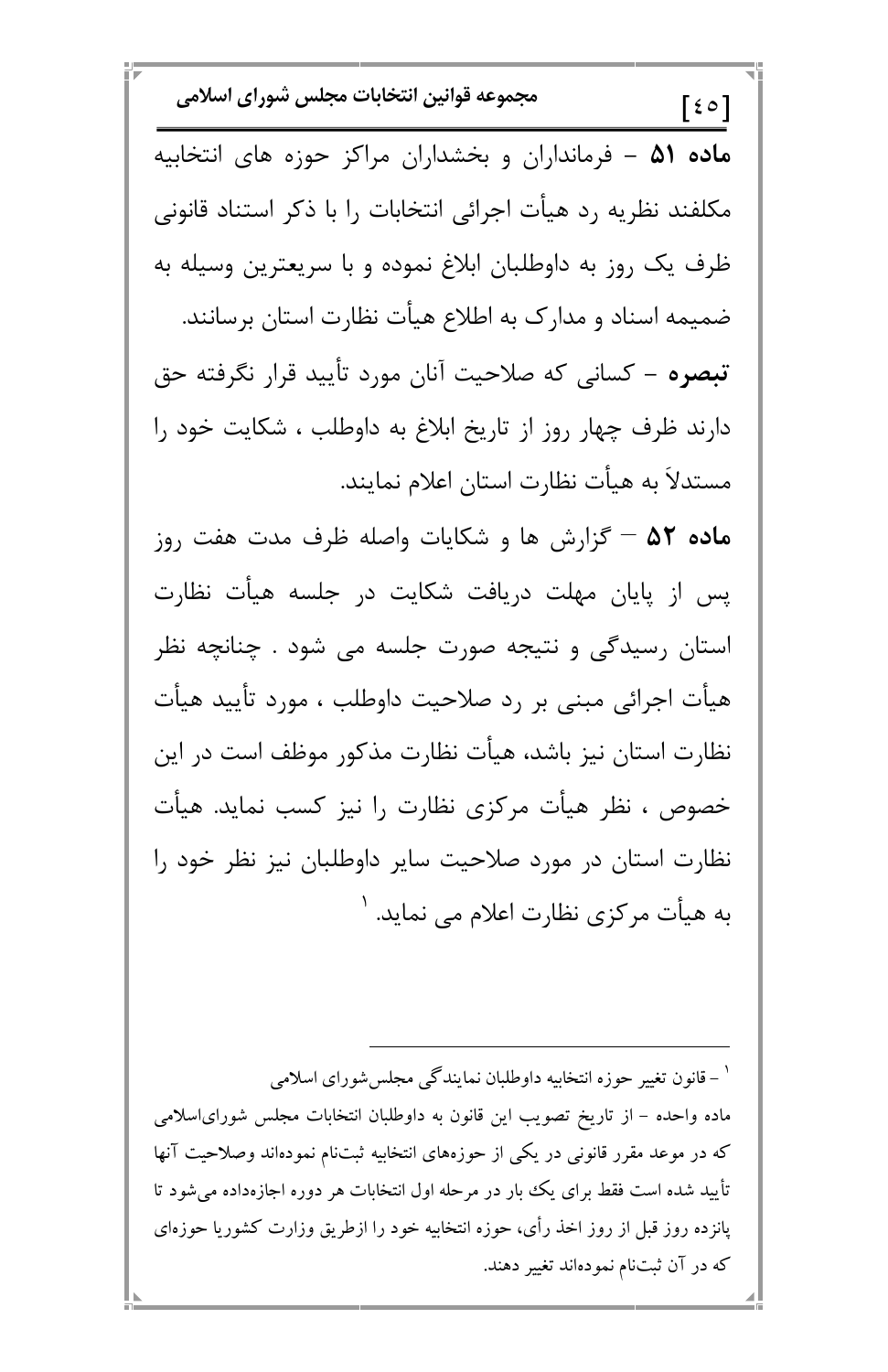مجموعه قوانين انتخابات مجلس شوراي اسلامي  $\lceil \xi \n\tau \rceil$ تبصره ١- هيأت نظارت استان پس از كسب نظر هيأت مركزى نظارت ، موظف است مراتب تأييد يا رد صلاحيت كليه داوطلبان را با استناد قانونی طی صورت جلسه ای به فرماندار یا بخشدار مربوط اعلام نمايد. تبصره ٢ - فرماندار يا بخشدار موظف است نظر هيأت مركزى نظارت ، مبنی بر تأیید یا رد صلاحیت داوطلبان را که از هیأت نظارت استان دریافت نموده است ، به نامبردگان ابلاغ نماید تا در صورت اعتراض به رد صلاحیت خود ، کتباً به شورای نگهبان شكايت نمايند.

تبصره ١ – داوطلبان مشمول تبصره (٣) ماده (٥٢) قانون انتخابات مجلس شوراي|سلامي مصوب ۱۳۷۸/۹/۷ پس از اعلام نظر نهایی شورای نگهبان مبنی بر تأییدصلاحیت آنان می توانند ظرف بیست و چهار ساعت نسبت به تغییر حوزه انتخابیه خوداقدام نمایند. تبصره ۲ – داوطلبان موضوع این قانون نیاز به ثبتنام مجدد نداشته و به جزدرمواردی که مدارک جدیدی در حوزه انتخابیه جدید به دست آمده است نیاز به بررسی.مجدد صلاحيت آنها نمي باشد. تبصره ٣ - مفاد اين قانون نافي اجراي بند (٥) ماده (٢٨) و بند (ب) ماده (٢٩)قانون انتخابات مجلس شو رای اسلامی مصوب ۱۳۷۸/۹/۷ نخواهد بو د.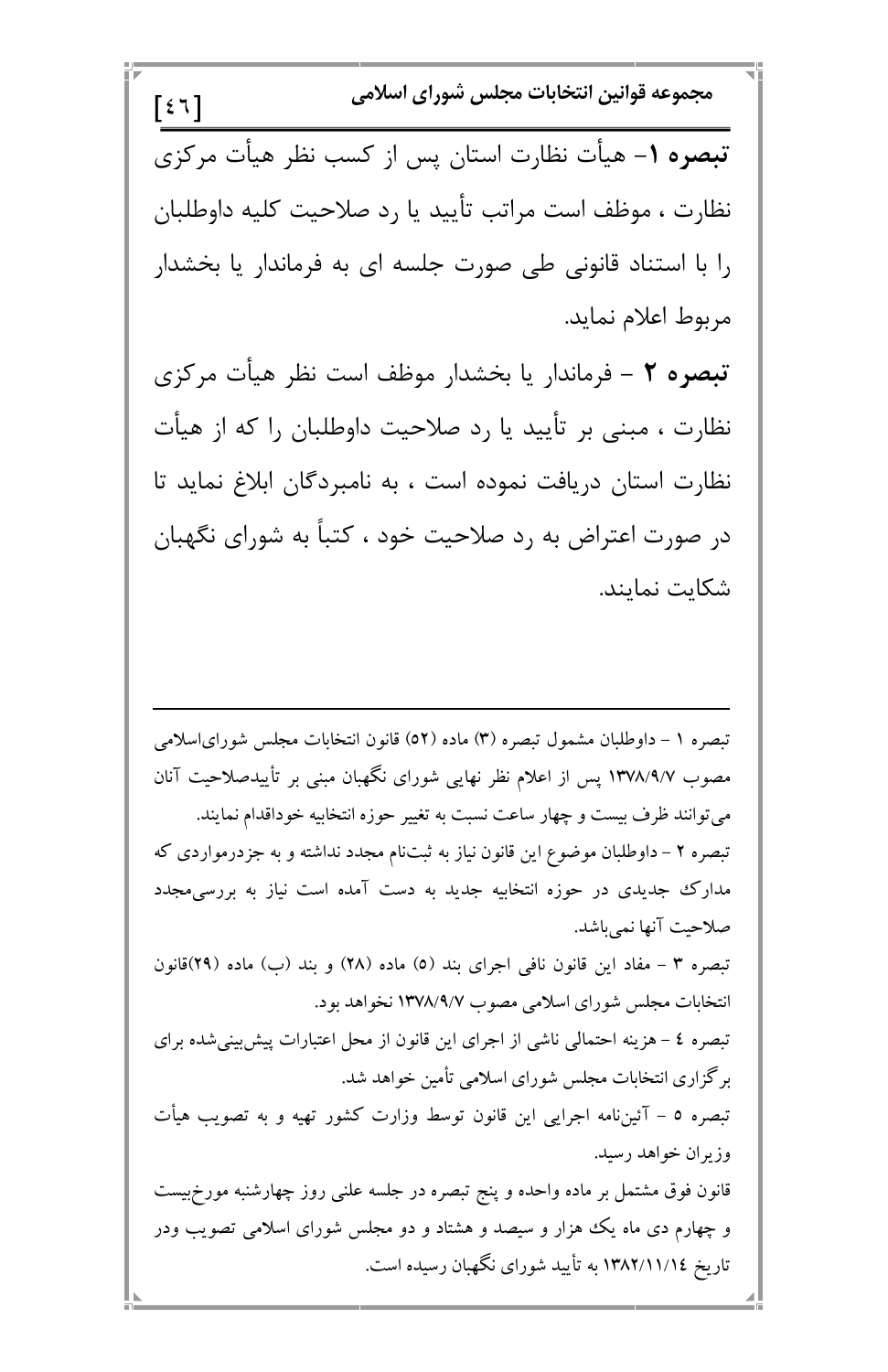مجموعه قوانين انتخابات مجلس شوراي اسلامي  $\lceil \xi \vee \rceil$ تبصره ۳ – در صورتی که نظر هیأت مرکزی نظارت مبنی بر رد صلاحیت داوطلبانی باشد که صلاحیت آنان مورد تأیید هیأت اجرائی مرکز حوزه انتخابیه قرار گرفته است، داوطلبان می توانند اعتراض خود را به شورای نگهبان تسلیم نمایند. شورای نگهبان بیست روز پس از اظهار نظر هیأت مرکزی نظارت نظر قطعی و نهایی خود را درخصوص تأیید یا رد صلاحیت داوطلبان به وزارت كشور اعلام خواهد نمود.

م**اده ۵۳ –** در صورتی که معتمدین هیأت اجرایی در بررسی صلاحيت داوطلبان و ساير وظايف خود مقررات قانوني انتخابات را رعایت ننمایند ، فرماندار یا بخشدار موظف است با اطلاع و تأييد هيأت نظارت مركز حوزه انتخابيه و با اطلاع وزارت كشور نسبت به تعویض هر یک از معتمدین هیأت اجرائی یا به طور كلي تشكيل مجدد هيأت اجرائي اقدام نمايد ، تعويض بعض اعضاء و یا تغییر کل هیأت اجرائی حسب مورد طبق مواد (۳۲) و (۳۵) این قانون انجام خواهد شد.

م**اده ۵۴ –** در مواردی که طبق گزارش ها و شکایات و اعتراضات واصله برای شورای نگهبان معلوم گردد که اعضای هیأت های نظارت از قوانین و مقررات تخلف نموده اند ، شورای نگهبان موظف است حسب مورد و متناسب با تخلفات انجام شده برخورد قانونی نماید.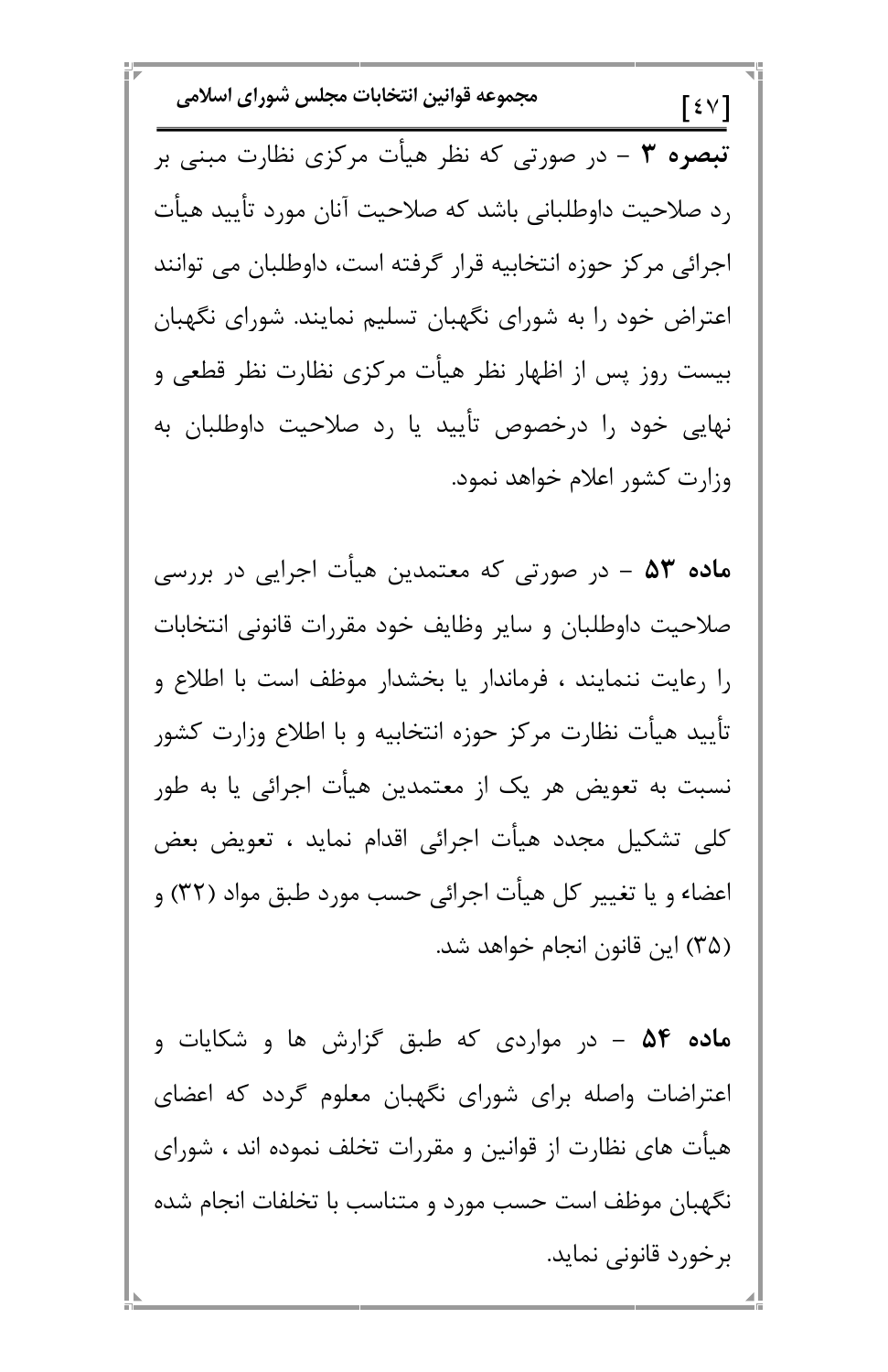مجموعه قوانين انتخابات مجلس شوراي اسلامي  $\lceil \xi \wedge \rceil$ م**اده ۵۵ –** هر یک از نامزدها به تنهایی یا چند نامزد مشترکاً می توانند به طریق زیر برای شعب اخذ رأی یک نفر نماینده به هيأت نظارت حوزه انتخابيه معرفي نمايند: الف - حوزه های دارای یک نماینده به ازای هر صندوق یک نماينده. ب - حوزه های دارای دو نماینده به ازای هر دو صندوق یک نماينده. ج - حوزه های دارای سه نماینده به ازای هر سه صندوق یک نماينده. د - حوزه های دارای چهار نماینده به ازای هر چهار صندوق یک نماينده. هـ - حوزه های دارای پنج نماینده به ازای هر پنج صندوق یک نماينده. و – حوزه های دارای شش نماینده به ازای هر شش صندوق یک نماينده. همچنین متناسب با تعداد نمایندگان هر حوزه انتخابیه به همان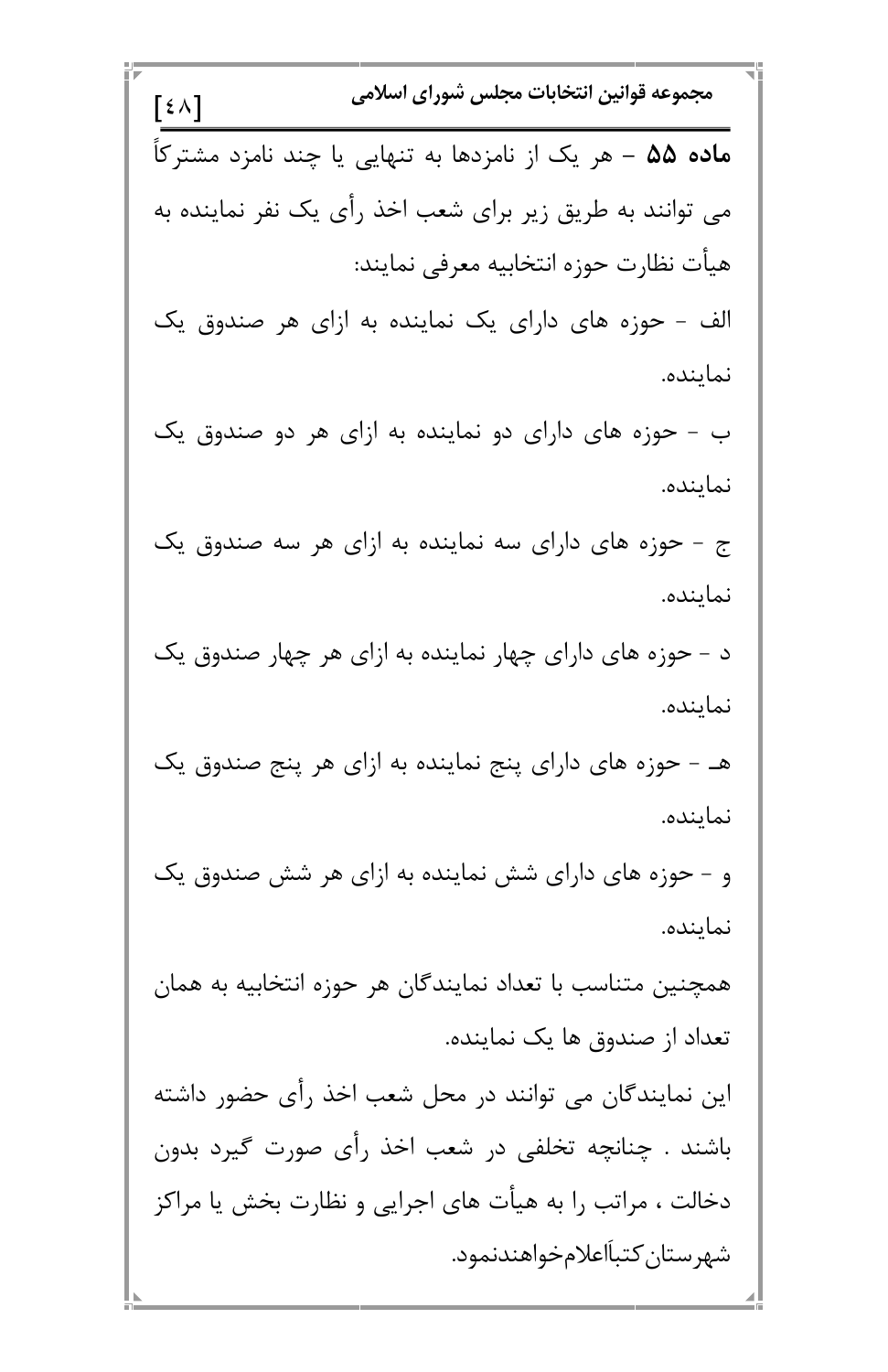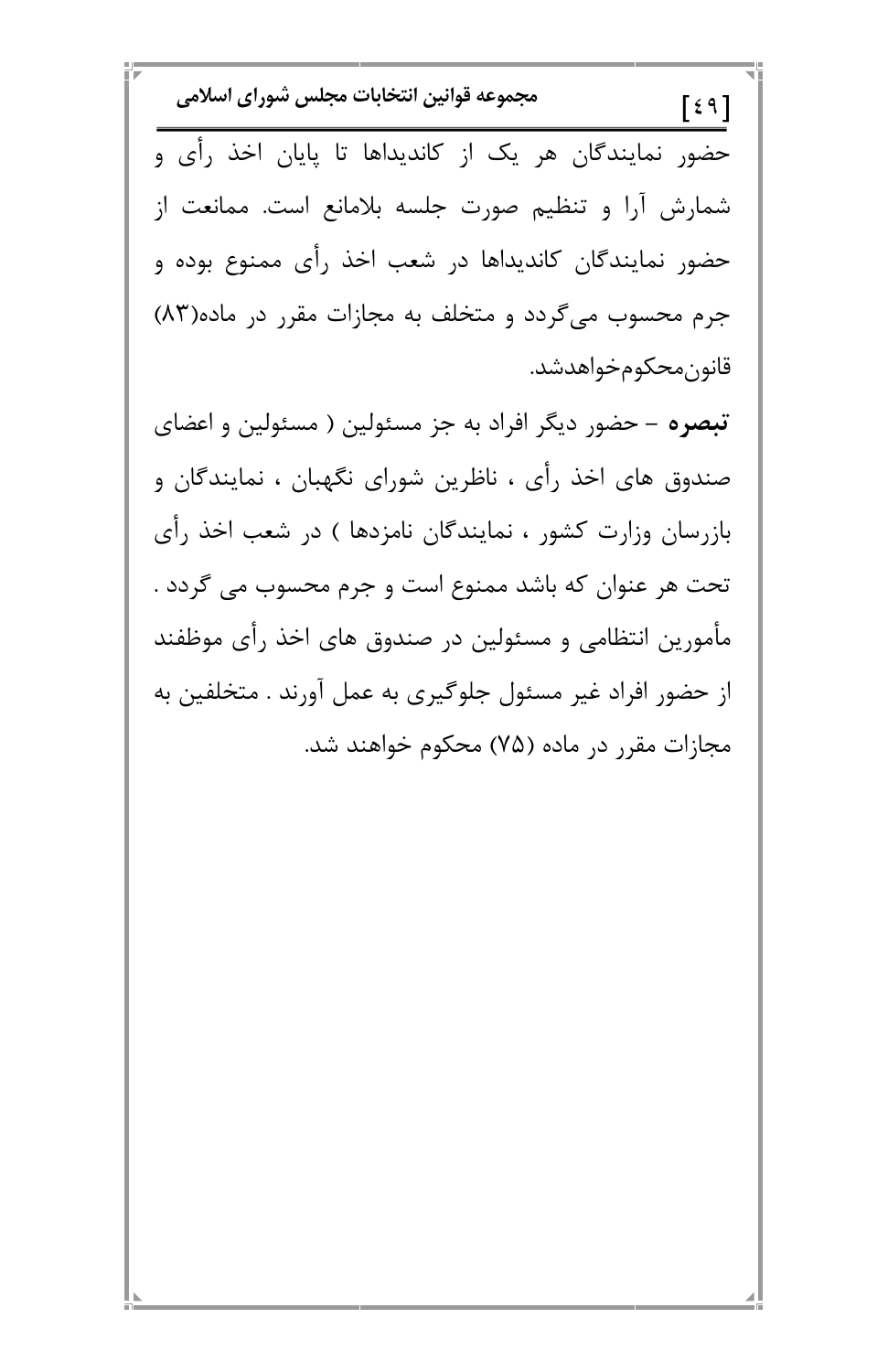مجموعه قوانين انتخابات مجلس شوراي اسلامي

## فصل ششم: تبليغات

ماده ۵۶ – فعالیت تبلیغات انتخاباتی نامزدهای نمایندگی هشت روز قبل از روز اخذ رأى (مرحله اول و دوم) آغاز و تا بيست و چهار ساعت قبل از اخذ رأى ادامه خواهد داشت.

 $\lceil \circ \cdot \rceil$ 

ماده ۵۷ – استفاده از هر گونه پلاکارد ، پوستر ، دیوار نویسی و کاروان های تبلیغاتی و استفاده از بلندگوهای سیار در خارج از محیط سخنرانی و امثال آن به استثنای عکس برای تراکت و زندگی نامه و جزوه و همچنین سخنرانی و پرسش و پاسخ از طرف نامزدهای انتخاباتی و طرفداران آنان ممنوع می باشد. متخلفین از این ماده به سه تا سی روز زندان محکوم میگردند. <sup>۱</sup> **تبصره ۱**– اعلام نظر شخصیت ها در تأیید نامزدها به شرطی مجاز است که بدون ذکر عنوان و مسئولیت آنها باشد و مدرک کتبی مربوط به امضای آنان تسلیم هیأت اجرائی انتخابات شده باشد.

**تبصره ٢**– نصب و الصاق عکس و پوستر ممنوع می باشد و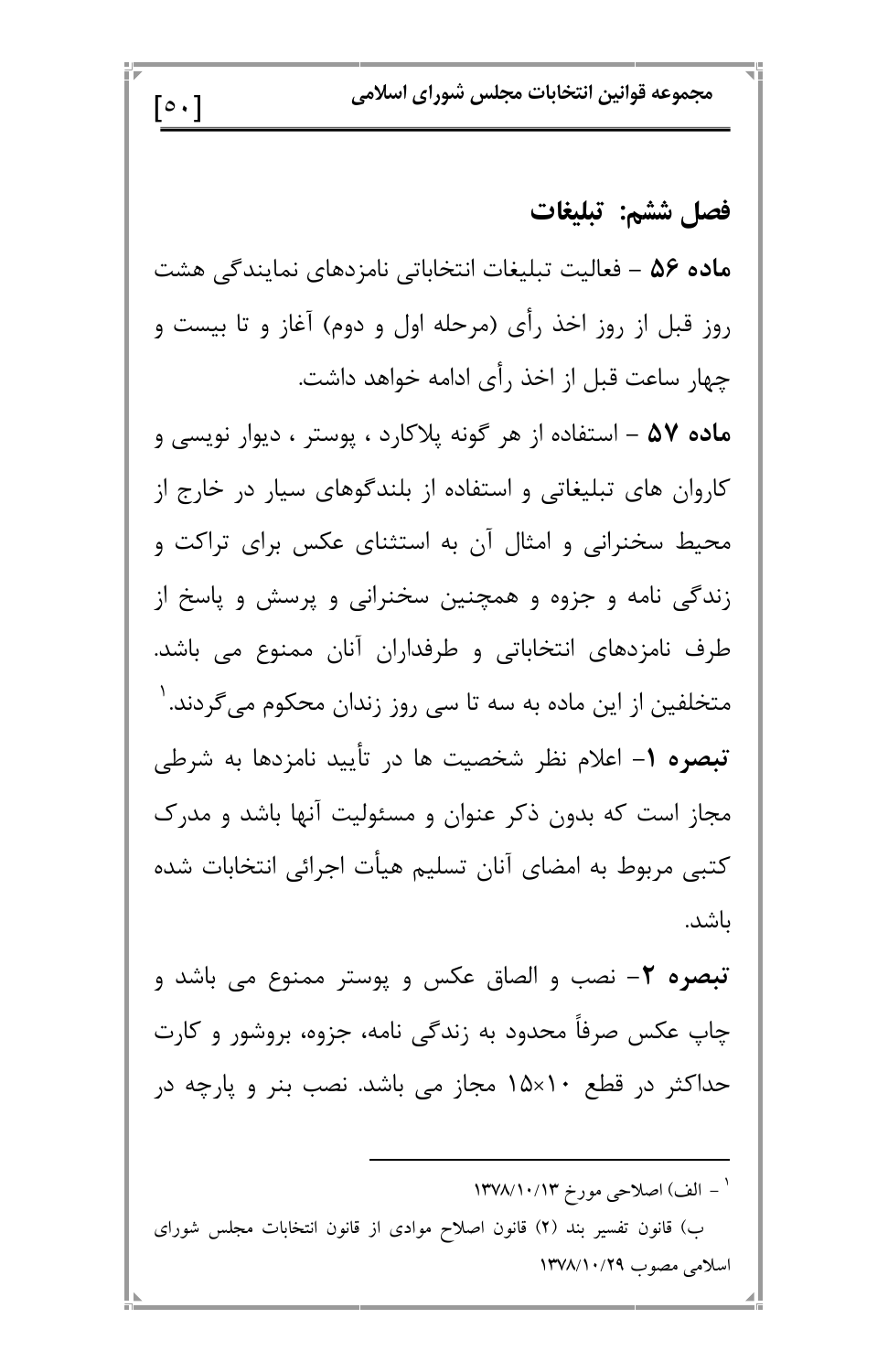مجموعه قوانين انتخابات مجلس شوراي اسلامي  $\lceil \circ \setminus \rceil$ محل ستادهای اصلی نامزدها به تفکیک برادران و خواهران مجاز می باشد. تخلف از مفاد اين تبصره توسط چاپ خانه ها مستوجب مجازات مندرج در این ماده می باشد. <sup>۱</sup> م**اده ۵۸ –** هیچ کس حق ندارد آگهی تبلیغاتی نامزدهای انتخاباتی را که در محل های مجاز الصاق گردیده در زمان قانونی تبلیغات پاره و یا معدوم یا مخدوش نماید و عمل مرتکب جرم محسوب می شود. ۲ ماده ۵۹ – انجام هر گونه فعالیت تبلیغاتی از تاریخ اعلام رسمی اسامی نامزدها برای نامزدهای نمایندگی مجلس از صدا و سیما و میز خطابه نماز جمعه و یا هر وسیله دیگری که جنبه رسمی و دولتی دارد و فعالیت کارمندان در ساعات اداری و همچنین استفاده از وسایل و سایر امکانات وزارتخانه ها، ادارات، شرکتهای دولتی، مؤسسات وابسته به دولت، شهرداری ها، شرکت ها و سازمان های وابسته به آنها و نهادها و مؤسساتی که از بودجه عمومي (به هر مقدار) استفاده مي كنند و همچنين در اختيار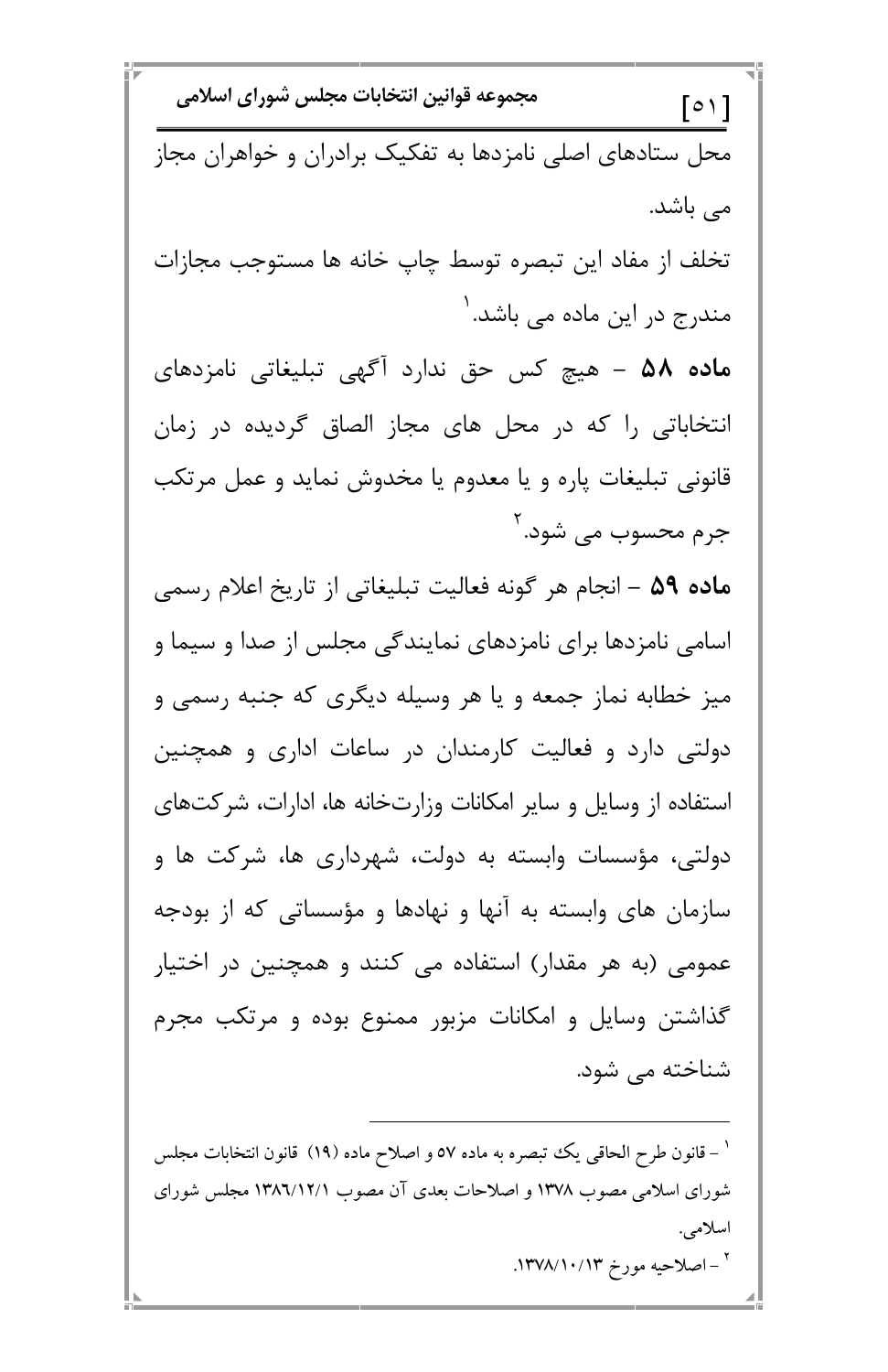مجموعه قوانين انتخابات مجلس شوراي اسلامي  $\lceil 0 \nmid \rceil$ تبصره ۱- مؤسسات و نهادهایی که دارایی آنان از اموال عمومی است ، همانند بنیاد مستضعفان مشمول این ماده می باشند. تبصره ٢ – نشريات و مطبوعات متعلق به سازمان ها ، وزارتخانه ها ، ادارات ، نهادها و مؤسسات یاد شده در متن این ماده ، حق تبلیغ برای نامزدهای انتخاباتی را ولو به صورت درج آگهی ندار ند. ماده ۶۰ – اعضای هیأت های اجرایی و نظارت انتخابات حق تبلیغ له یا علیه هیچ یک از داوطلبان انتخاباتی را نخواهند داشت. ماده ۶۱ – هرگونه الصاق و نصب اعلامیه ، عکس ، پوستر ، بنر و پارچه های تبلیغاتی به طور کلی ممنوع است و مأمورین انتظامی در صورت مشاهده چنین مواردی باید نسبت به امحاء آنها اقدام نموده و متخلفین را جلب و به مقامات قضایی تحویل نمايند . استنكاف از اين وظيفه جرم محسوب مى شود. ' ماده ۶۲ - هرگونه آگهی و آثار تبلیغاتی باید قبل از شروع اخذ رأى از محل شعبه ثبت نام و اخذ رأى توسط اعضاى شعب امحاء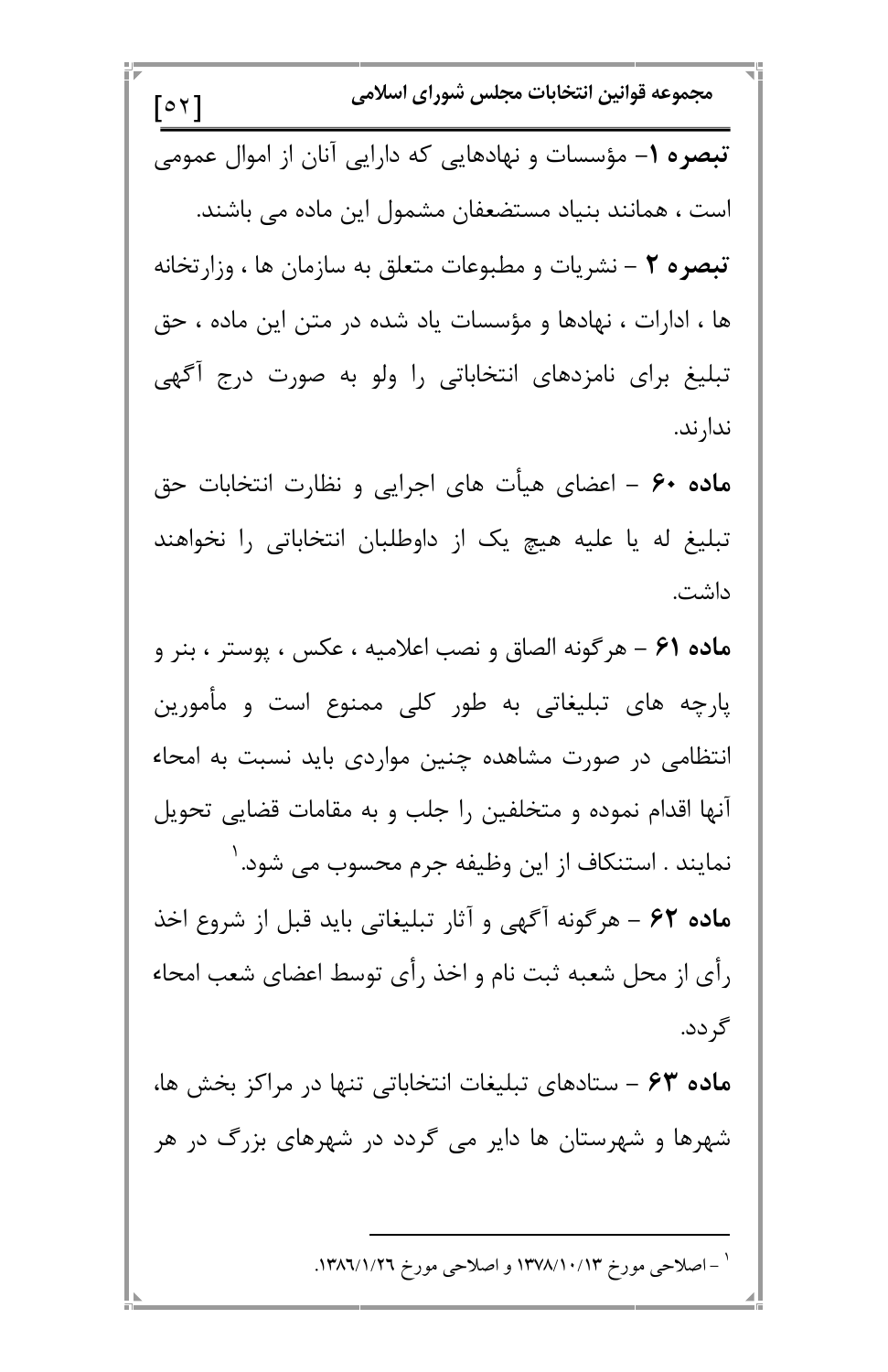| مجموعه قوانين انتخابات مجلس شوراى اسلامى<br>$\lbrack 0 \nabla \rbrack$ |
|------------------------------------------------------------------------|
| منطقه شهرداری یک محل به عنوان ستاد انتخاباتی می تواند                  |
| دایر گردد. در مواردی که یک منطقه ، چند عنوان از عناوین                 |
| فوق الذکر را داشته باشد در حکم یک عنوان می باشد. '                     |
| تبصره ١- ستاد تبليغات انتخابات، مركزى است كه فعاليت هاى                |
| تبلیغاتی نامزدها، مندرج در مواد فصل ششم این قانون در آن                |
| ساماندهی و انجام پذیرد.                                                |
| تبصره ٢ – تشكيل ستاد تبليغات انتخاباتي بدون اعلام نشاني                |
| محل ستاد و نام مسئول آن به فرمانداری یا بخشداری ممنوع                  |
| است.                                                                   |
| ماده ۶۴ - مطبوعات و نشریات حق ندارند آگهی یا مطالبی                    |
| علیه نامزدهای انتخاباتی درج کنند و یا برخلاف واقع مطلبی                |
| بنویسند که دال بر انصراف گروه یا اشخاصی از نامزدهای معین               |
| باشد و در هر صورت نامزدها حق دارند پاسخ خود را ظرف                     |
| هجده ساعت پس از انتشار نشریه مزبور بدهند و آن نشریه                    |
| مکلف به چاپ فوری آن طبق قانون مطبوعات می باشد.                         |
| در صورتی که آن نشریه منتشر نشود مسئول آن باید با هزینه                 |

Π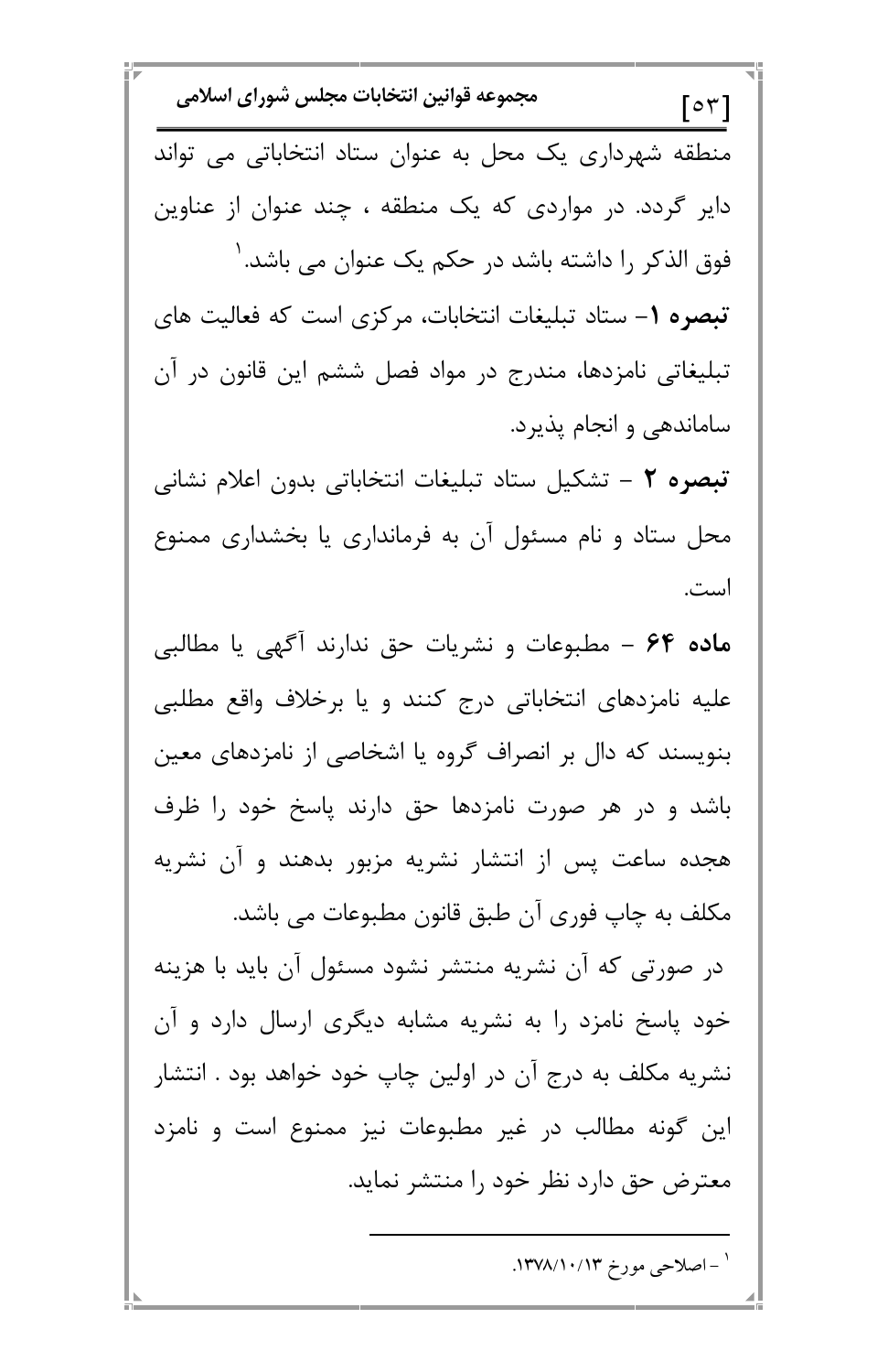مجموعه قوانین انتخابات مجلس شورای اسلامی  
\n
$$
\boxed{02}
$$
\n  
\n
$$
\boxed{04}
$$
\n  
\n
$$
\boxed{04}
$$
\n  
\n
$$
\boxed{04}
$$
\n  
\n
$$
\boxed{06}
$$
\n  
\n
$$
\boxed{06}
$$
\n  
\n
$$
\boxed{06}
$$
\n  
\n
$$
\boxed{08}
$$
\n  
\n
$$
\boxed{06}
$$
\n  
\n
$$
\boxed{08}
$$
\n  
\n
$$
\boxed{08}
$$
\n  
\n
$$
\boxed{08}
$$
\n  
\n
$$
\boxed{08}
$$
\n  
\n
$$
\boxed{08}
$$
\n  
\n
$$
\boxed{08}
$$
\n  
\n
$$
\boxed{08}
$$
\n  
\n
$$
\boxed{08}
$$
\n  
\n
$$
\boxed{08}
$$
\n  
\n
$$
\boxed{08}
$$
\n  
\n
$$
\boxed{08}
$$
\n  
\n
$$
\boxed{08}
$$
\n  
\n
$$
\boxed{08}
$$
\n  
\n
$$
\boxed{08}
$$
\n  
\n
$$
\boxed{08}
$$
\n  
\n
$$
\boxed{08}
$$
\n  
\n
$$
\boxed{08}
$$
\n  
\n
$$
\boxed{08}
$$
\n  
\n
$$
\boxed{08}
$$
\n  
\n
$$
\boxed{08}
$$
\n  
\n
$$
\boxed{08}
$$
\n  
\n
$$
\boxed{08}
$$
\n  
\n
$$
\boxed{08}
$$
\n  
\n
$$
\boxed{08}
$$
\n  
\n
$$
\boxed{08}
$$
\n  
\n
$$
\boxed{08}
$$
\n  
\n
$$
\boxed{08}
$$
\n  
\n
$$
\boxed{08}
$$
\n  
\n
$$
\boxed{08}
$$
\n  
\n
$$
\boxed{08}
$$
\n  
\n
$$
\boxed{08}
$$
\n  
\n
$$
\boxed{08}
$$
\n  
\n
$$
\boxed{08}
$$
\n  
\n
$$
\boxed{08}
$$
\n  
\n
$$
\boxed{08
$$

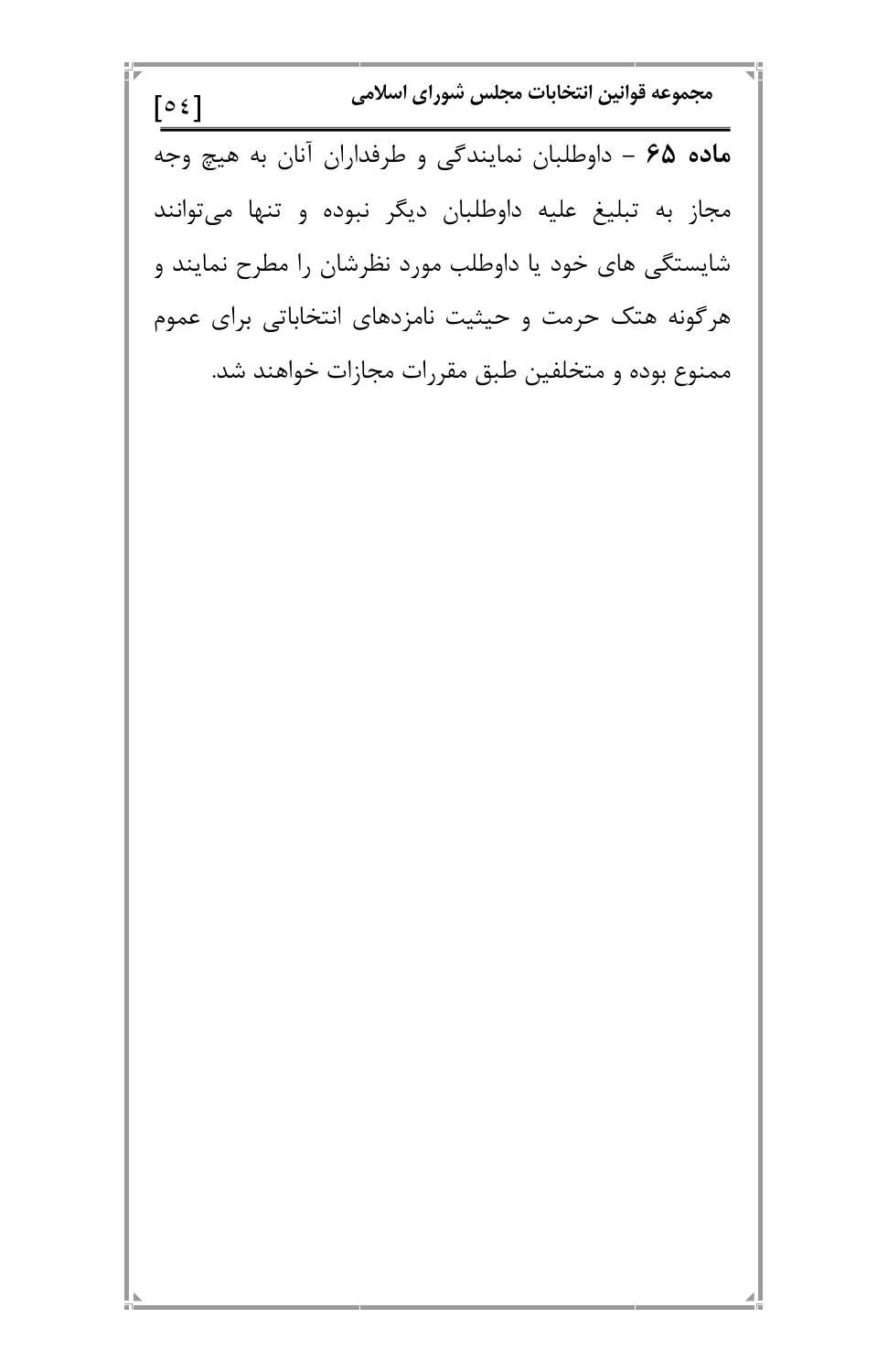مجموعه قوانين انتخابات مجلس شوراي اسلامي  $\lceil$ 00 $\rceil$ فصل هفتم: جرائم و تخلفات ماده ۶۶ – علاوه بر جرائم مندرج در این قانون ارتکاب امور ذیل جرم محسوب مي شود: ۱- خرید و فروش رأی. ۲- رأی گرفتن با شناسنامه کسی که حضور ندارد. ۳- تهدید یا تطمیع در امر انتخابات. ۴- رأى دادن با شناسنامه جعلى. ۵- رأی دادن با شناسنامه دیگری. ۶- رأى دادن بيش از يكبار. ۷- توصیه به نوشتن اسم کاندیدای معین در ورقه رأی توسط افراد متفرقه در محل اخذ رأي. ۸- اخلال در امر انتخابات. ۹- کم و زیاد کردن آراء یا تعرفه ها. ۱۰- تقلب در رأی گیری و شمارش آراء. ۱۱- تقلب و تزویر در اوراق تعرفه یا برگ رأی یا صورت جلسات.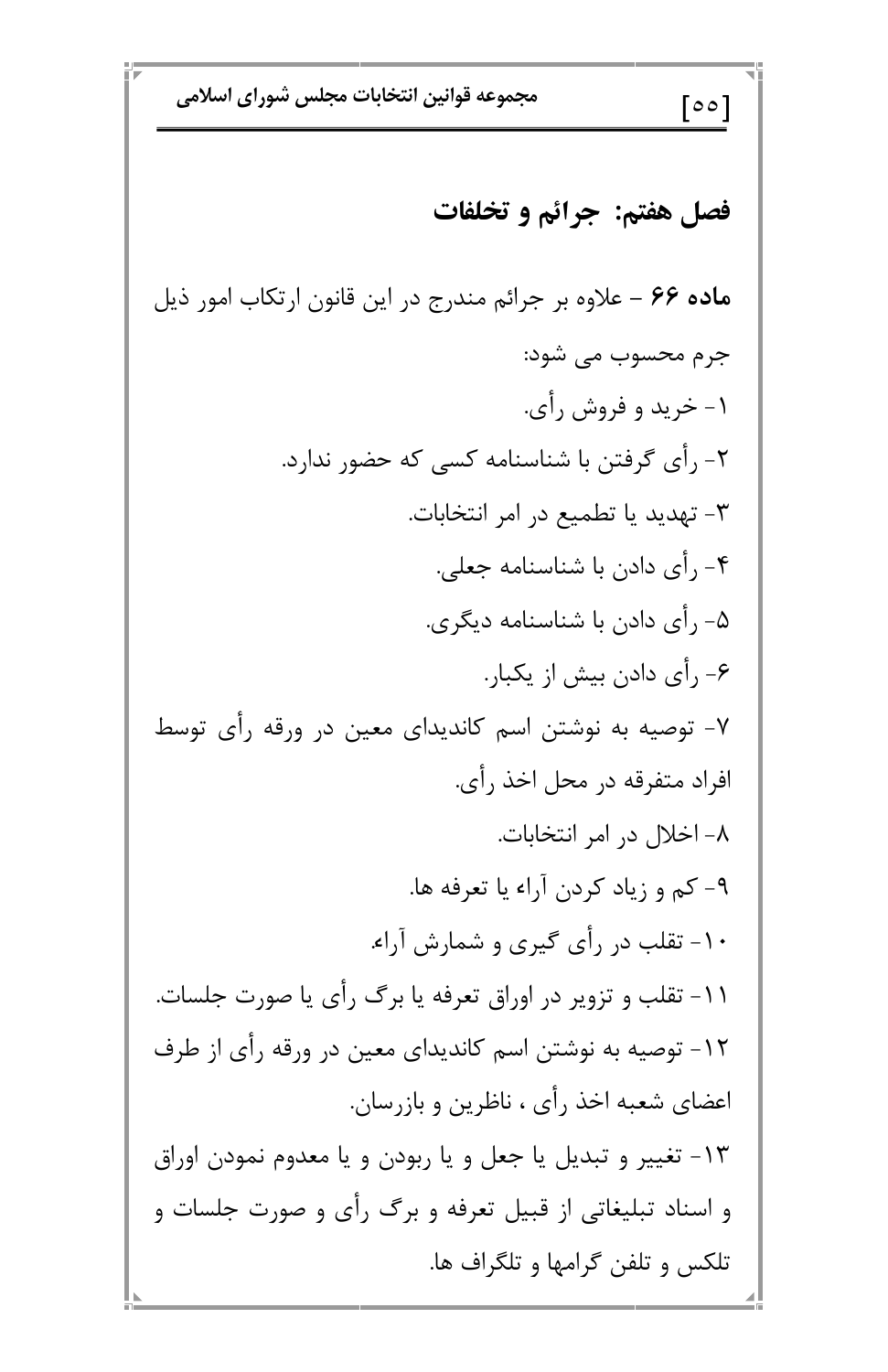مجموعه قوانين انتخابات مجلس شوراي اسلامي  $\lceil 0 1 \rceil$ ۱۴- بازکردن و یا شکستن قفل محل نگهداری و لاک و مهر صندوق هاي رأى بدون مجوز قانوني. ۱۵- جابجایی، دخل و تصرف و یا معدوم نمودن اسناد انتخاباتی بدون مجوز قانوني. ۱۶- ایجاد رعب و وحشت برای رأی دهندگان یا اعضای شعب ثبت نام و اخذ رأى با اسلحه يا بدون اسلحه در امر انتخابات. ١٧- دخالت در امر انتخابات با سمَت مجعول و يا به هر نحو غير قانوني. ١٨- انجام يا عدم انجام هرگونه عملي كه باعث مخدوش شدن رأى مردم از ناحيه اعضاى شعبه اخذ رأى باشد از قبيل خودداری کردن از ممهور نمودن برگ تعرفه یا شناسنامه یا انتقال صندوق اخذ رأى به غير از محل آگهي شده. **تبصره** – چنانچه وقوع جرائم مندرج در این ماده موجب گردد که جریان انتخابات در یک یا چند شعبه ثبت نام و اخذ رأی از مسیر قانونی خود خارج شود و در نتیجه کلی انتخابات مؤثر باشد مراتب به وسیله وزارت کشور به منظور طرح در شورای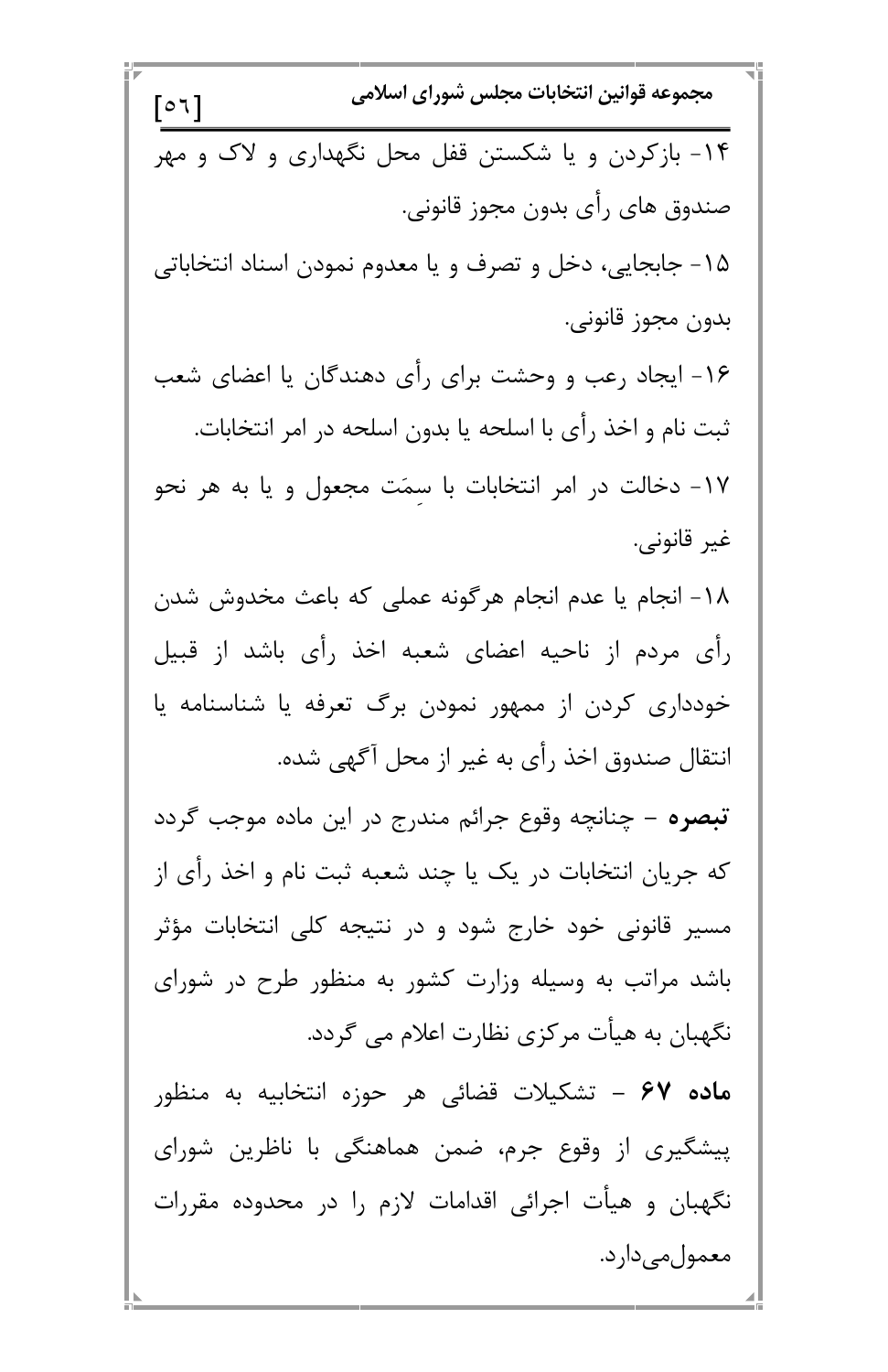مجموعه قوانين انتخابات مجلس شوراي اسلامي  $\lceil 0 \vee \rceil$ تبصره – از موقع ثبت نام تا پایان انتخابات احضار و بازداشت نامزدهای نمایندگی مجلس شورای اسلامی در رابطه با اتهامات قبل از نامزدی و یا تخلفات انتخاباتی ممنوع است مگر در مواردی که به نظر رئیس قوه قضائیه عدم بازداشت آنان موجب تضييع حق گردد و يا اخذ تأمين و تضمين لازم ممكن نباشد.

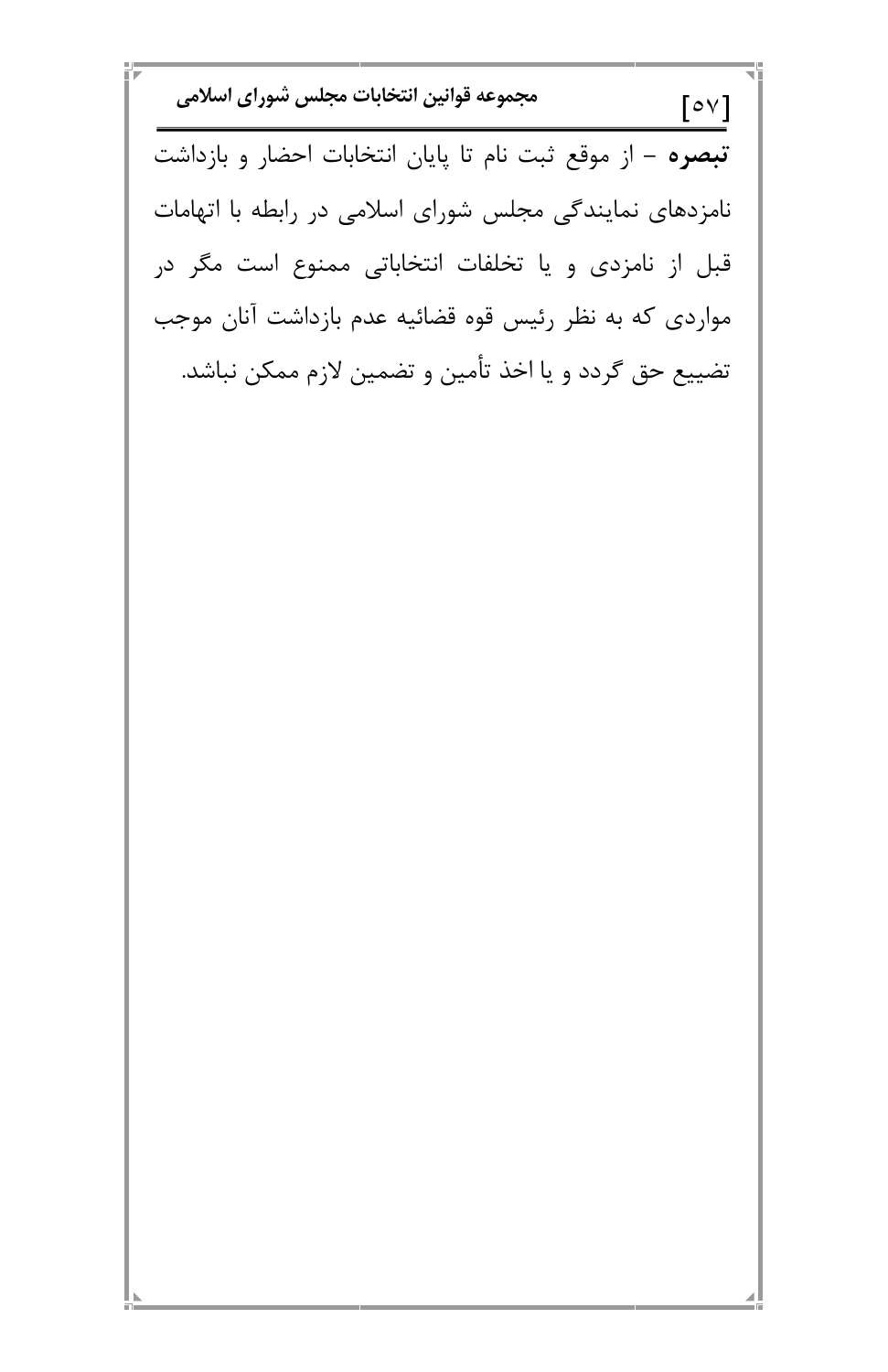$\lceil \circ \wedge \rceil$ 

مجموعه قوانين انتخابات مجلس شوراي اسلامي

فصل هشتم: شکایات و نحوه رسیدگی

ماده ۶۸ – هیأتهای اجرایی مراکز حوزه های انتخابیه موظفند از تاریخ تشکیل هیأت اجرائی تا دو روز پس از اعلام نتیجه اخذ رأى انتخابات ، شكايات واصله را بيذيرند و حداكثر ظرف هفت روز از تاریخ دریافت شکایات در جلسه مشترک هیأت های اجرائی و نظارت حوزه انتخابیه به آنها رسیدگی نمایند. تبصره ۱ – کسانی که از نحوه برگزاری انتخابات شکایت داشته

باشند ، می توانند ظرف هفت روز از تاریخ اخذ رأی شکایت مستند خود را به دبیرخانه شورای نگهبان نیز تسلیم دارند. تبصره ۲ – شکایاتی قابل رسیدگی خواهند بود که مشخصات شاکی یا شاکیان شامل نام، نام خانوادگی، نام پدر، شغل، نشانی

کامل، شماره تلفن (در صورت داشتن تلفن) و اصل امضای شاکی را داشته باشد.

**تبصره ۳** – در صورتی که شاکی بدون دلیل و مدرک کسی را متهم نماید و عمل شاکی عنوان افترا داشته باشد قابل تعقیب و پیگیری است.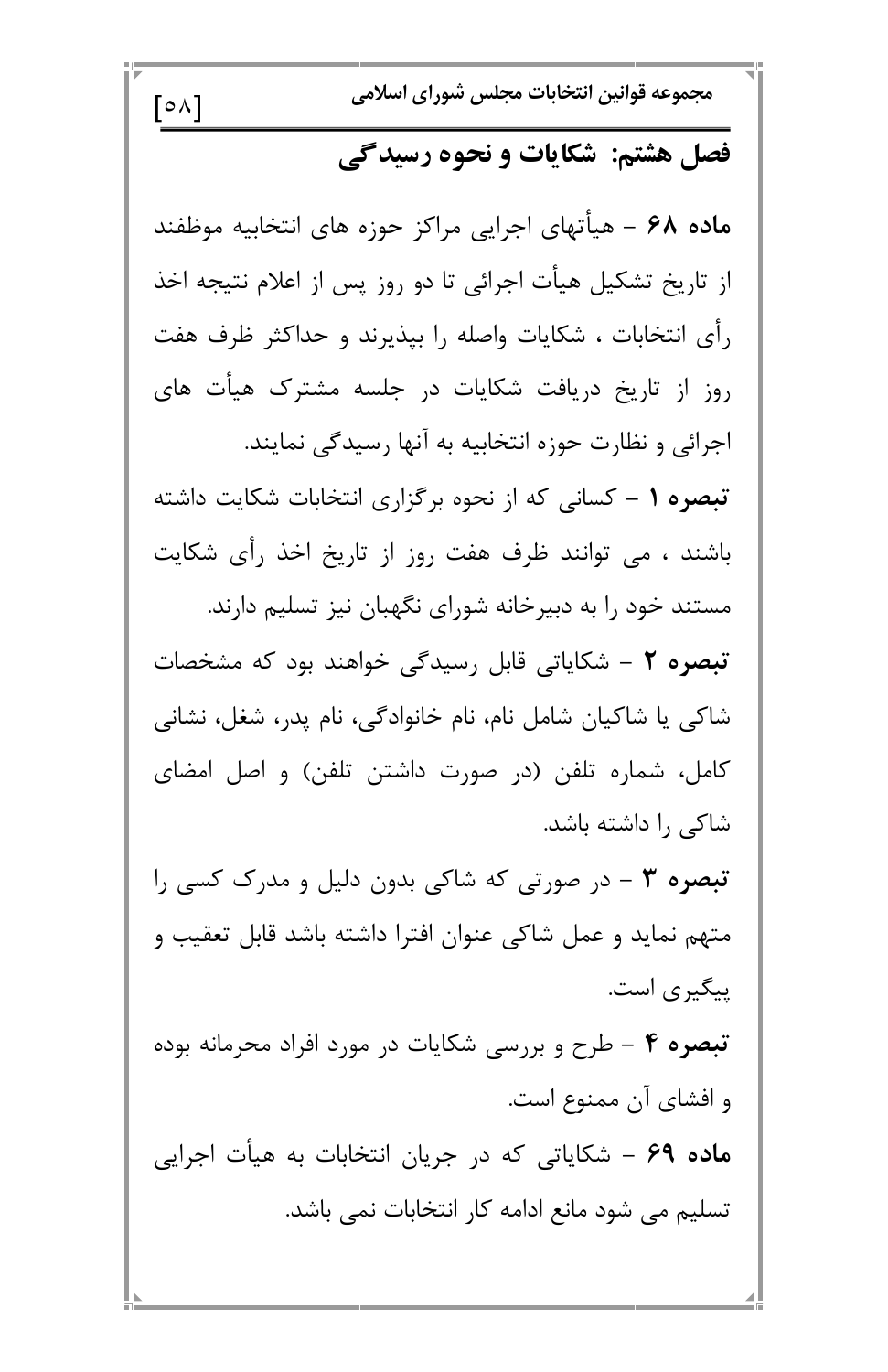مجموعه قوانين انتخابات مجلس شوراي اسلامي  $\lceil 0 9 \rceil$ ماده ۷۰ – هیأت اجرایی پس از بررسی شکایات و گزارش ها چنانچه تشخیص دهد که امور انتخابات در یک یا چند شعبه از جریان عادی خارج شده و صحیح انجام نگرفته است ، با تأیید هیأت نظارت، انتخابات یک یا چند شعبه مزبور را در صورتی که در سرنوشت انتخابات مؤثر نباشد ، باطل اعلام می نماید. تبصره - چنانچه ابطال همه و یا قسمتی از آرای یک یا چند صندوق اخذ رأى در تغيير سرنوشت انتخابات مؤثر باشد، تصميم با شورای نگهبان است. ماده ۷۱ – کلیه شکایات مربوط به انتخابات ، قبل از ارسال پرونده انتخاباتی به مجلس توسط وزارت کشور به هیأت مرکزی نظارت ارسال و پس از آن ، پرونده عیناً به مجلس فرستاده خواهد شد. **تبصره** – شورای نگهبان موظف است کلیه شکایات مربوط به انتخابات را پس از صدور اعتبارنامه ها به مجلس ارسال دارد. ماده ۷۲ - در صورتی که رسیدگی به شکایات هر یک از حوزه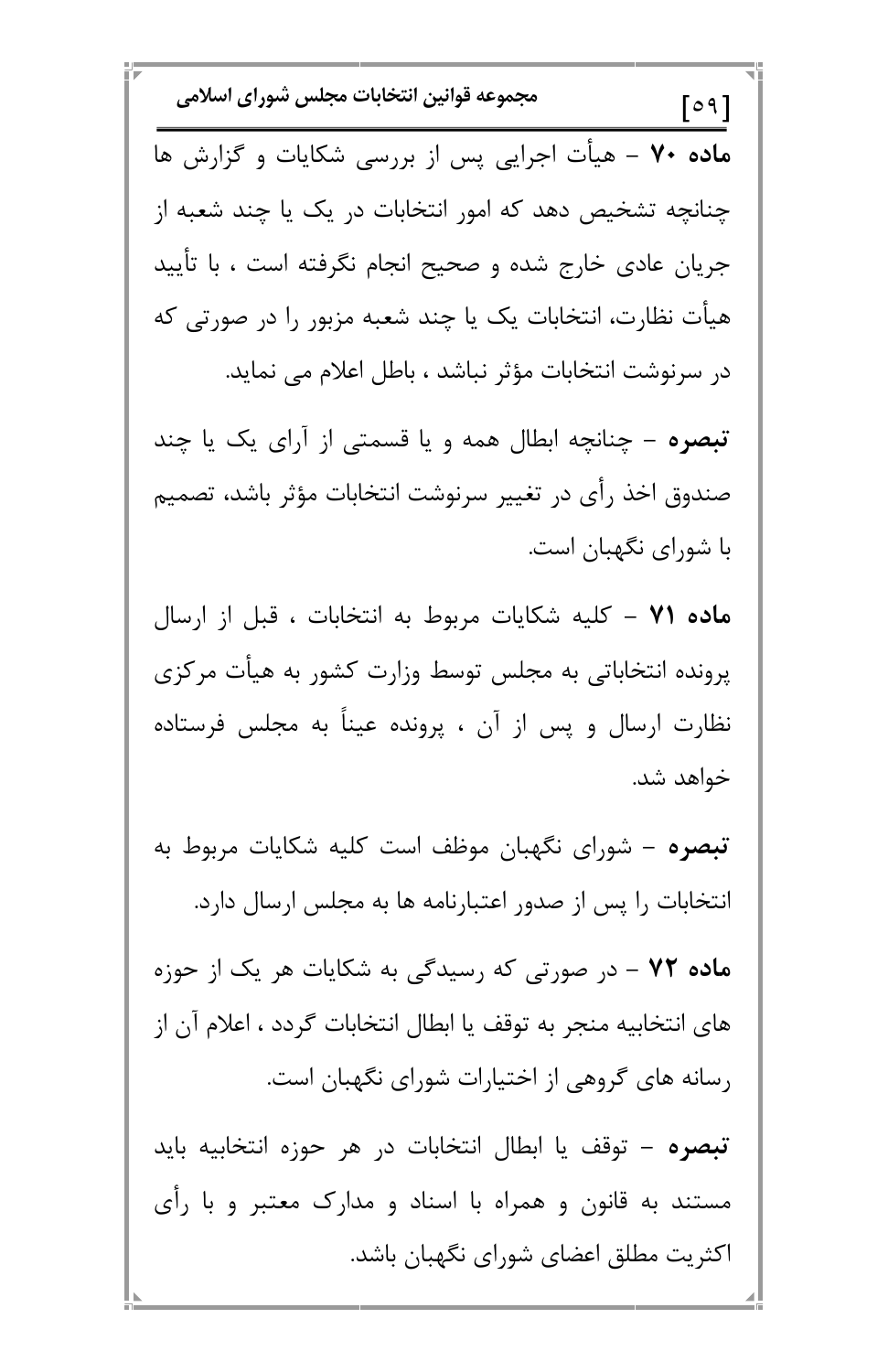مجموعه قوانين انتخابات مجلس شوراي اسلامي  $\lceil 1 \cdot \rceil$ ماده ۷۳ – صدور اعتبارنامه منتخبین موکول به عدم ابطال انتخابات از طرف شورای نگهبان می باشد و شورای نگهبان در اسرع وقت نظر خود را درباره انتخابات اعلام می نماید و وزارت كشور موظف است بلافاصله دستور صدور اعتبارنامه را بدهد. م**اده ۷۴** – اعتبارنامه منتخبین به دستور وزارت کشور و با مهر و امضای اعضای هیأت اجرائی و هیأت نظارت در پنج نسخه (یک نسخه برای شورای نگهبان) ظرف مدت چهل و هشت ساعت تنظیم وصادر می گردد.

**تبصره** – در صورتی که هریک از اعضای هیأت های اجرایی و نظارت پس از اعلام نظر شورای نگهبان از امضای اعتبارنامه خودداری کنند ، متخلف از قانون محسوب و تا ده سال از عضویت در هیأت های اجرایی و نظارت محروم خواهند شد و اعتبارنامه با امضای وزیر کشور و رئیس هیأت مرکزی نظارت بر انتخابات كشور معتبر خواهد بود.

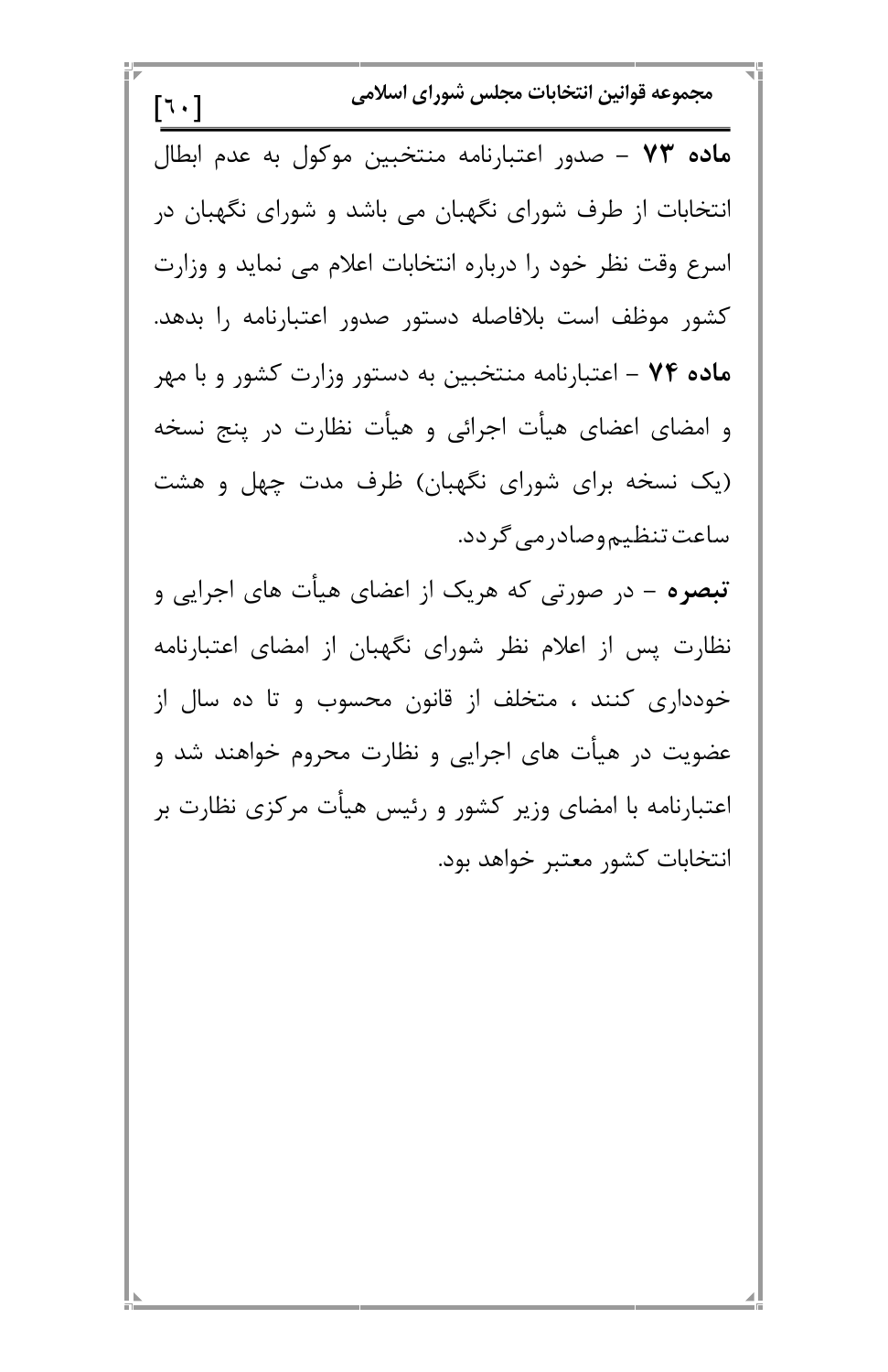هجموعه قوانین انتخابات مجلس شورای اسلامی<br>[ ۱ <sup>]</sup>]

فصل نهم: مجازات

ه**اده ۷۵** – مجازات مرتکبین جرائم و تخلفات مقرر در بندهای (۱) ، (۲) ، (۴) ، (۵) ، (۶) ، (۷) و (۸) ماده (۶۶) تا سه ماه حبس یا یک میلیون (۱۰۰۰/۰۰۰/ ۱) تا پنج میلیون (۰۰۰/ ۵) (بال جزای نقدی و هشت سال محرومیت از عضویت در هیأتهای اجرایی و نظارت و شعب اخذ رأی می باشد. )@0 H L= ; + BP4 6> **7 M? K**  (۹) ، (۱۰) ، (۱۲) ، (۱۲) ، (۱۴) ، (۱۵) و (۱۸) ماده (۶۶) از شش ماه تا دو سال حبسیا سه میلیون (۰۰۰– ۳/۰۰۰) تا پانزده ( ۰۰۰/ ۰۰۰/ ۱۵) میلیون ریال جزای نقدی و حسب مورد به انفصال از خدمات دولتی از شش ماه تا دو سال و دوازده سال محرومیت از عضویت در هیأت های اجرایی و نظارت و شعب اخذ رأى مى باشد.

ه**اده ۷۷** – مجازات مرتکبین جرائم مقرر در بند ( ۱۶ ) ماده

 ,
A 0 w v /E 8P 6 5 (qq) /D ( q%m )  H 6> /\*@ 0 4 \0A v .08 , ,-. 6>  (%m ) 0 H ; + BP4 6> **7 M> K**  6> /D ( ppp )  á
0 6> -5 (qq)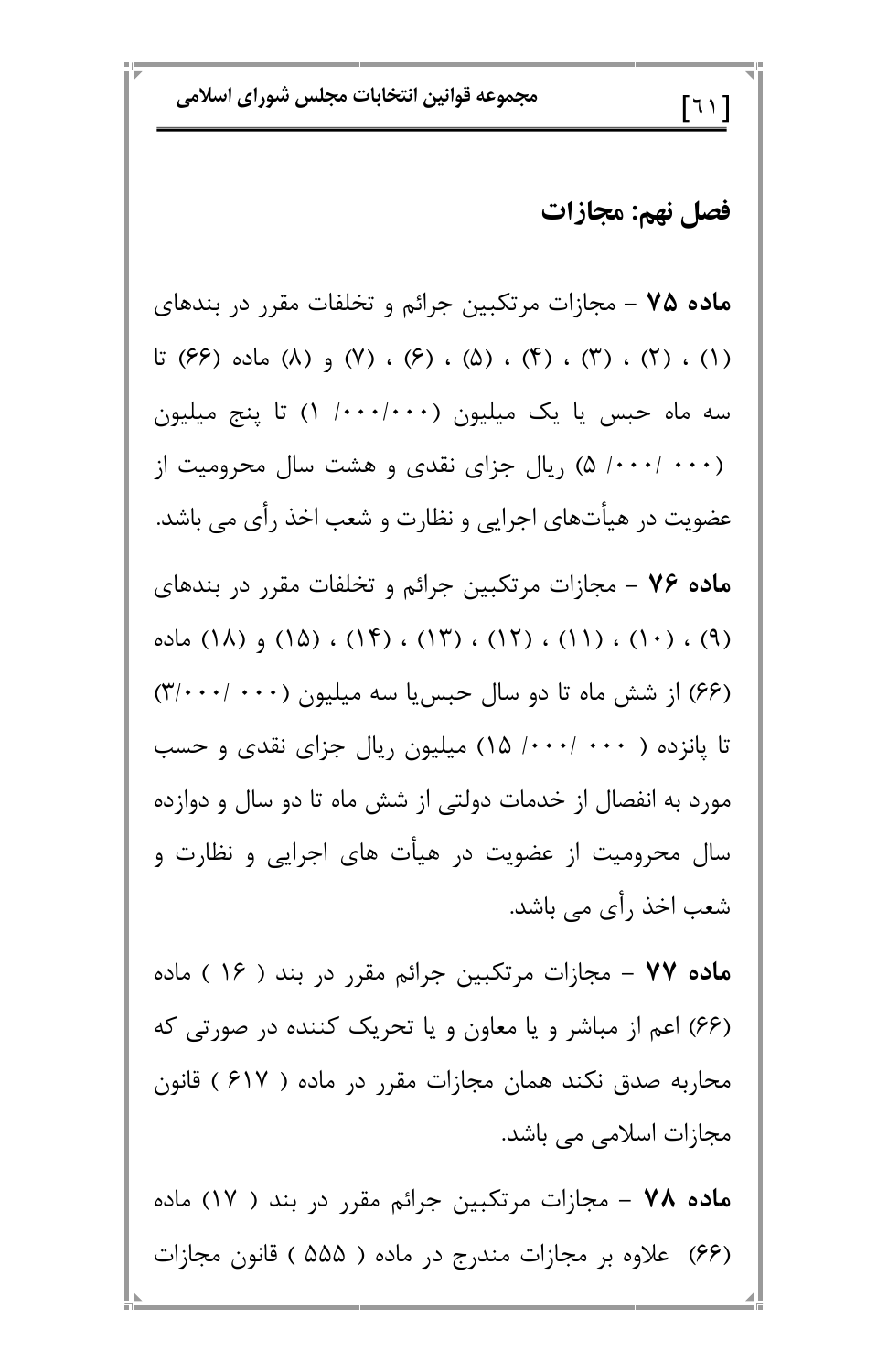مجموعه قوانين انتخابات مجلس شوراي اسلامي  $\lceil 77 \rceil$ اسلامی ، دوازده سال محرومیت از عضویت در هیأت های اجرایی و نظارت و شعب اخذ رأی می باشد. ماده ۷۹ - مجازات تخلف از مقررات مواد (۱۱) ، (۲۴) ، (۳۴) ، (۴۰) ، (۵۳) ، (۶۰) و تبصره های مربوط با رعایت مقررات قانون رسیدگی به تخلفات اداری عبارت است از کسر حقوق ، فوق العاده شغل و یا عناوین مشابه ، حداکثر تا یک سوم از یک ماه تا یک سال و یا انفصال موقت از یک ماه تا یک سال. **تبصره** – چنانچه مرتکب از کارکنان دولت نباشد از عضویت در هیأت های اجرایی ، نظارت و شعب اخذ رأی برای مدت هشت سال محروم خواهد شد. ماده ۸۰ – مجازات تخلف از مقررات مواد (۵۷) و (۵۸) پرداخت پانصد هزار تا یک میلیون ریال جزای نقدی می باشد. ماده ۸۱ – مجازات مرتکبین تخلف مندرج در صدر ماده (۵۹) و تبصره (۲) آن حبس از سه تا شش ماه یا جزای نقدی از دومیلیون تا ده میلیون ریال می باشد و مجازات مرتکبین جرائم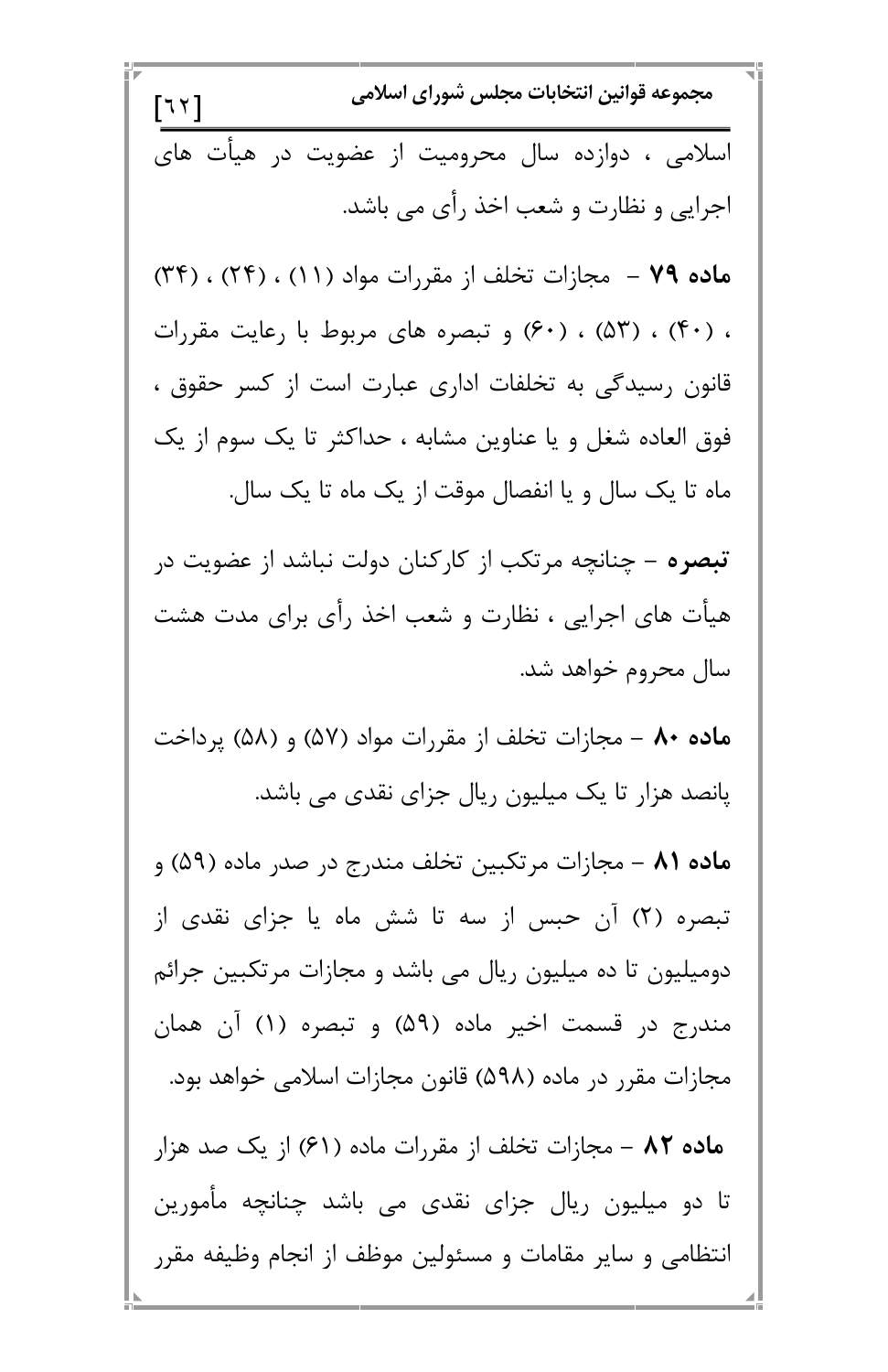مجموعه قوانين انتخابات مجلس شوراي اسلامي  $\lceil \mathcal{R} \mathcal{R} \rceil$ در ذیل ماده (۶۱) استنکاف نمایند علاوه بر مجازات مقرر فوق، به انفصال موقت از یک تا سه ماه محکوم می گردند. ماده ۸۳ – مجازات مرتكبين تخلفات موضوع ماده ( ۶۴ ) علاوه بر کیفر مقرر در قانون مطبوعات ، جزای نقدی از یک میلیون تا پنج میلیون ریال می باشد. در صورتی که تخلف ارتکابی متضمن افترا و اهانت باشد مرتکب به مجازات مقرر در قانون مجازات اسلامی محکوم خواهد شد. ماده ۸۴ - مجازات مرتکبین تخلف مقرر در تبصره ماده (۶۳) از پانصد هزار تا دو میلیون ریال جزای نقدی می باشد. ماده ۸۵ – مجازات مرتکبین تخلف از موضوع مقرر در صدر ماده (۶۵) جزای نقدی از پنجاه هزار تا یک میلیون ریال مىباشد. م**اده ۸۶ –** در کلیه مواردی که مرتکب هر یک از تخلفات موضوع این قانون از داوطلبان نمایندگی باشند به حداکثر مجازات مقرر محکوم خواهد شد. م**اده ۸۷ –** در اجرای صحیح اصل نود و نهم (۹۹) قانون اساسی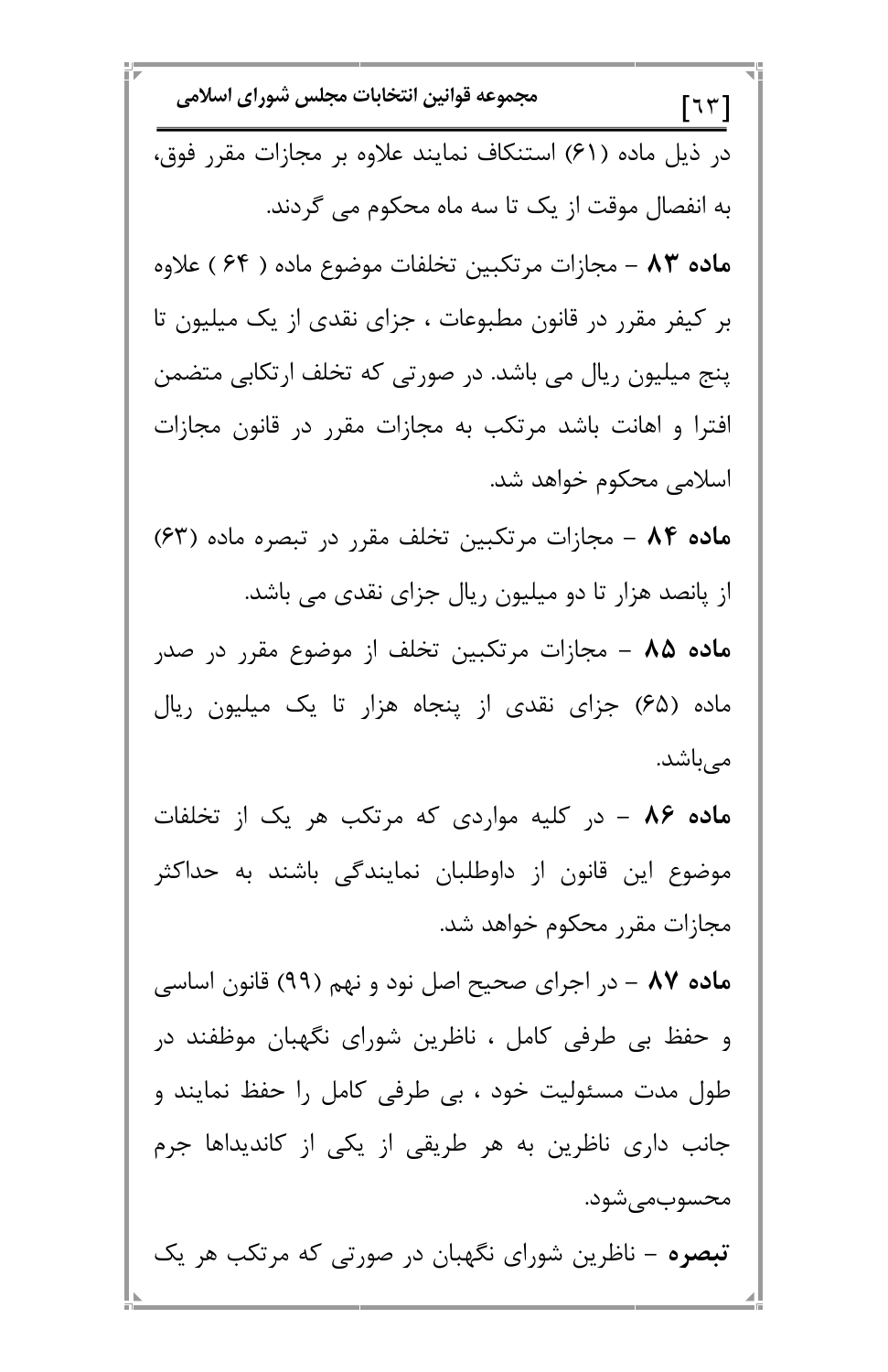مجموعه قوانين انتخابات مجلس شوراي اسلامي  $751$ از جرائم مربوط به هیأتهای اجرایی و یا هیأتهای اخذ رأی شوند به مجازات جرائم مقرر در ماده (۶۶) و تبصره ماده (۵۳) برای اين *ه*يأتها،محكوممي *گ*ردند.

ماده ۸۸ – مجازات های این فصل به انواع مذکور در این قانون منحصر نبوده و قاضی در هر مورد می تواند متخلف را به مجازات مذکور در این قانون و یا مجازاتی که برای این تخلفات در کتاب پنجم قانون مجازات اسلامی (تعزیرات و مجازات های بازدارنده) مصوب ۱۳۷۵/۳/۲ مقرر گردیده محکوم نماید.

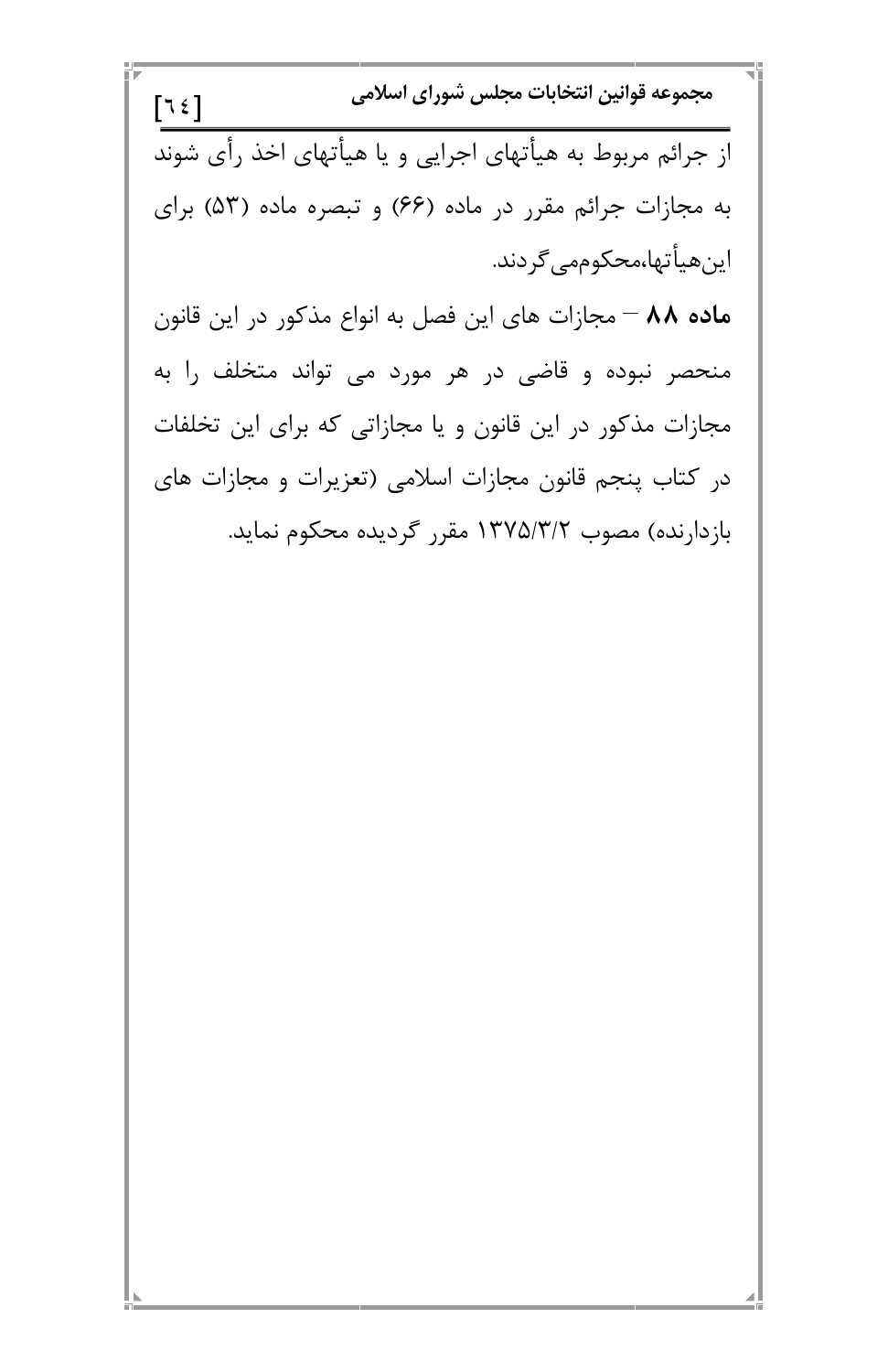مجموعه قوانين انتخابات مجلس شوراي اسلامي

 $\lceil$ ٦٥ $\rceil$ 

فصل دهم : تمهید مقدمات ، تشکیل و افتتاح مجلس شورای اسلامی

ماده ۸۹ – فرمانداران و بخشداران مرکز حوزه انتخابیه موظفند یس از اعلام ستاد انتخابات کشور مبنی بر صدور اعتبار نامه منتخبین حداکثر ظرف چهل و هشت ساعت نسبت به صدور اعتبارنامه های نمایندگان مجلس شورای اسلامی حوزه انتخابیه اقدام و یک نسخه از آن را به منتخب یا نماینده وی که کتباً معرفی می شود و برای دریافت آن به فرمانداری یا بخشداری مركز حوزه انتخابيه مراجعه نموده تحويل نمايند.

ماده ۹۰ – پس از آنکه اعتبارنامه های دو سوم مجموع نمایندگان مجلس شورای اسلامی واصل شد اداره کل قوانین مجلس شورای اسلامی مراتب را به منظور فراهم نمودن مقدمات افتتاح مجلس شورای اسلامی به استحضار وزیر کشور می رساند.

ماده ۹۱ – وزیر کشور پس از فراهم نمودن مقدمات افتتاح مجلس از نمایندگان منتخب دعوت می نماید تا در تهران حضور يابند . نمايندگان منتخب موظفند ظرف پنج روز از تاريخ دعوت وزیر کشور خود را به اداره کل قوانین مجلس شورای اسلامی معرفي نمايند.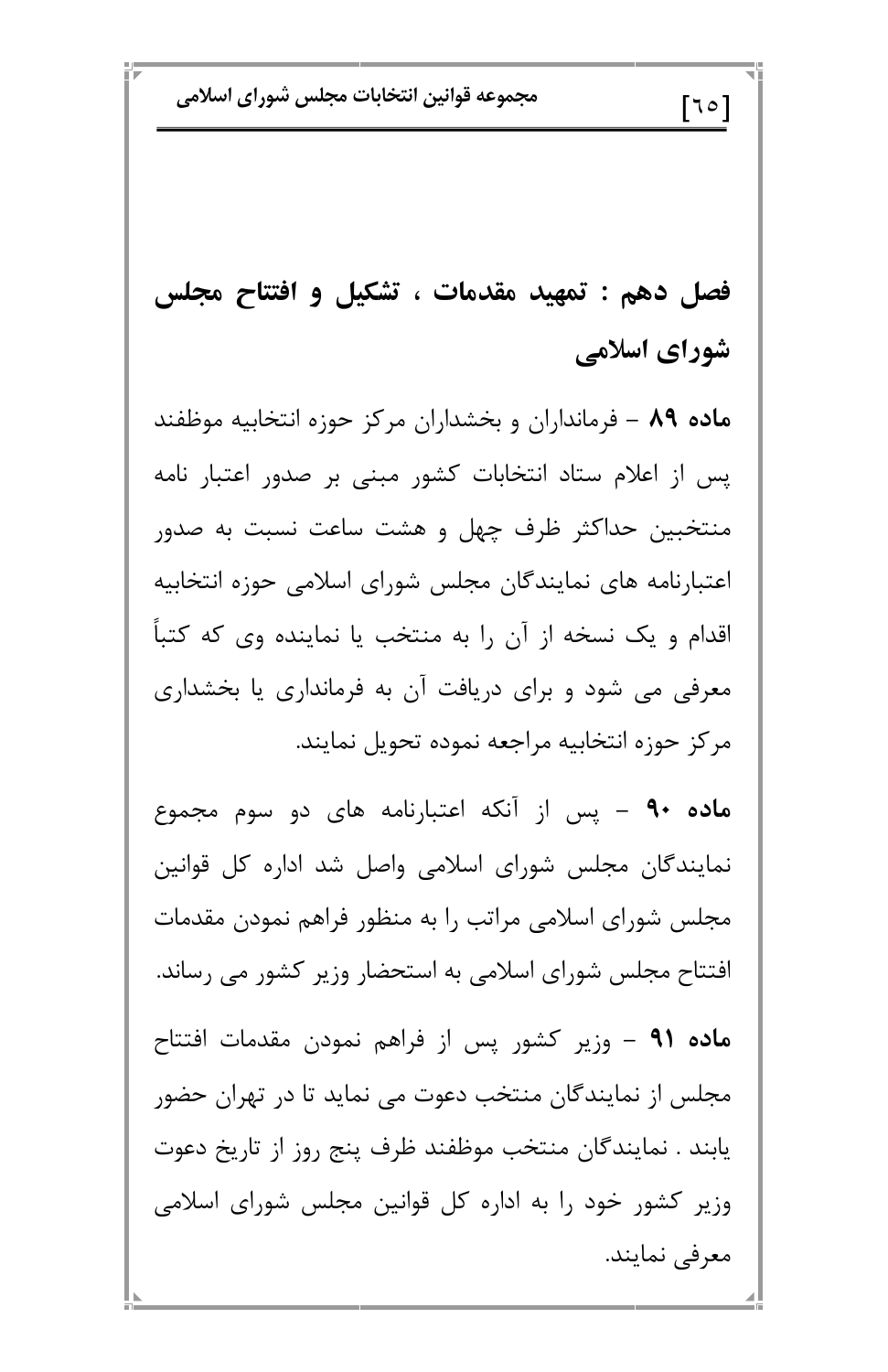مجموعه قوانين انتخابات مجلس شوراي اسلامي  $[77]$ ماده ۹۲ - وزیر کشور موظف است در جلسه افتتاحیه مجلس شورای اسلامی گزارش انتخابات را به مجلس شورای اسلامی تقديم نمايد. ماده ۹۳ – آئین نامه اجرائی این قانون را وزارت کشور تهیه و با تصویب هیأت وزیران به اجراء می گذارد. ماده ۹۴ – كليه قوانين و مقررات مغاير با اين قانون ملغي الاثر می باشد. ۱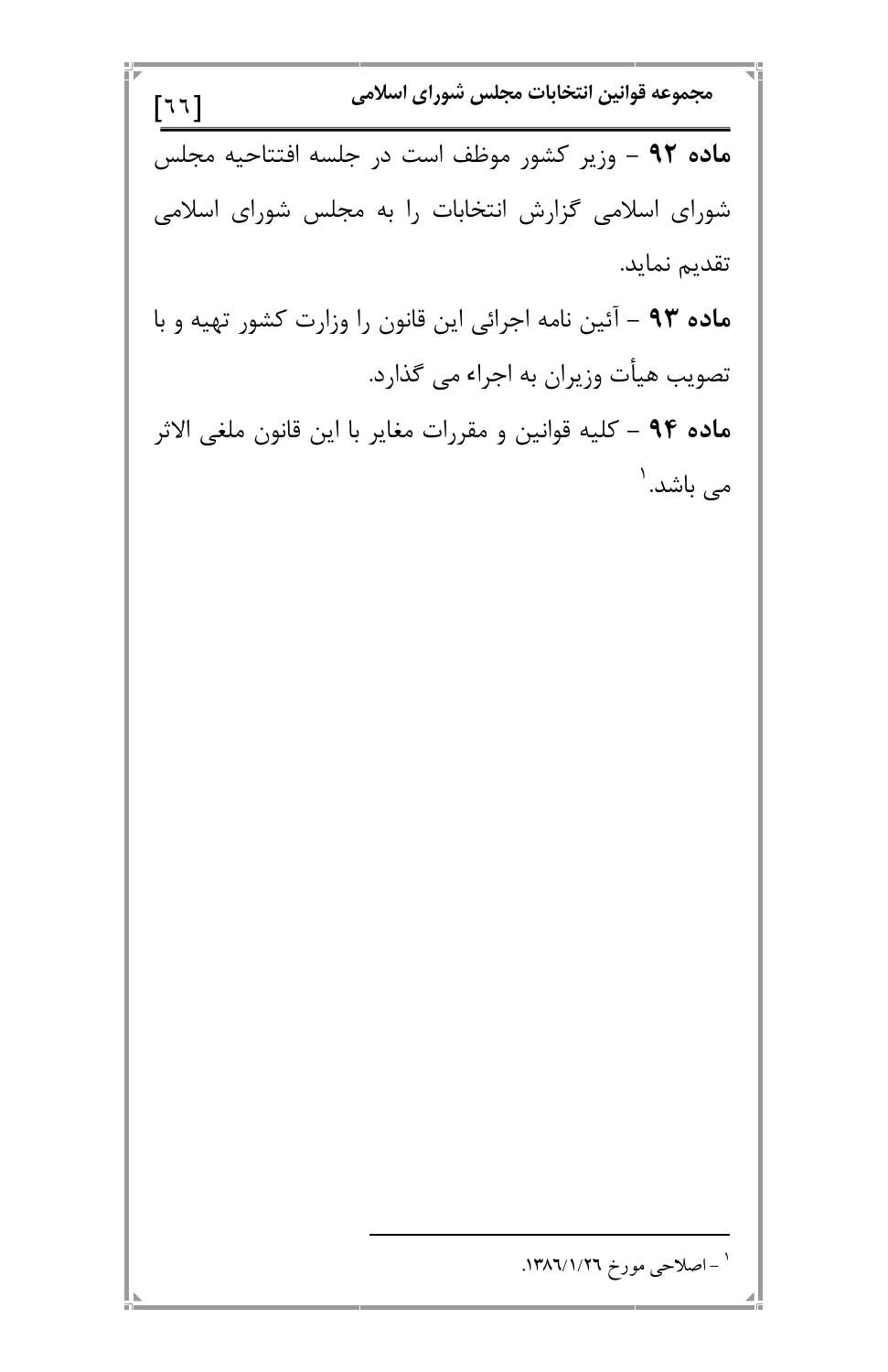مجموعه قوانين انتخابات مجلس شوراي اسلامي  $[\nabla \vee]$ مصوبات مجمع تشخيص مصلحت نظام در خصوص انتخابسات مجلس شورای اسلامی

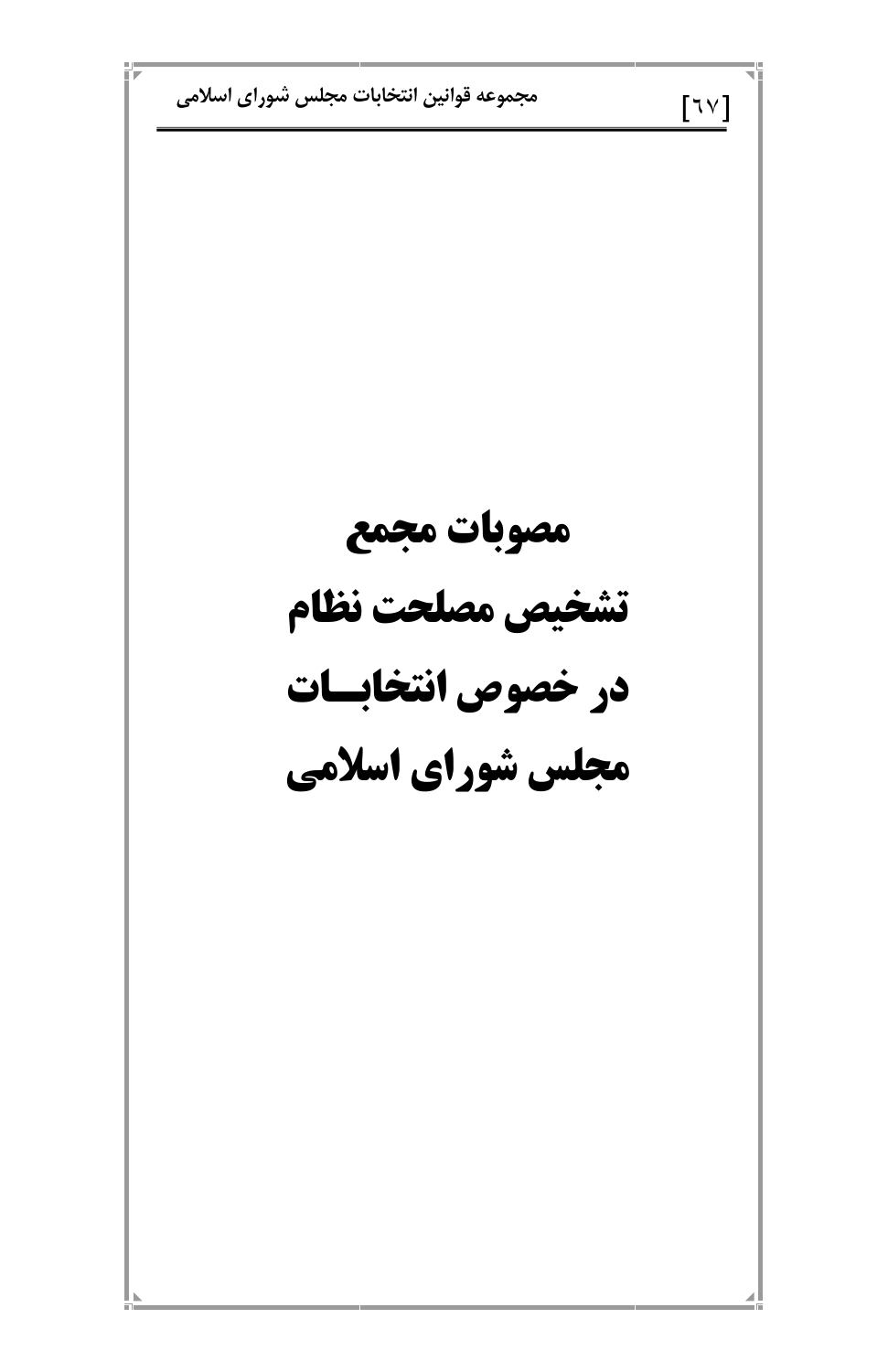مجموعه قوانين انتخابات مجلس شوراي اسلامي

## مصوبه مجمع تشخیص مصلحت نظام ، در خصوص "تثبيت تعداد كانديداها در انتخابات" مصوب 13/2/200

 $\lceil 1 \wedge \rceil$ 

ماده واحده – از تاريخ تصويب اين قانون كليه انتخابات (به جز انتخابات مجلس خبرگان و شوراهای کشوری) در سطوح مختلف منطقه ای و ملی به شرطی قابل اجرا است که تعداد کاندیداها ، حداقل دو برابر تعداد منتخبین مورد نیاز باشد.

تبصره ۱ – در آن عده از حوزه های انتخاباتی که تعداد منتخبین مورد نیاز بیش از سه نفر باشد ، تعداد کاندیداها باید حداقل یک و نیم برابر تعداد منتخبین مورد نیاز در آن حوزه انتخابيه باشد.

تبصره ٢ - پس از پایان تاریخ ثبت نام اگر یک یا چند نفر از کاندیداهای نمایندگی استعفاء دهند و یا فوت نمایند ، انتخابات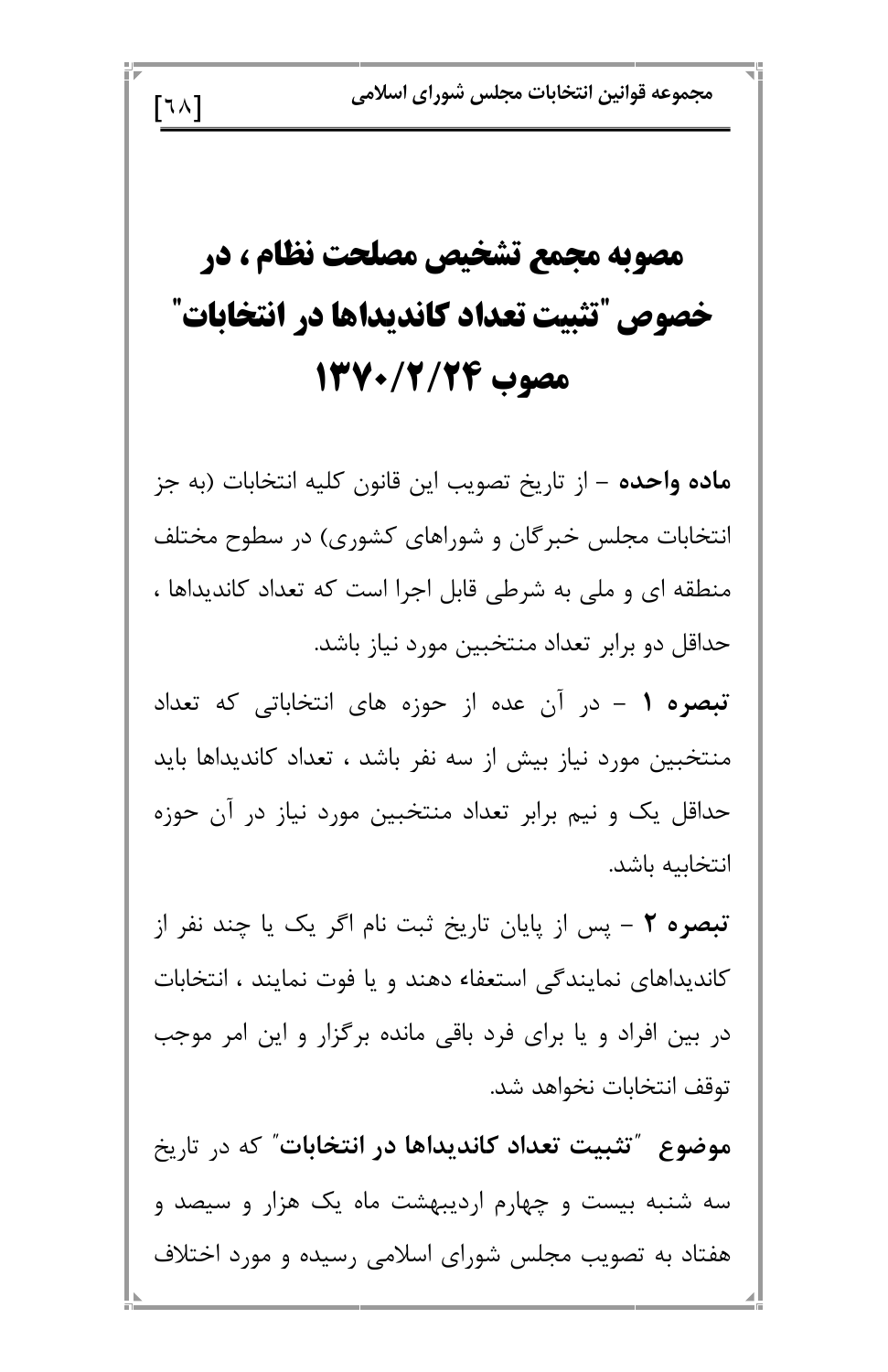m p  $\overline{\phantom{0}}$ 

 $\blacksquare$ 

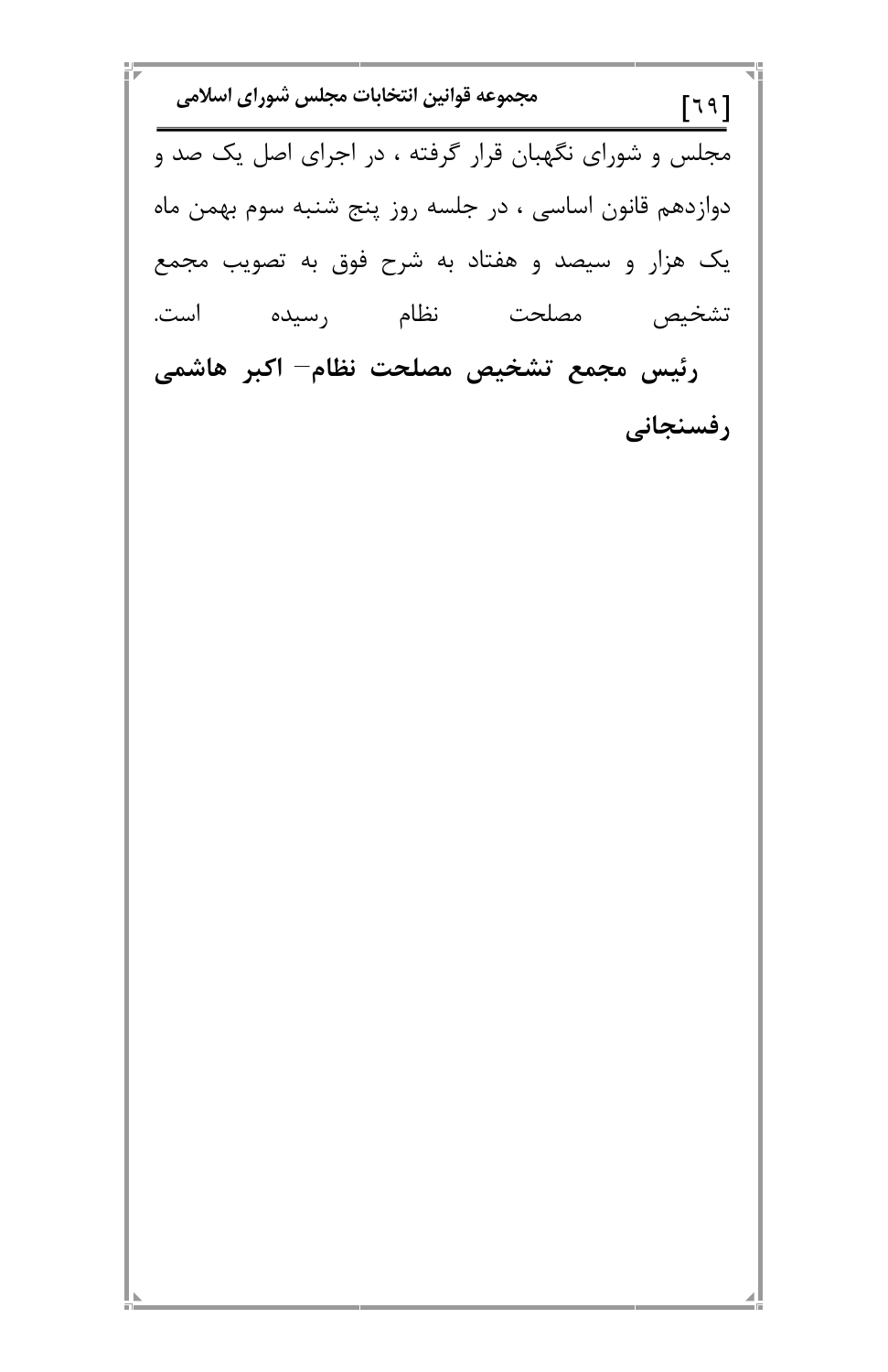مجموعه قوانين انتخابات مجلس شوراي اسلامي  $\lceil v \cdot \rceil$ مصوبه مجمع تشخيص مصلحت نظام در خصوص طرح لزوم رسيدكي دقيق به شكايات داوطلبين رد صلاحیت شده در انتخابات مختلف مصـوب 13Y A / A / 27 ماده واحده – به موجب این قانون کلیه مراجع رسیدگی کننده صلاحیت داوطلبان در انتخابات مختلف (به استثنای انتخابات خبرگان رهبری که مطابق اصل یک صد و هشت ۱۰۸ قانون اساسی خواهد بود) موظفند صرفاً براساس مواد قانونی و براساس

n)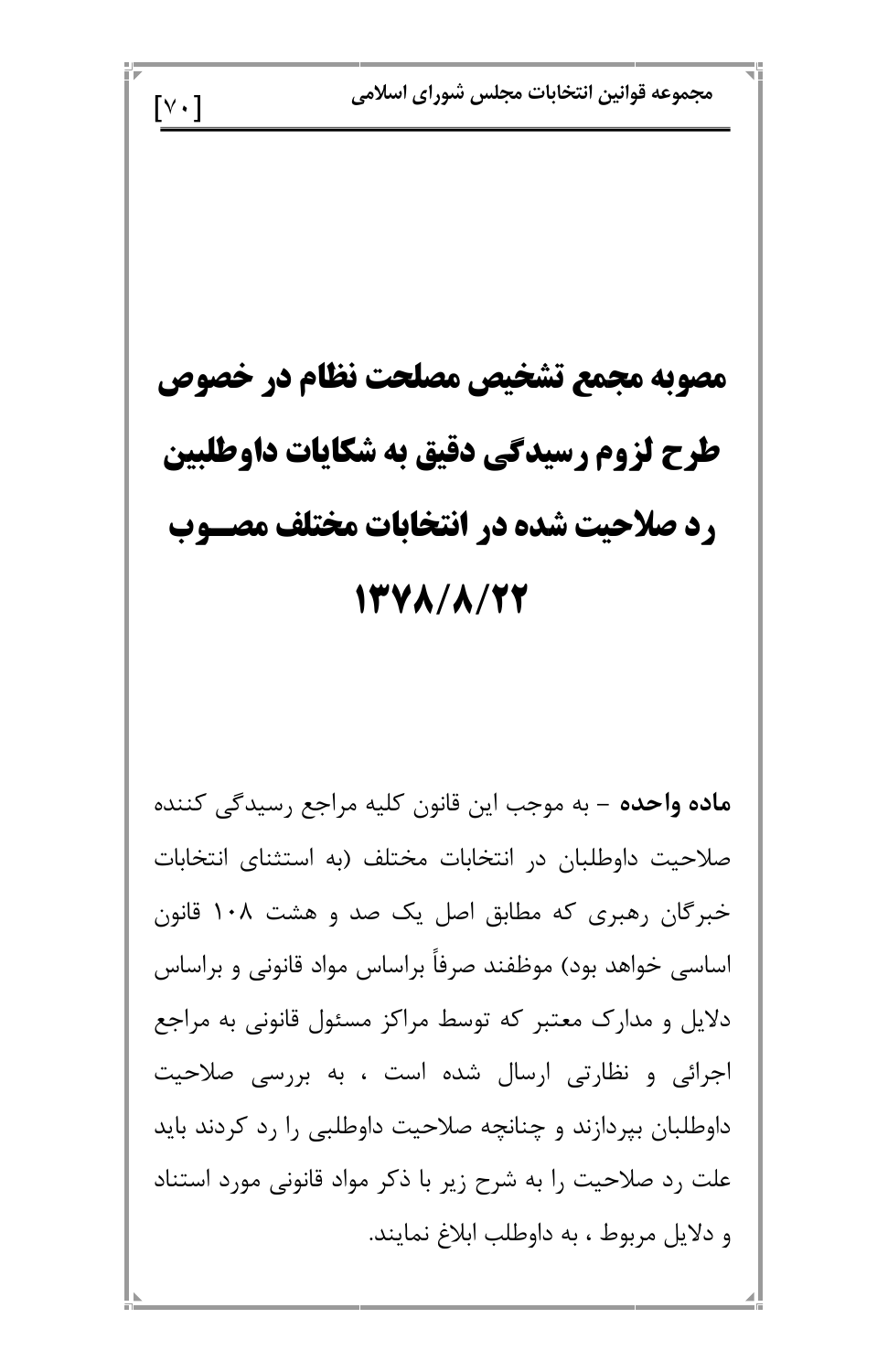\n**1** 
$$
[V]
$$
\n

\n\n**1**  $V = \frac{1}{2}$ \n

\n\n**1**  $V = \frac{1}{2}$ \n

\n\n**1**  $V = \frac{1}{2}$ \n

\n\n**1**  $V = \frac{1}{2}$ \n

\n\n**1**  $V = \frac{1}{2}$ \n

\n\n**1**  $V = \frac{1}{2}$ \n

\n\n**1**  $V = \frac{1}{2}$ \n

\n\n**1**  $V = \frac{1}{2}$ \n

\n\n**1**  $V = \frac{1}{2}$ \n

\n\n**1**  $V = \frac{1}{2}$ \n

\n\n**1**  $V = \frac{1}{2}$ \n

\n\n**1**  $V = \frac{1}{2}$ \n

\n\n**1**  $V = \frac{1}{2}$ \n

\n\n**1**  $V = \frac{1}{2}$ \n

\n\n**1**  $V = \frac{1}{2}$ \n

\n\n**1**  $V = \frac{1}{2}$ \n

\n\n**1**  $V = \frac{1}{2}$ \n

\n\n**1**  $V = \frac{1}{2}$ \n

\n\n**1**  $V = \frac{1}{2}$ \n

\n\n**1**  $V = \frac{1}{2}$ \n

\n\n**1**  $V = \frac{1}{2}$ \n

\n\n**1**  $V = \frac{1}{2}$ \n

\n\n**1**  $V = \frac{1}{2}$ \n

\n\n**1**  $V = \frac{1}{2}$ \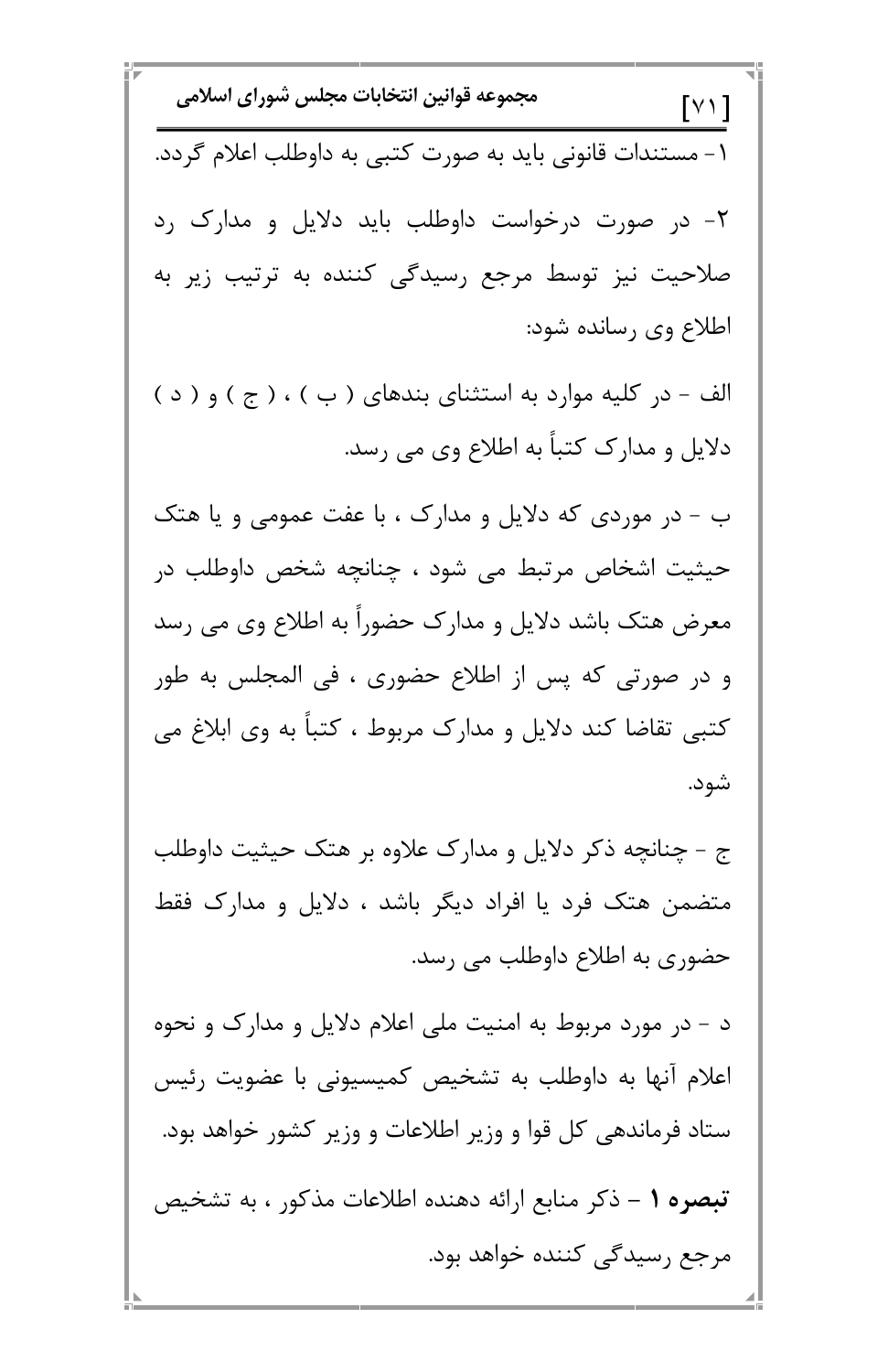مجموعه قوانين انتخابات مجلس شوراي اسلامي  $\lceil Y \mid \rceil$ تبصره ٢ - مراجع رسيدگی كننده به شكايات داوطلبان رد صلاحیت شده مکلفند به شکایات داوطلبان رد صلاحیت شده دقیقاً رسیدگی نموده و نتیجه را به داوطلب و مجریان انتخابات اعلام نمایند. در صورت تقاضای داوطلبان رد صلاحیت شده اولین مرجع رسیدگی کننده به شکایات ، حسب مورد موظف است، توضیحات و دفاعیات آنان را استماع نمایند. تبصره ۳ – چنانچه شورای نگهبان صلاحیت داوطلبی را که در مراحل قبلی مورد تأیید قرار گرفته است رد نماید ، داوطلب می تواند حداکثر ظرف سه روز از تاریخ ابلاغ شورای نگهبان ، در خواست رسیدگی مجدد نماید ، شورای نگهبان باید ظرف هفت روز رسیدگی و اعلام نتیجه نماید. **تبصره ۴** – رأی گیری در شورای نگهبان نسبت به داوطلبانی که صلاحیت آنان در مراحل قبلی به تصویب رسیده ، در مورد عدم صلاحيت خواهد بود. قانون فوق مشتمل بر ماده واحده و ۴ تبصره در جلسه علنی روز سه شنبه مورخ بیستم مهرماه ۱۳۷۸ مجلس شورای اسلامی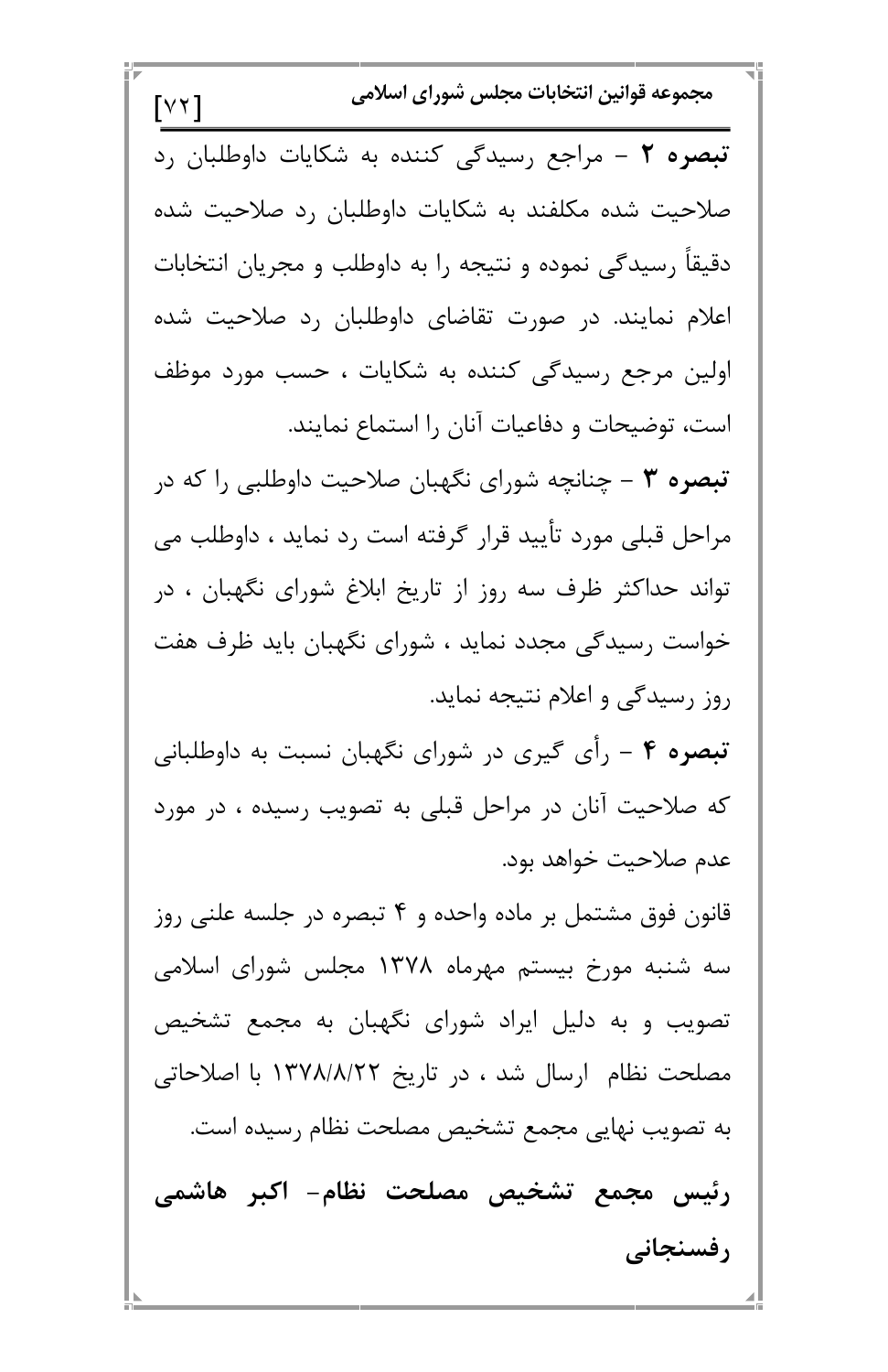مجموعه قوانين انتخابات مجلس شوراي اسلامي

مصوبه مجمع تشخيص مصلحت نظام در خــصوص تأييــد نظریه شورای نگهبان در مورد احراز صلاحیت داوطلبان نمایندگی مجلس شـورای اسـلامی - مـصوب ۱۳۸۰/۹/۶ طرح مذکور مشتمل به مـاده واحـده بـه صـورت سـه فـوريتي در جلسه علنــی روز چهارشــنبه مــورخ ۱۳۸۰/۸/۳۰ مجلـس شــورای اسلامی تصویب شد و مورد ایـراد شـورای نگهبـان قـرار گرفـت و جهت اصلاح به مجلس عودت داده شد. اصلاحیه مجلس شـورای اسلامی تأمین کننده نظر شورای نگهبـان نبـوده و مجـدداً بـا ایـراد مواجه شد و مجلس شورای اسلامی در بررسی سوم بر مصوبه قبلی باقی ماند. لذا موضوع جهت رفع اختلاف به مجمع ارسال شد.

 $\lceil \vee \curlyvee \rceil$ 

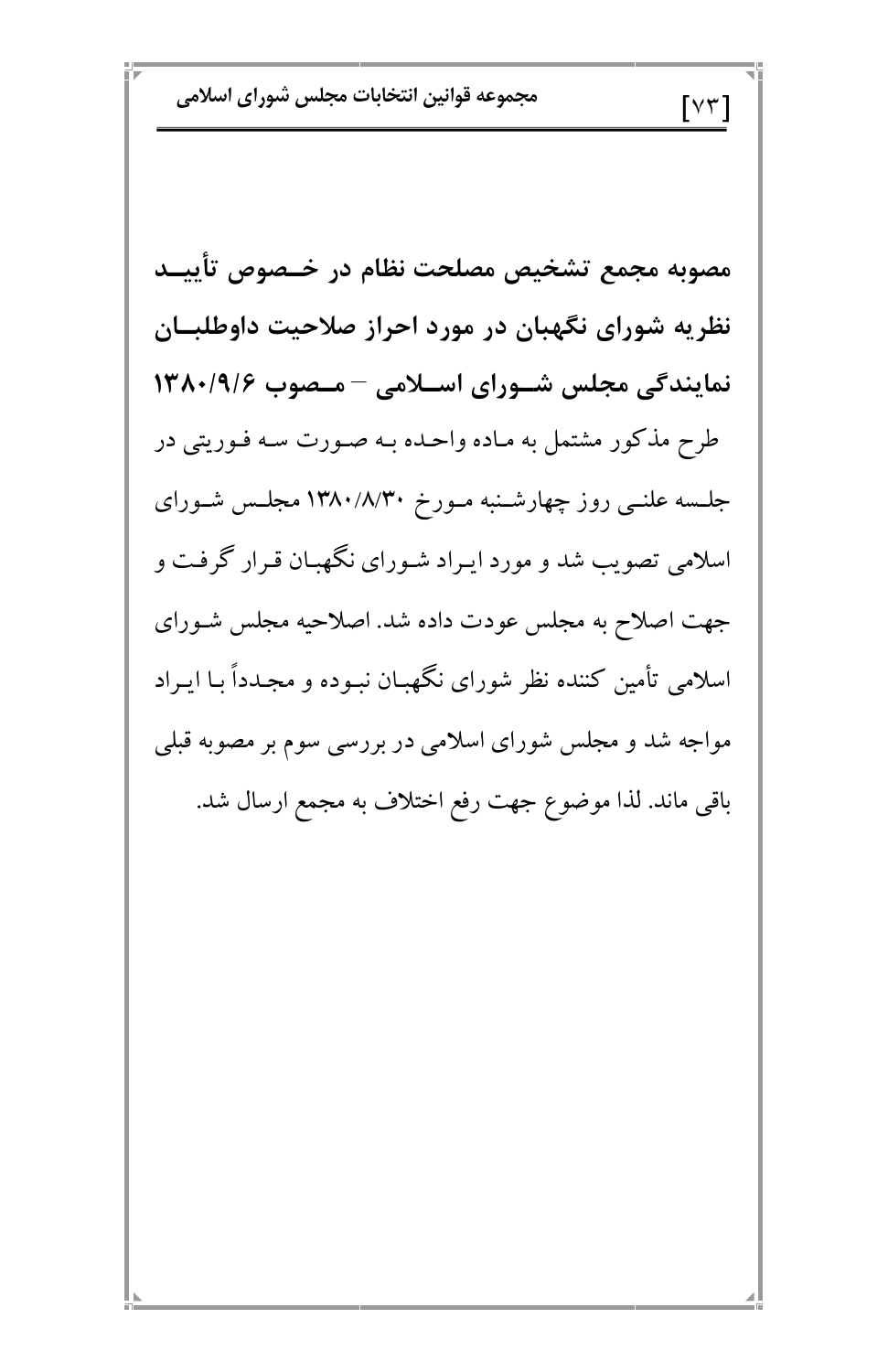مجموعه قوانين انتخابات مجلس شوراي اسلامي

مصوبه مجمع تشخيص مصلحت نظام (مورخ ١٣٨٠/٩/۶) مجمع تشخيص مصلحت نظام ضمن تأييد نظريه شمارة ۸۰/۲۱/۲۶۶۵ مورخ ۱۳۸۰/۸/۳۰ شورای نگهبان و با عنایت به كفايت مصوبه مورخ ١٣٧٨/٨/٢٢ مجمع در خصوص قانون لزوم رسیدگی دقیق به شکایات داوطلبین ردصلاحیت شده در انتخابات مختلف اتخاذ تصميم جديد در اين خصوص را ضروري نمی داند.

 $[V \in ]$ 

\* نظریه شورای نگهبان (مورخ ۱۳۸۰/۸/۳۰ به شماره نظریه ۸۰/۲۱/۲۶۶۵) در پی طرح الحاق سه تبصره به مادهٔ (۵۲) قانون انتخابات مجلس شورای اسلامی:

۱- اطلاق تبصرهٔ (۴) چون در مواردی که فقدان هر یک از ۳ شرط مذکور در مادهٔ (۲۸) قانون انتخابات از طریق معتبر ثابت شود ولی هیچ یک از مراجع چهارگانه عدم وجود شرایط را در داوطلب، به طور کلی و یا به صورت مستند اعلام کتبی ننمودهاند، داوطلب را واجد شرایط و صالح نمایندگی می داند خلاف موازین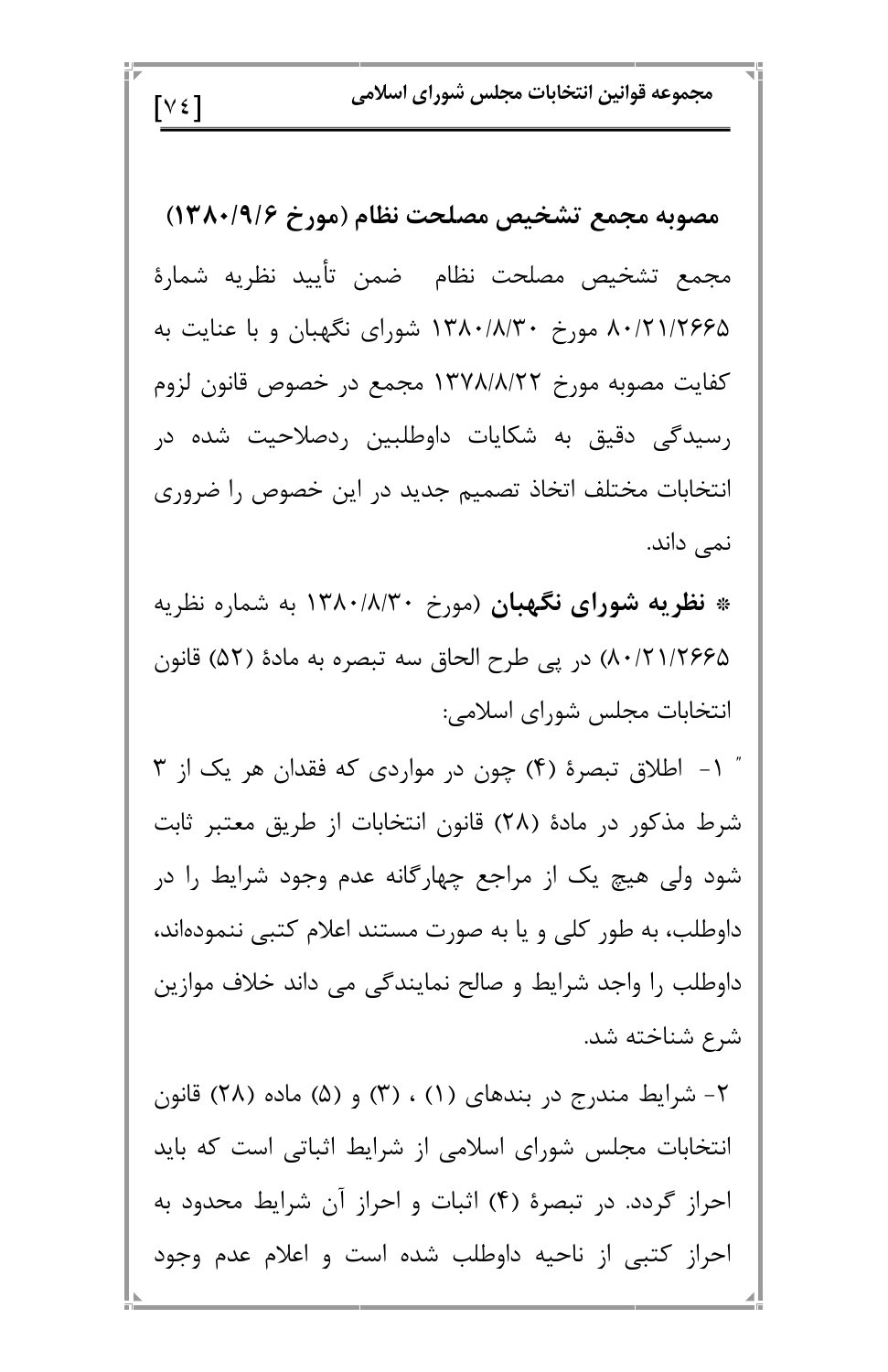مجموعه قوانين انتخابات مجلس شوراي اسلامي  $[$ V $\circ$ ] شرایط بندهای فوق الذکر توسط مراجع چهارگانه نیز در محدودة وظايف قانوني اين مراجع خصوصأ سازمان ثبت احوال کشور نمی باشد، لذا این تبصره از این جهت که در مواردی موجب محدود کردن نظارت شورای نگهبان بر انتخابات می باشد مغایر اصل ۹۹ قانون اساسی شناخته شد. ۳- در مواردی که به طرق معتبر اثبات گردد داوطلبی ، واجد شرایط بندهای مذکور در مادهٔ (۲۸) نمی باشد او نمی تواند به عنوان امینی عادل سوگند یاد کند که پایبند به مفاد قسم نامه موضوع اصل ۶۷ قانون اساسی باشد لذا تبصرهٔ (۴) از این جهت مغایر این اصل می باشد. ۴- در رسیدگی به صلاحیت داوطلبان ملاک رأی اکثریت اعضای شورای نگهبان می باشد. قید نصاب حداقل دو سوم رأی کل اعضای شورای نگهبان در تبصرهٔ (۵) از این جهت که اختیارات نظارتی شورای نگهبان را در این موارد محدود می نماید مغایر اصل ۹۹ قانون اساسی شناخته شد. ۵- شمول تبصره (۵) در مواردی که برای شورای نگهبان احراز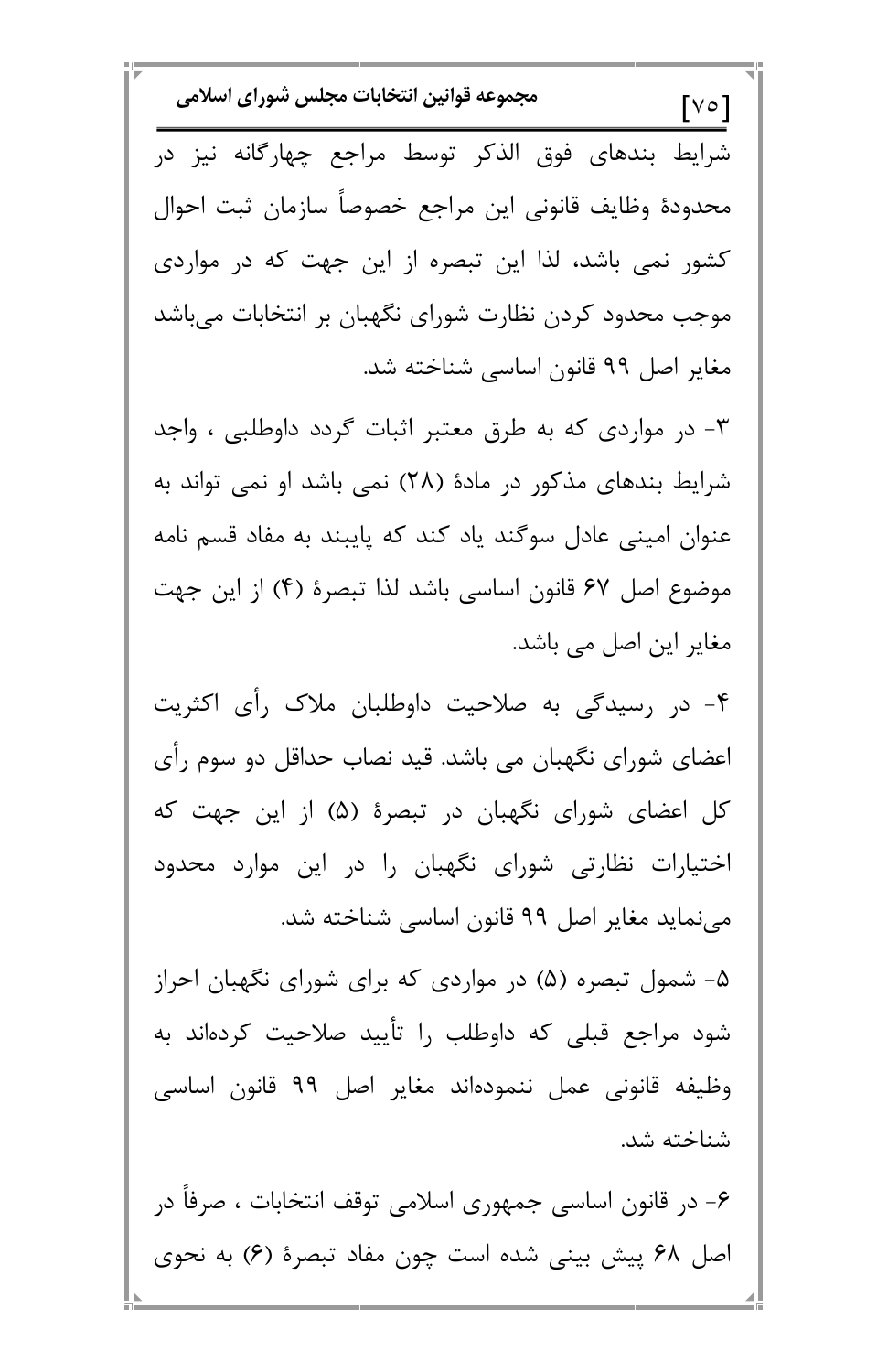مجموعه قوانين انتخابات مجلس شوراي اسلامي  $\lceil \vee \vee \rceil$ مستلزم توقف انتخابات استان گلستان در غیر موارد دراین اصل می باشد ، این تبصره مغایر با قانون اساسی شناخته شد. ″ \*\*\*\*\* \* مصوبه مجلس (مورخ ۱۳۸۰/۸/۳۰) که مطابق نظریه فوق ، شورای نگهبان آنرا مغایر با قانون اساسی شناخت و مجلس شورای اسلامی برای تصویب نهایی به مجمع تشخیص مصلحت نظام ارجاع داد: **ماده واحده**– سه تبصرهٔ ذیل به مادهٔ (۵۲) قانون انتخابات مجلس شورای اسلامی مصوب ۱۳۷۸/۹/۷ الحاق می گردد: تبصرهٔ ۴- برای اثبات و احراز شرایط مندرج در بندهای (۱) ، (۳) و (۵) مادهٔ ۲۸ قانون انتخابات مجلس شورای اسلامی مصوب ۱۳۷۸/۹/۷ تنها ابراز کتبی توسط داوطلب و عدم اعلام کتبی و مستند از سوی مراجع مذکور در مادهٔ (۴۸) قانون انتخابات فوق الذكر براي بررسي سوابق داوطلبان در محدودة صلاحیت ذاتی آنها (وزارت اطلاعات ، دادستانی کل کشور ، سازمان ثبت احوال ، اداره تشخیص هویت و پلیس بین الملل)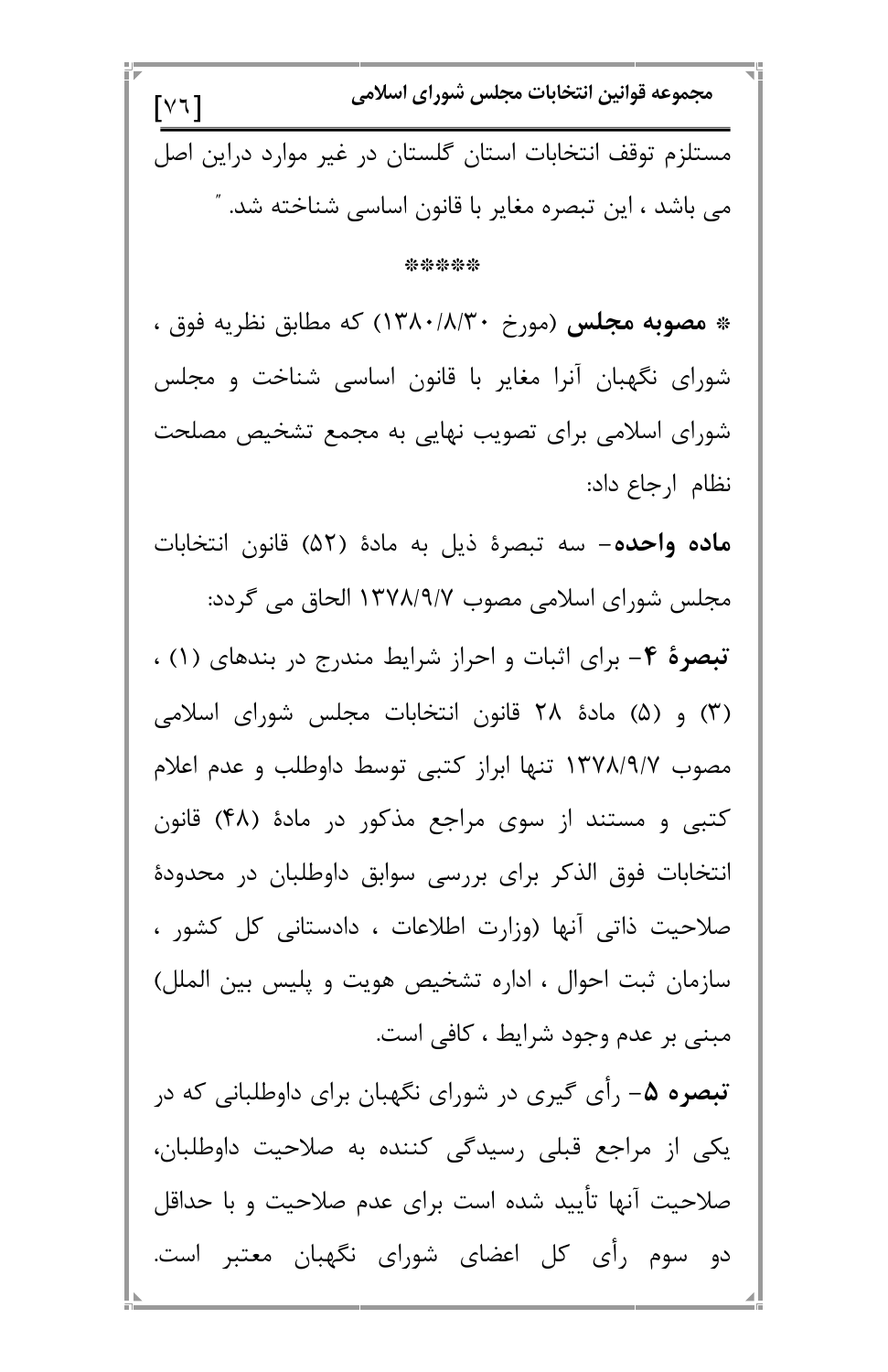مجموعه قوانين انتخابات مجلس شوراي اسلامي  $[V^{\vee}]$ تبصره ۶ – انتخابات میان دوره ای دورهٔ ششم مجلس شورای اسلامی در استان گلستان تا تطبیق وضع داوطلبان با این قانون بەتعويق مى|فتد. اين قانون از تاريخ تصويب لازم الاجرا مي باشد.

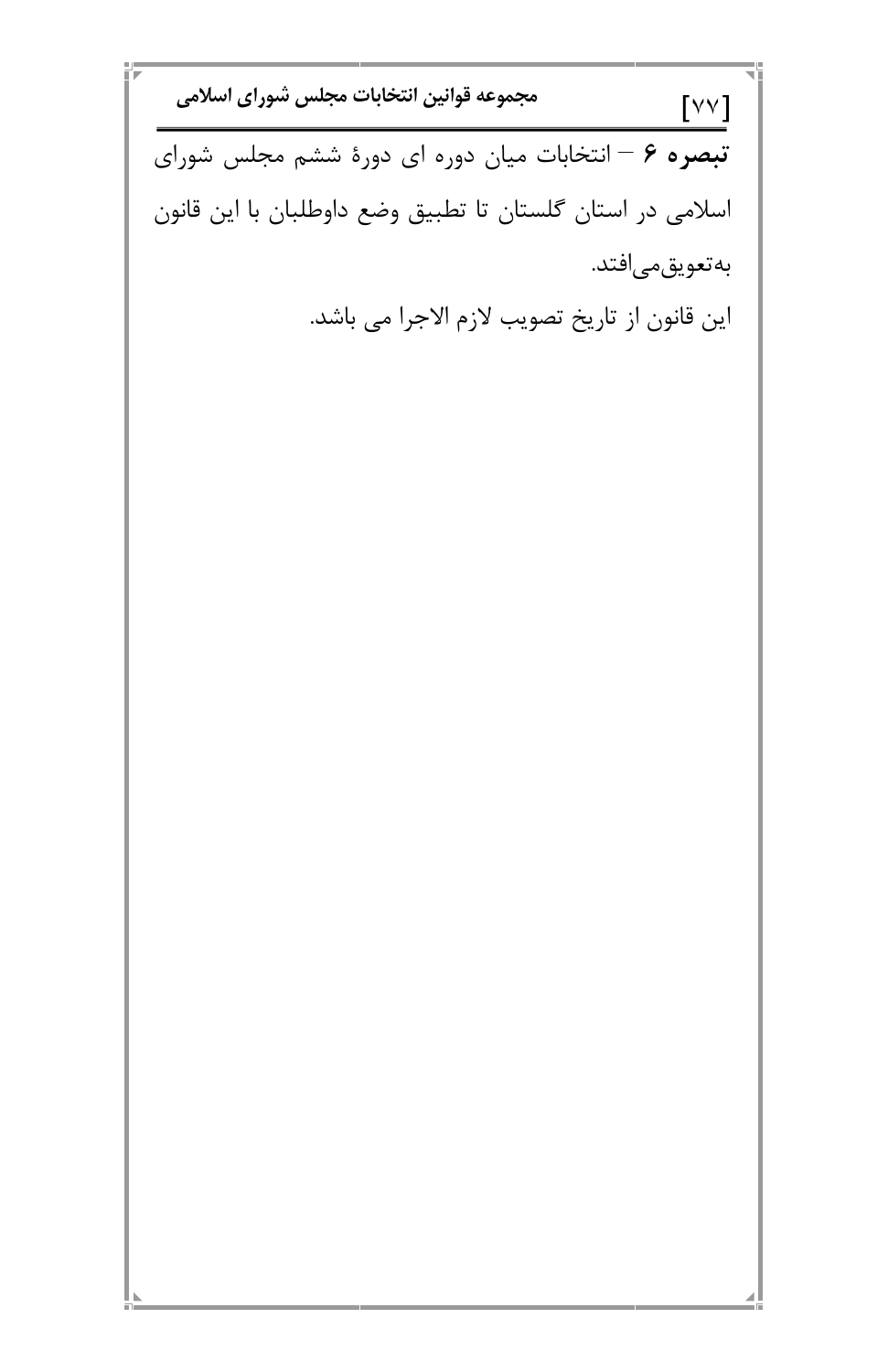مجموعه قوانين انتخابات مجلس شوراى اسلامى  $[\forall \wedge]$ قانسون نظارت شسوراي نكهبان بسر انتخابات مجلس شوراي اسلامي

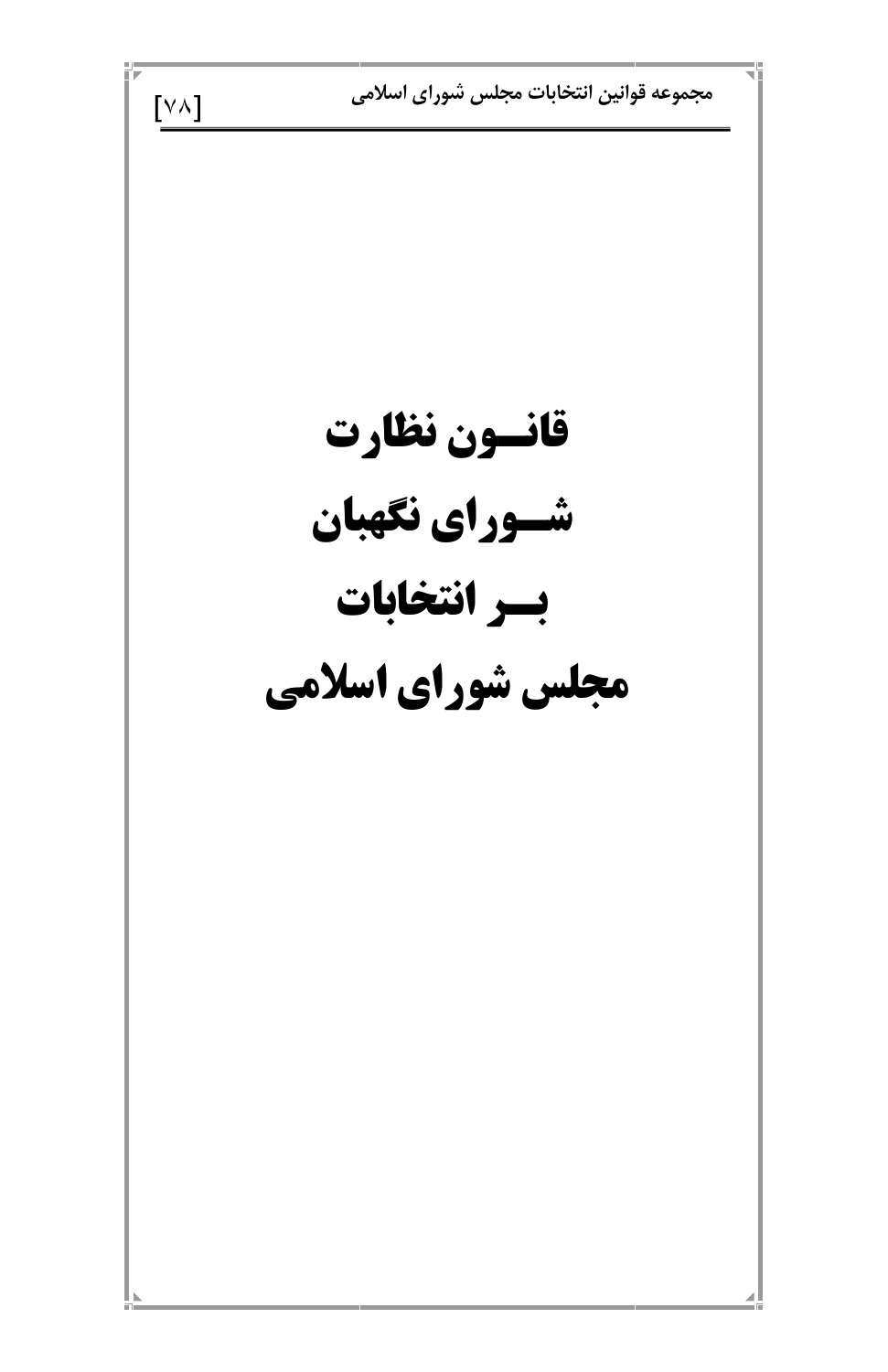## $\lceil$ Y 9  $\rceil$

## قانون نظارت شوراي نگهبان بر انتخابات مجلس شورای اسلامی مصوب ۱۳۶۵/۵/۹

ماده ۱ – پیش از شروع انتخابات از سوی شورای نگهبان پنج نفر از افراد مسلمان و مطلع و مورد اعتماد (به عنوان هیأت مرکزی نظارت بر انتخابات) با اکثریت آراء انتخاب و به وزارت کشور معرفی می شوند.

تبصره ١ – از پنج نفر عضو هيأت مركزي نظارت حداقل يک نفر باید عضو شورای نگهبان باشد که ریاست هیأت را یکی از اعضای شورای نگهبان به عهده خواهد داشت.

تبصره ٢ – رسميت جلسات هيأت نظارت با حضور دو سوم اعضاء <sub>می</sub> باشد.

ماده ۲ – هیأت مرکزی نظارت بر انتخابات می تواند برای انجام مسئولیت محوله محل کار خود را در وزارت کشور قرار دهد و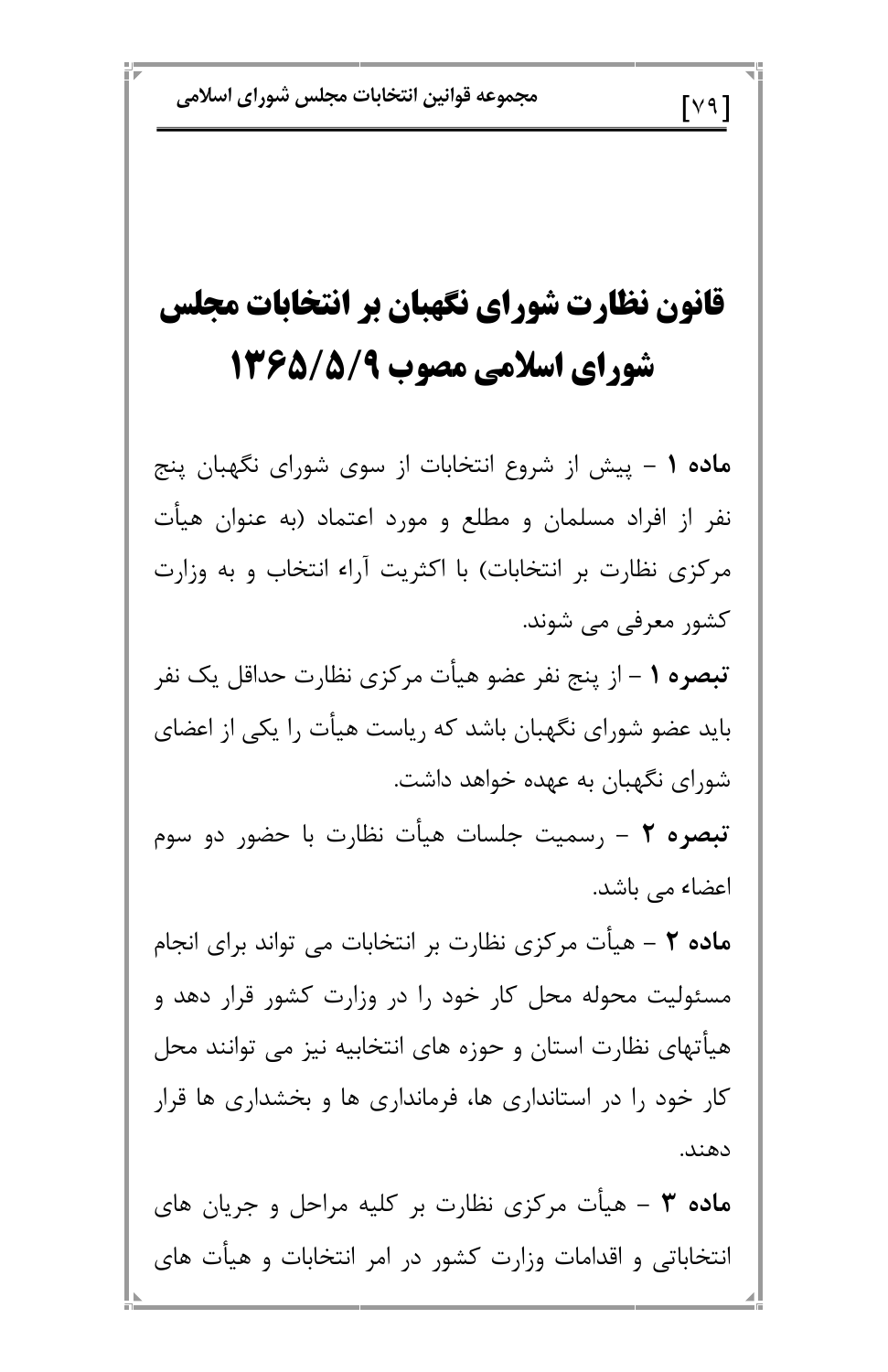مجموعه قوانين انتخابات مجلس شوراي اسلامي  $\lceil \wedge \cdot \rceil$ اجرائی و تشخیص صلاحیت نامزدهای نمایندگی و حسن جریان انتخابات نظارت خواهد كرد. ماده ۴ – کیفیت نظارت بر انتخابات به شرح زیر انجام می شود: الف - از طریق گزارش های وزارت کشور و بازرسی های آن. ب - از طریق اعزام بازرسان مستقل در صورت لزوم برای رسیدگی به شکایات مربوط به هیأت های اجرایی و مباشرین وزارت کشور (رسیدگی به شکایات انتخابات با رعایت مواد قانون انتخابات مجلس شورای اسلامی از وظایف هیأت اجرائی مرکز حوزه انتخابیه می باشد). ج - از طریق رسیدگی نهایی به شکایات و پرونده ها و مدارک انتخابات. د - از طريق تعيين ناظر در تمام هيأت هاي مربوط به انتخابات. **تبصره** – هیأت های نظارت شورای نگهبان می توانند از کارمندان دولت جهت نظارت بر انتخابات کمک بگیرند. ماده ۵ – هیأت مرکزی نظارت بر انتخابات باید در هر استان هیأتی مرکب از پنج نفر با شرایط مذکور در مواد (۱) و (۲)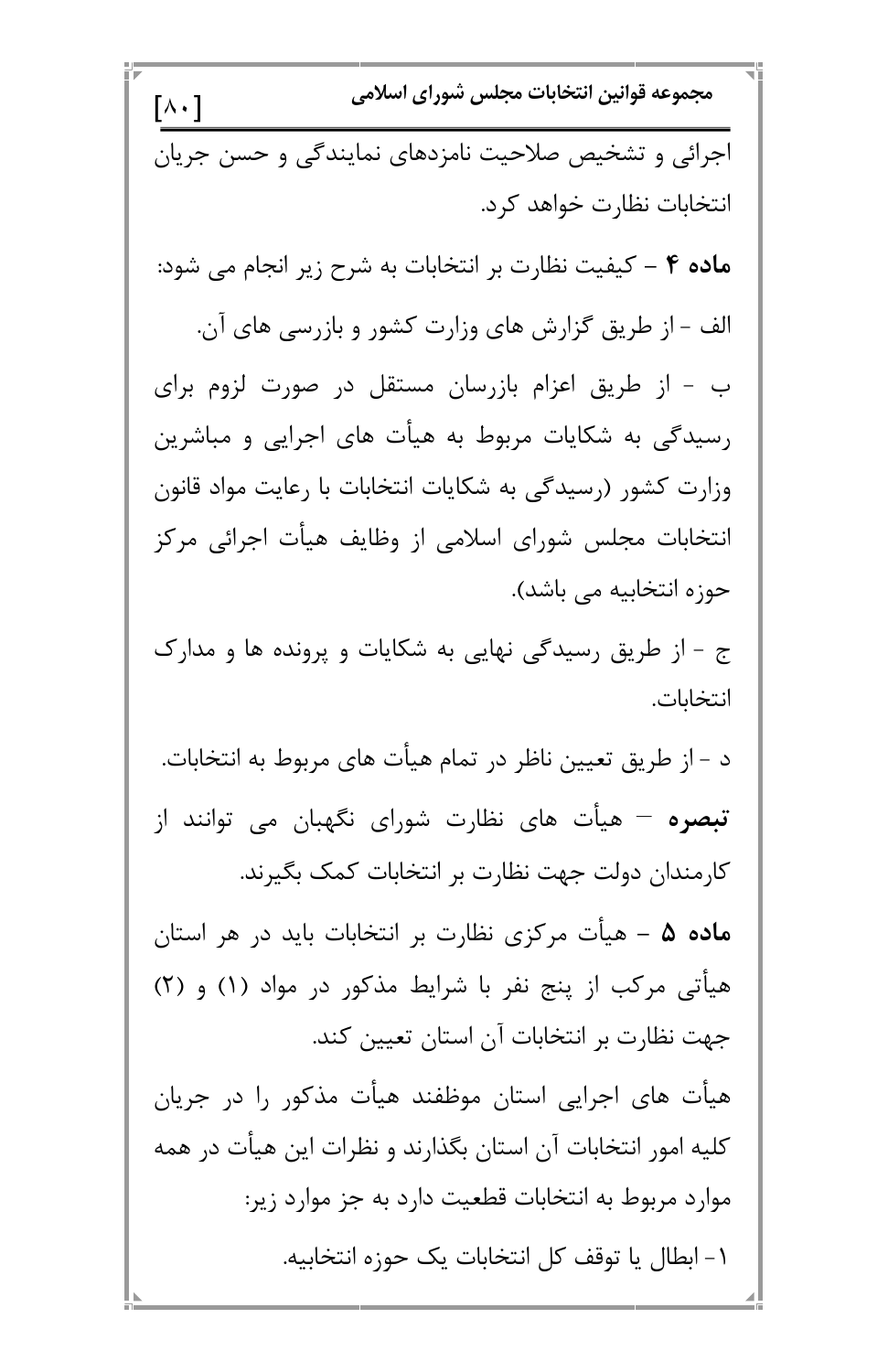مجموعه قوانين انتخابات مجلس شوراي اسلامي  $\lceil \wedge \wedge \rceil$ ٢- ابطال يا توقف انتخابات شعبي كه در سرنوشت انتخابات تأثير تعيين كننده دارد. ۳- رد صلاحیت داوطلبان نمایندگی مجلس که باید به تأیید هیأت مرکزی نظارت برسد. **تبصره** – رد صلاحیت محرمانه به اطلاع داوطلب می رسد که در صورت اعتراض وی (قبل از اعلام لیست داوطلبان واجد صلاحیت) رد صلاحیت باید به تأیید شورای نگهبان نیز برسد. م**اده ۶** – هیأت نظارت استان با موافقت هیأت مرکزی باید برای هر حوزه انتخابیه هیأتی مرکب از سه نفر با شرایط مذکور در مواد (۱) و (۲) جهت نظارت بر انتخابات حوزه مربوطه تعیین كند. تبصره – در استان هایی که انتخابات تنها در یک حوزه به تأخير افتاده يا فقط در يک حوزه امکان پذير است تعيين هيأت نظارت استان ضرورت ندارد و هیأت سه نفرهٔ نظارت بر آن حوزه انتخابیه توسط هیأت مرکزی نظارت بر انتخابات تعیین میشوند. **ماده ۷ –** هیأت های نظارت سه نفره موظفند افرادی را که واجد شرایط مذکور در ماده (۱) می باشند جهت نظارت بر حوزه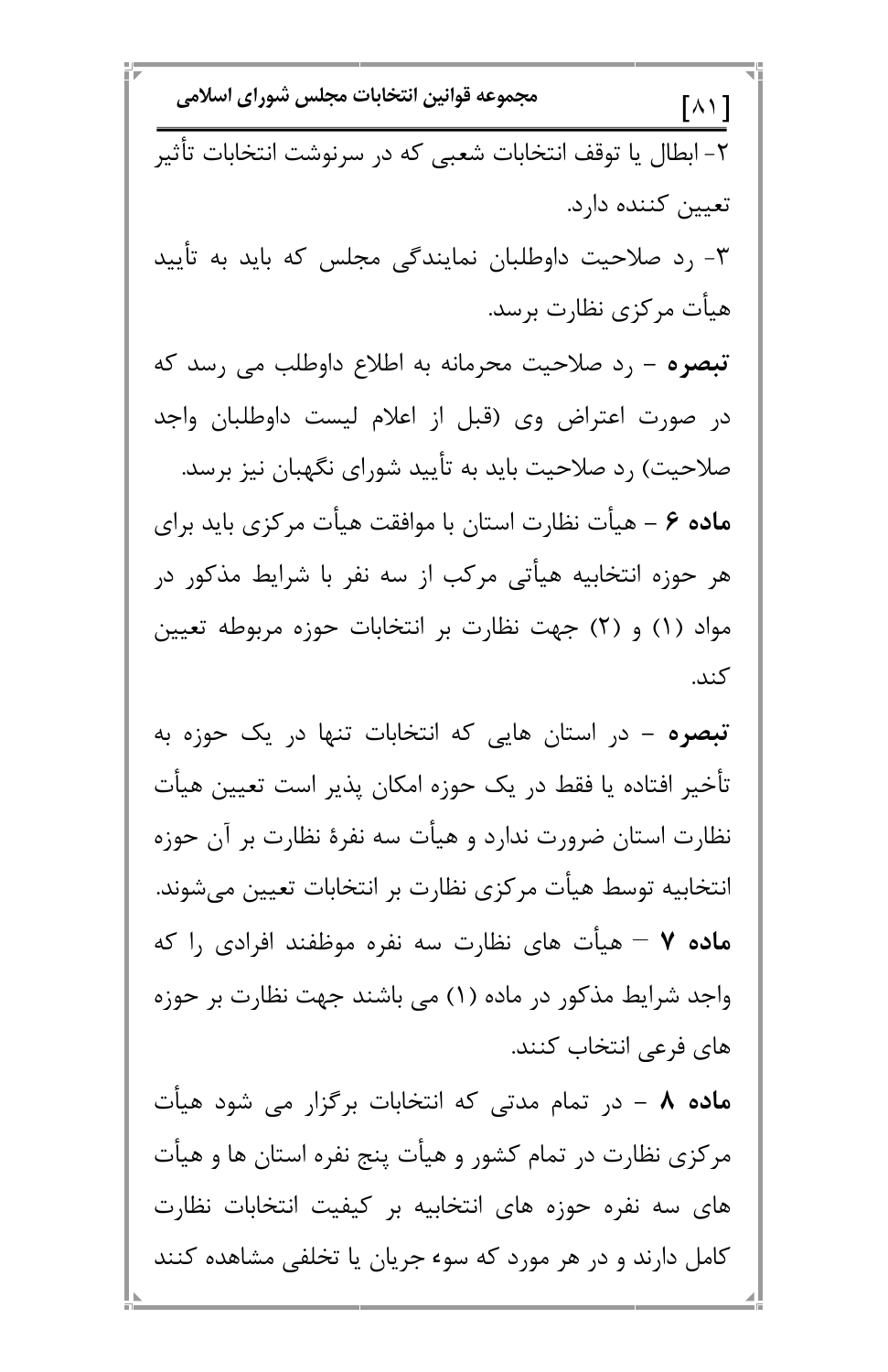مجموعه قوانين انتخابات مجلس شوراي اسلامي  $\lceil \wedge \curlyvee \rceil$ به فرمانداران و بخشداران اعلام و آنان موظفند بنا به نظر هیأت های مذکور طبق قانون انتخابات در رفع نواقص اقدام کنند، هیات های نظارت در صورتی که مقامات وزارت کشور نظرات انان را ملحوظ ندارند مراتب را به شورای نگهبان گزارش خواهند کر د. م**اده ۹** – هیأت مرکزی نظارت ابتدا بدون این که شکایتی از سوء جریان انتخابات برسد ، باید با بررسی و دقت در گزارش هایی که وزارت کشور یا هیأت های نظارت از تفصیل جریان انتخابات می دهند ، اعلام نظر نماید. **ماده ۱۰** – هیأت مرکزی نظارت حق ابطال انتخابات یا متوقف ساختن آن را ندارد. فقط باید مدارک حاکی از عدم صحت یا لزوم متوقف ساختن آن را برای شورای نگهبان بفرستد تا شورا در مورد ابطال یا متوقف کردن آن نظر بدهد. م**اده ۱۱** – نظر شورای نگهبان در مورد ابطال یا توقف انتخابات قطعی و لازم الاجراست. ادامهٔ انتخابات در حوزه هایی که از طرف شورای نگهبان متوقف گردیده، بدون اعلام نظر ثانوی شورای نگهبان وجه قانونی ندارد و جز شورای نگهبان هیچ مقام

و مرجع دیگری حق ابطال یا متوقف کردن انتخابات را ندارد. م**اده ۱۲** – در مواردی که هیأت سه نفره نظارت حوزه انتخابیه نتايج انتخابات يک يا چند صندوق شعب اخذ رأى را منطبق با قانون تشخیص ندهد، موضوع را با ذکر دلیل از طریق فرماندار یا بخشدار مرکز حوزه انتخابیه در هیأت اجرائی محل مطرح خواهد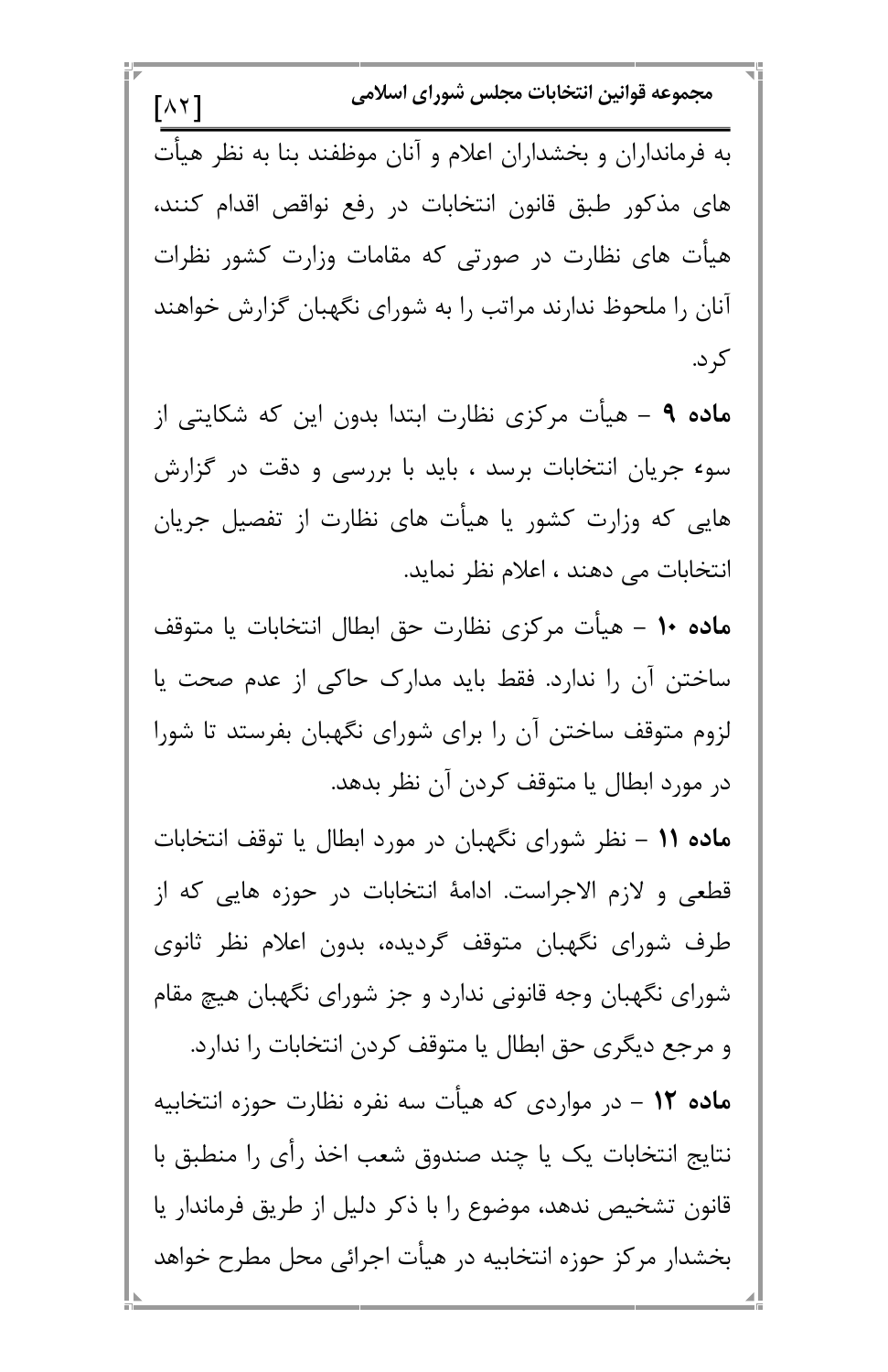مجموعه قوانين انتخابات مجلس شوراي اسلامي  $\lceil \wedge \tau \rceil$ کرد. در صورتی که هیأت اجرائی مذکور نظر هیأت سه نفره را نیذیرفتند، مراتب به هیأت پنج نفره استان احاله خواهد گردید و نظر این هیأت قطعی و لازم الاجرا است و در مواردی که هیأت نظارت استان وجود ندارد به هیأت مرکزی احاله خواهد شد. م**اده ۱۳** – در کلیه مواردی که هر یک از هیأت های اجرائی موظفند صورت جلسه يا نتيجهٔ اقدامات خود را به وزارت كشور یا فرماندار یا بخشدار بدهند باید یک نسخه هم به هیأت نظارت سه نفره بدهند و در مواردی که امضای هیأتهای اجرایی در قانون انتخابات پیش بینی شده است ، امضای هیأت نظارت شورای نگهبان نیز لازم است. ماده ۱۴ – اعتبار لازم جهت نظارت شورای نگهبان بر انتخابات ازمحل|عتبارات|نتخاباتتأمين ويرداختخواهدشد. م**اده ۱۵ –** وزارت کشور موظف است حداقل یک ماه قبل از صدور دستور انتخابات در هر یک از حوزه های انتخابیه مراتب را بەاطلاع وتأييدشوراي نگهبانبر ساند. ماده ١۶ – اين قانون از تاريخ تصويب لازم الاجراء مي باشد.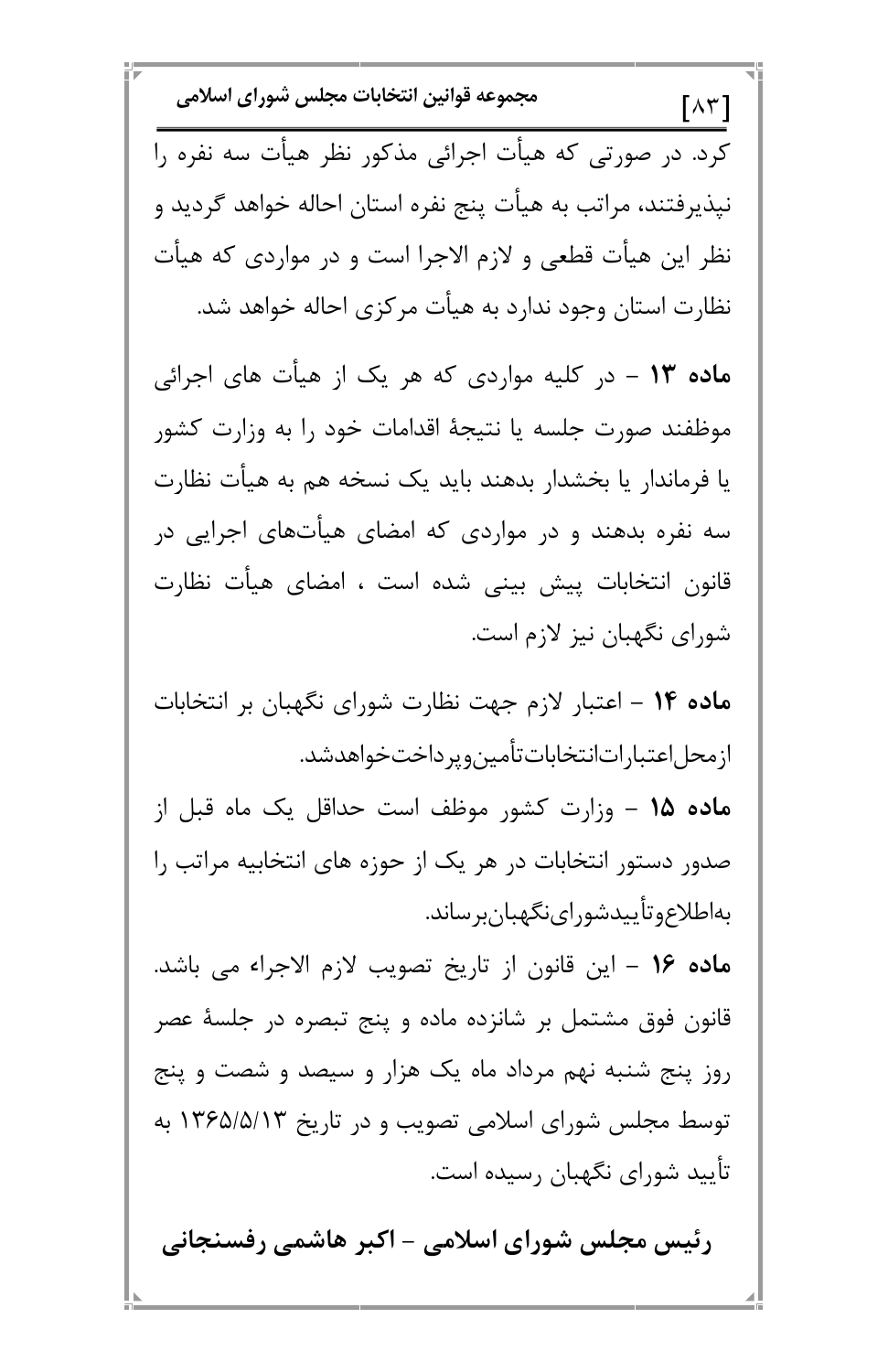مجموعه قوانين انتخابات مجلس شوراي اسلامي

قانون الحاق چند ماده به قانون نظارت شورای نگهبان بر انتخابات مجلس شورای اسلامی مصوب 5/5/56/13 و الحاق یک تبصره به مادة (20 ) قانون انتخابات مجلس شوراي اسلامي مصوب 13778/137 مصوب 12/8/10/14

 $\lceil \lambda \xi \rceil$ 

ماده ۱ – شورای نگهبان می تواند در هریک از شعب اخذ رأی حسب تشخیص هیأت نظارت مرکز حوزه انتخابیه ، به تعداد مورد نیاز نماینده تعیین نماید.

ه**اده ۲** – برگ رأی باید به مهر هیأت نظارت نیز ممهور باشد و آراء بدون مهر مزبور جزء آراي باطله محسوب خواهد شد و جزء آراء مأخوذه نخواهد بود.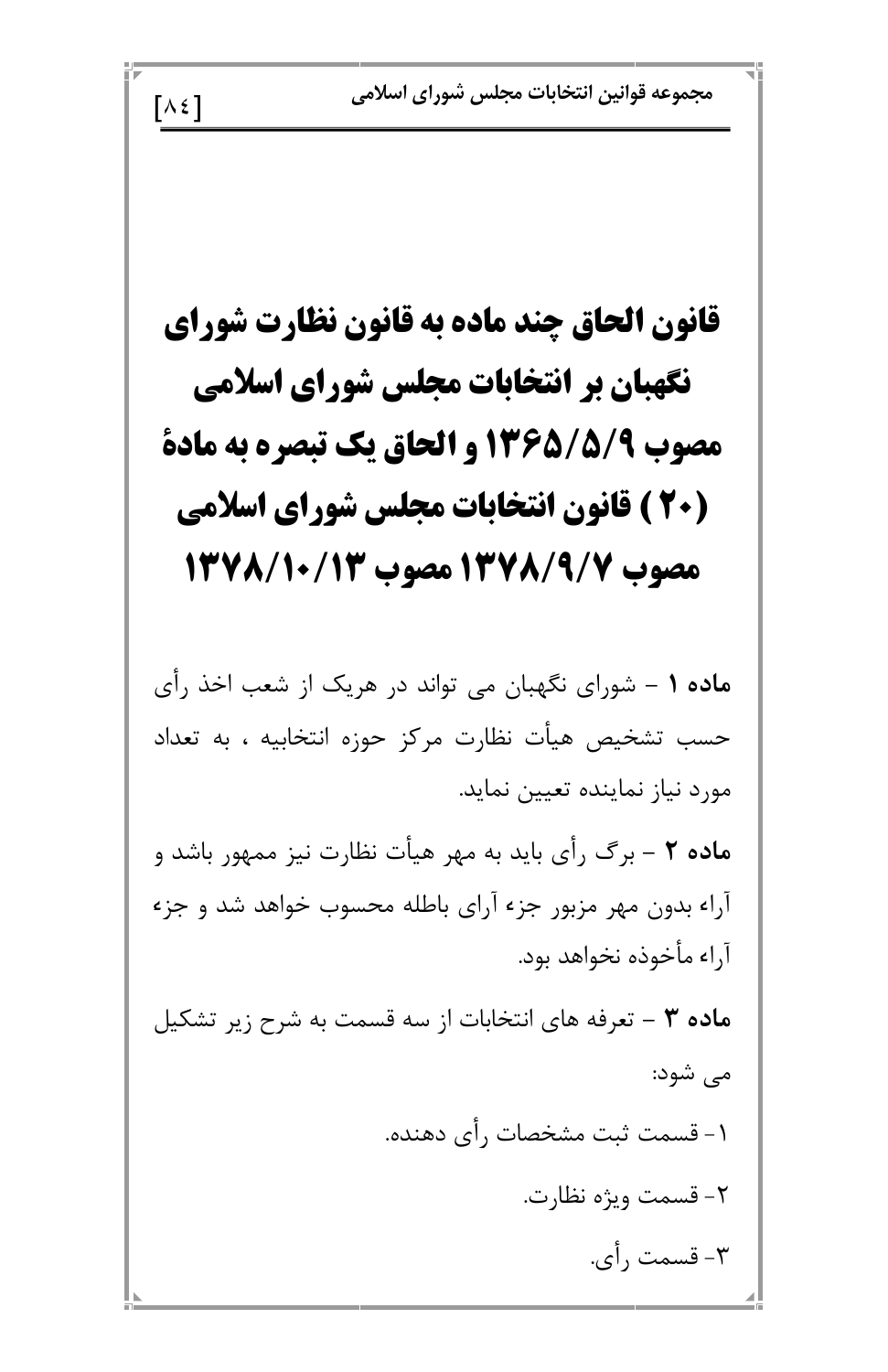مجموعه قوانين انتخابات مجلس شوراي اسلامي  $[A \circ ]$ ماده ۴ –' اعضای شعب اخذ رأی و ناظرین شورای نگهبان مشترکاً موظفند قسمت های مختلف تعرفه های انتخابات را حفظ نموده و پس از شمارش آراء ، چنانچه تعداد آرای ریخته شده در صندوق رأى با تعداد برگ ويژه نظارت تطبيق داشت ، صورت جلسه مربوطه را تنظیم و کلیه آراء مردم را تحویل هیأت اجرایی مرکز حوزه انتخابیه و برگه های ویژه نظارت را تحویل هيأت نظارت مركز حوزه انتخابيه مربوطه بدهند. **تبصره** ٔ – چنانچه تعداد برگه های رأی با برگه های ویژه نظارت تطبیق نداشت ، با مبنا قرار دادن تعداد برگه های نظارت به قید قرعه با حضور اعضای شعب اخذ رأی و نماینده هیأت اجرائی و نظارت به همان تعداد از آراء صندوق کسر و جزء آرای مأخوذه نخواهد بود. ماده ۵ – بار مالی احتمالی اجرای این طرح از محل اعتبارات برگزاری انتخابات و در صورت کمبود از محل ردیف(۵۰۳۰۰۱ ) بودجه سالیانه «هزینه های پیش بینی نشدهٔ جاری» و سایر امکانات موجود تأمین و پرداخت گردد. ماده ۶ - تبصرهٔ زیر به عنوان تبصرهٔ (۲) مکرر به مادهٔ (۲۰)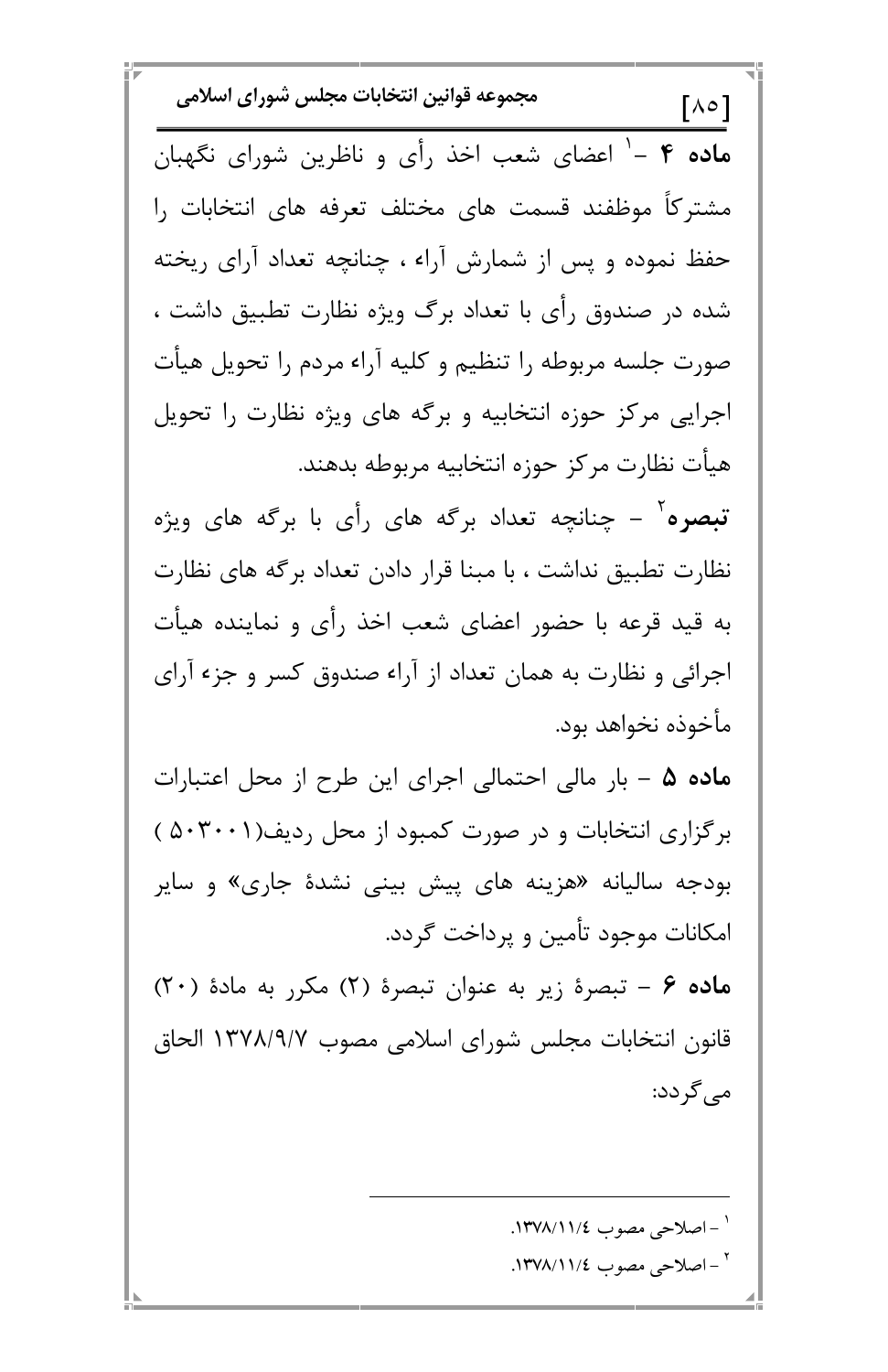مجموعه قوانين انتخابات مجلس شوراي اسلامي  $\lceil \lambda \tau \rceil$ تبصرهٔ ۲ مکرر - به منظور تسهیل امر نظارت و حفظ آراء واقعی مردم و جلوگیری از تضییع حقوق داوطلبان نمایندگی ، چنانچه نامزدی در حوزه انتخابیه به تشخیص هیأت اجرائی یا نظارت برای عامه مردم ناشناخته و گمنام باشد ولی نام خانوادگی و یا نام و نام خانوادگی او مشابه نام خانوادگی ویا نام و نام خانوادگی یکی از داوطلبان سرشناس و معروف آن حوزه باشد، باید مشخصهای مانند شماره (کد)، شغل ، محل سکونت ، نام پدر و غیره برای او تعیین و در آگهی انتشار اسامی نامزدهای انتخاباتی درج گردد. آراء فاقد آن مشخصه، برای او منظور نخواهد شد. فرد مذکور می تواند در تبلیغات انتخاباتی خود مشخصهٔ تعیین شده را قید نماید و چنانچه در ایام تبلیغات انتخاباتی اعلام انصراف گردد ، داوطلب هم نام او میتواند قبل از روز انتخابات از طریق روزنامه و یا صدور اطلاعیه ادامه داوطلبی خود را برای رفع ابهام اعلام نمايد. **ماده ۷** – این قانون پنج روز پس از تأیید شورای نگهبان لازمالاجراء مي باشد.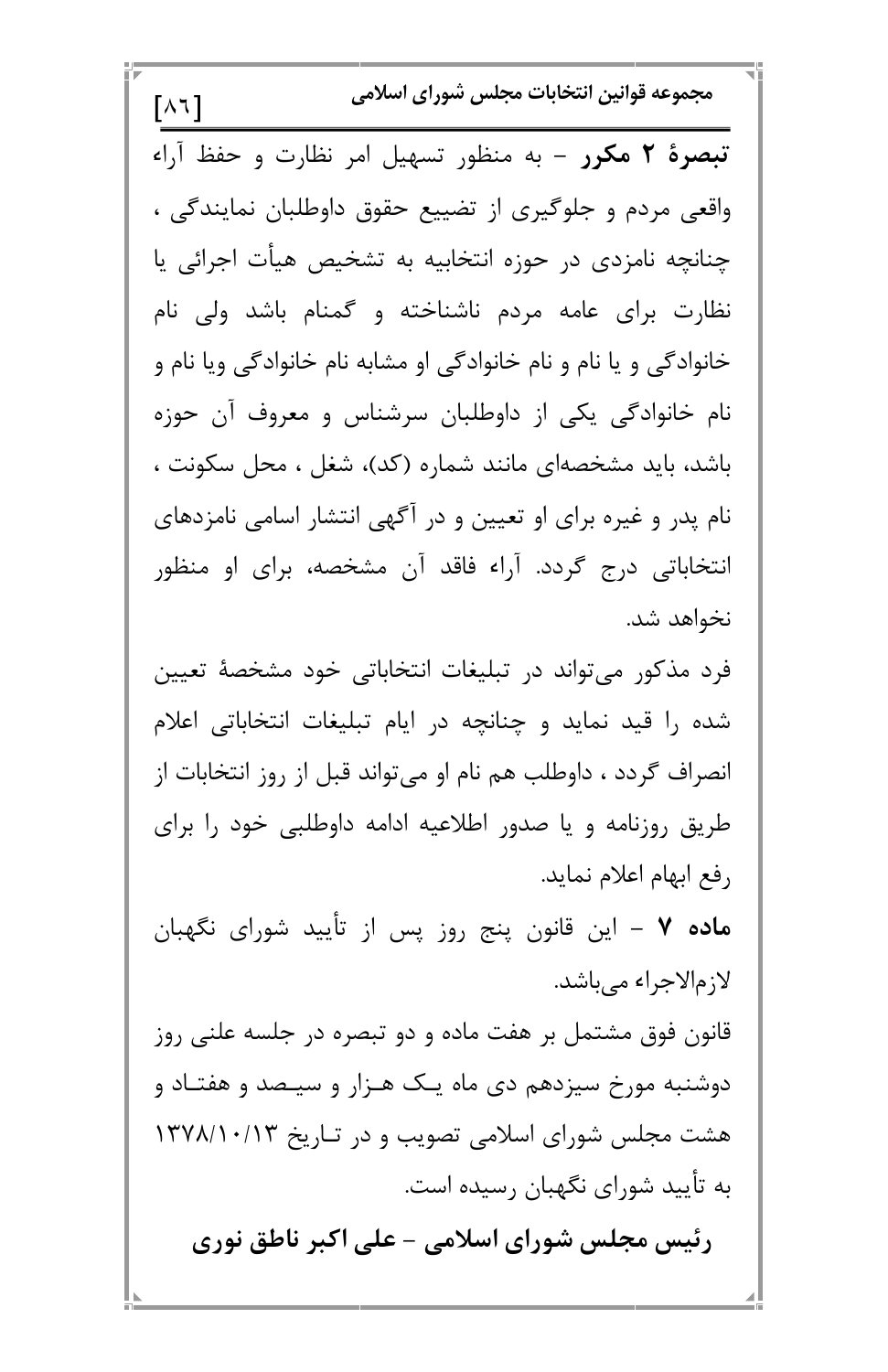مجموعه قوانين انتخابات مجلس شوراي اسلامي

## قانون استفساریه مواد ( ۱۱ ) و ( ۱۳ ) قانون نظارت شورای نگهبان بر انتخابات ریاست جمهوری و مجلس شورای اسلامی و ماده ( ۱۹ ) قانون انتخابات رياست جمهوري مصوب 1380/7/9

ماده واحده:

 $\lceil \wedge \vee \rceil$ 

۱ – آیا منظور از مفاد ماده (۱۹) قانون انتخابات ریاست جمهوری ناظر به شناسنامه عکسدار می باشد یا با توجه به فقدان قید عكسدار بودن براى شناسنامه منظور تنها ارائه شناسنامه معتبر جمهوری اسلامی ایران است و احراز هویت توسط مسئولان شعبه صورت می گیرد؟

۲- با توجه به ماده (۱۱) قانون نظارت شورای نگهبان بر